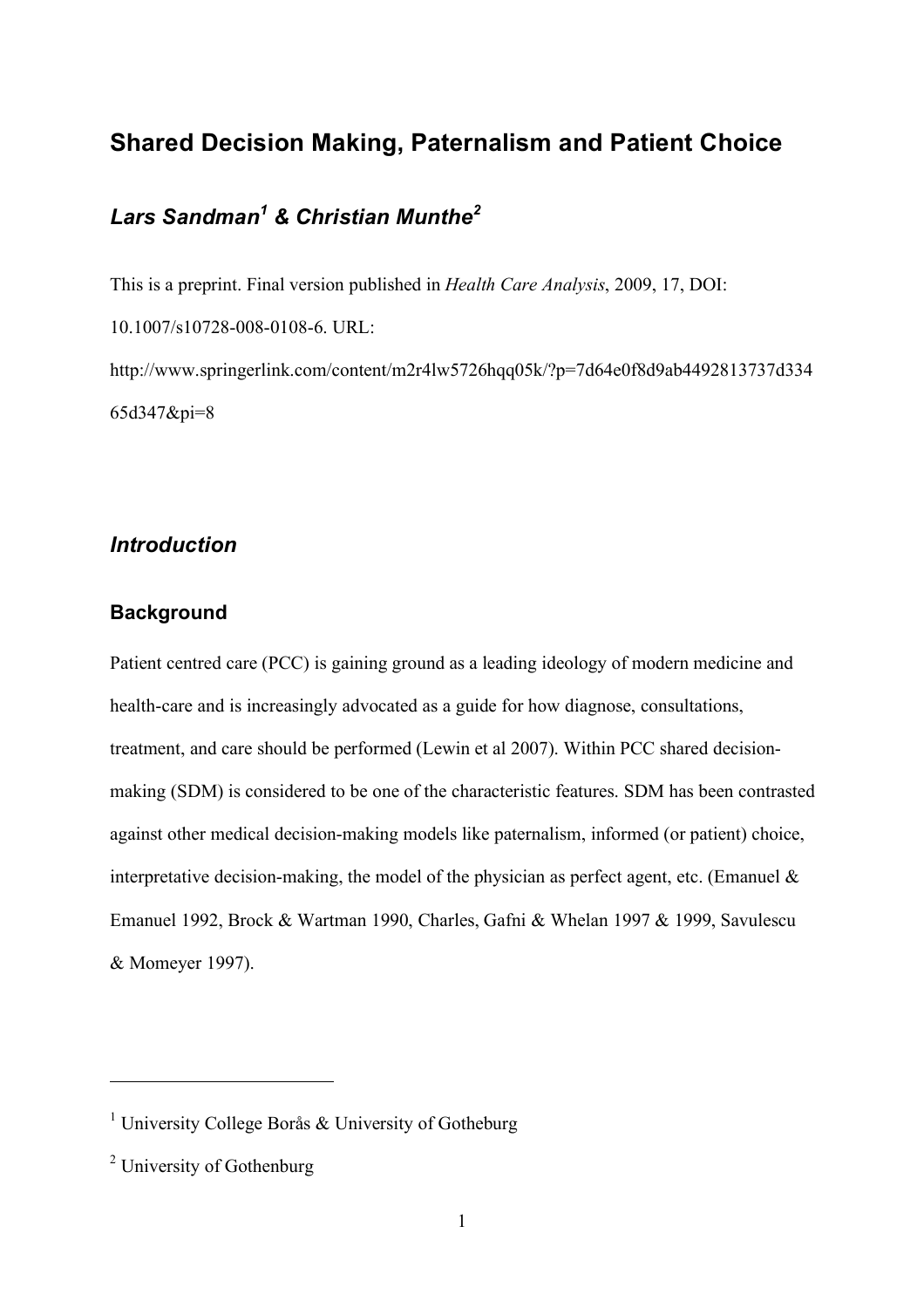In a developed and much referred to characterisation of SDM (Charles et al 1997 & 1999), the emphasis is on *active participation from both patient and professional* in the decision-making process, and *agreement on the decision*. Moreover, both patient and professional is supposed to bring preferences and facts into the decisional process and there deliberate together in order to reach a joint or shared decision. In case of less initial agreement Charles et al. claim that '...a process of negotiation is likely to occur' (Ibid. p. 656). This decision might involve a compromise between the parties and it is claimed that '...both parties are [not] necessarily convinced that this is the best possible treatment for the patient, but rather that both endorse it as the treatment to implement.' (Charles et al. 1997, p. 688). This is contrasted against paternalism, where the professional makes the decision based on what she finds to be in the patient's best interest; against informed choice, where the patient makes the decision based on information received from the professional; against interpretative choice, where the professional helps the patient to interpret his preferences in relation to the situation and then leave it to the patient to make the decision; and finally against the physician (or professional) as perfect agent, where the professional makes the decision based on the preferences of the patient and with no interference of her own preferences (Charles et al. 1997). Since these competing models will either result in the professional making the decision or the patient making the decision, we can see them as versions of either paternalism or patient choice (see the developed characterisation of these models below).

It is far from clear, however, that SDM is in fact a distinctive decision-making model in this way. Several of the aspects of SDM are possible to incorporate into the competing models, hence making them more 'shared' whilst still retaining their basic feature of being either paternalistic or a case of patient choice. In order to see whether there is room for a distinctive competing version of SDM, the concept of SDM needs to be further analysed. Furthermore,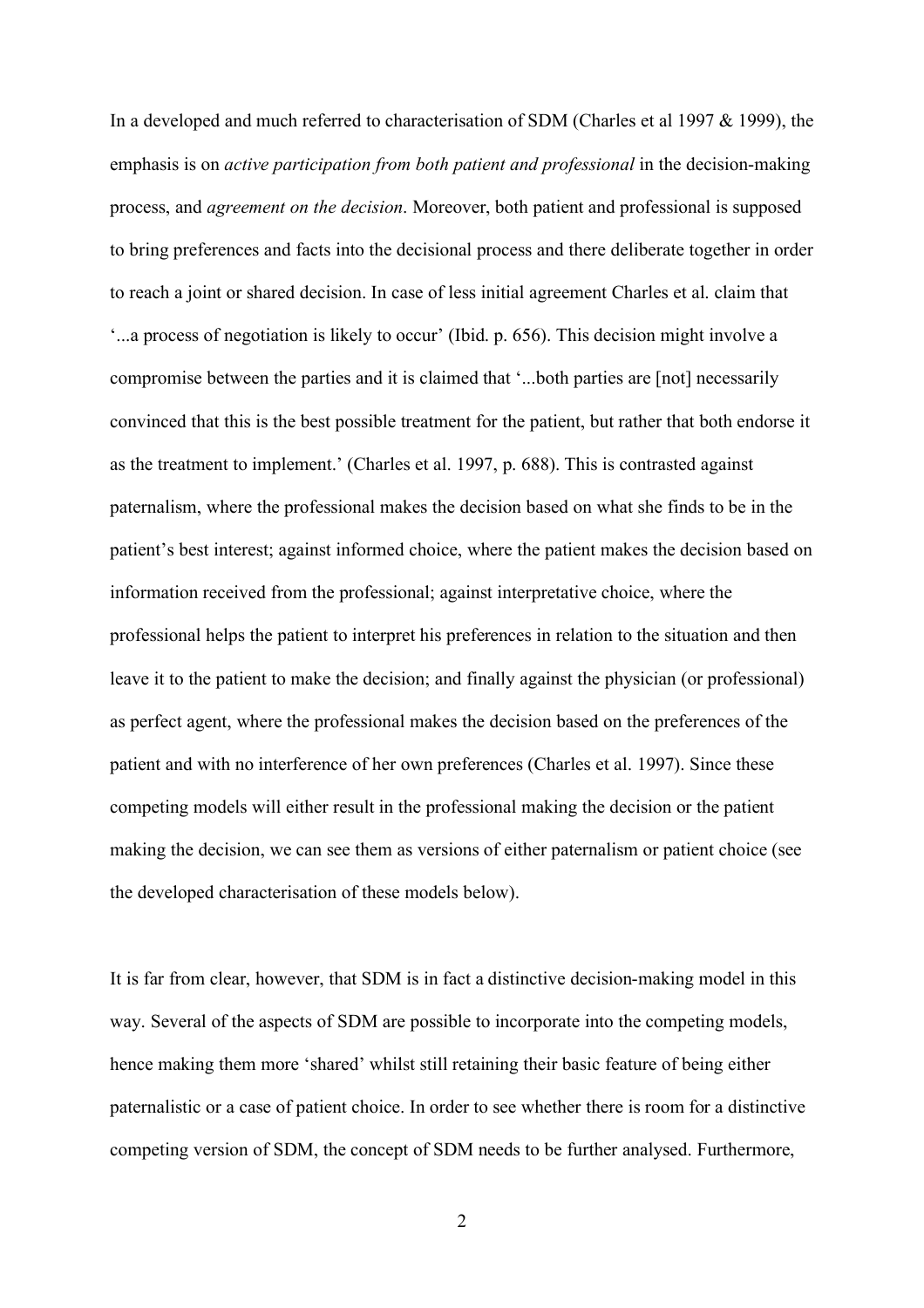this is necessary in order to evaluate whether we have reasons to adopt such a competing model (or alternatively modify any of the existing models in a more shared direction). The purpose of this article is to provide such an analysis and then evaluate the reasons for and against these different decision-making models. Thus, as a first step, conceptual analysis will be used to shed light on how the idea of shared decision making can be understood. On this basis, a normative argument will be made in relation to these different understandings, based on relevant basic values of the health-care context. One important result of a general nature is that the sharing in any model of of SDM should involve what we call a high-level dynamics. The argument for this claim is developed throughout the the text.

More specific, we will argue, first, that versions of both paternalism and patient choice can incorporate high degrees of sharing and a high-level dynamics in this sharing (*Shared Rational Deliberative Patient Choice* and *Shared Rational Deliberative Paternalism* respectively). Second, we will describe two distinctive versions of SDM that are not reducible to paternalism or patient choice (while still containing the element of high-level dynamics):*, Shared Rational Deliberative Joint Decision,* and *Professionally Driven Best Interest Compromise.* Depending on how we balance the values of patient best interest, patient autonomy and patient adherence we will have different reason to adopt the four models. On the basis of such a balancing, we will argue that ideally we have reason to adopt *Shared Rational Deliberative Joint Decision.* However, we also acknowledge *Professionally Driven Best Interest Compromise* as a strong competitor, since 'joint decision' (i.e. consensus) may often not be forthcoming even when a high-level dynamics of sharing is in place. This last model harmonises the balance of patient best interest and patient autonomy with attention to the value of securing adherence to the decision and a continued care relationship.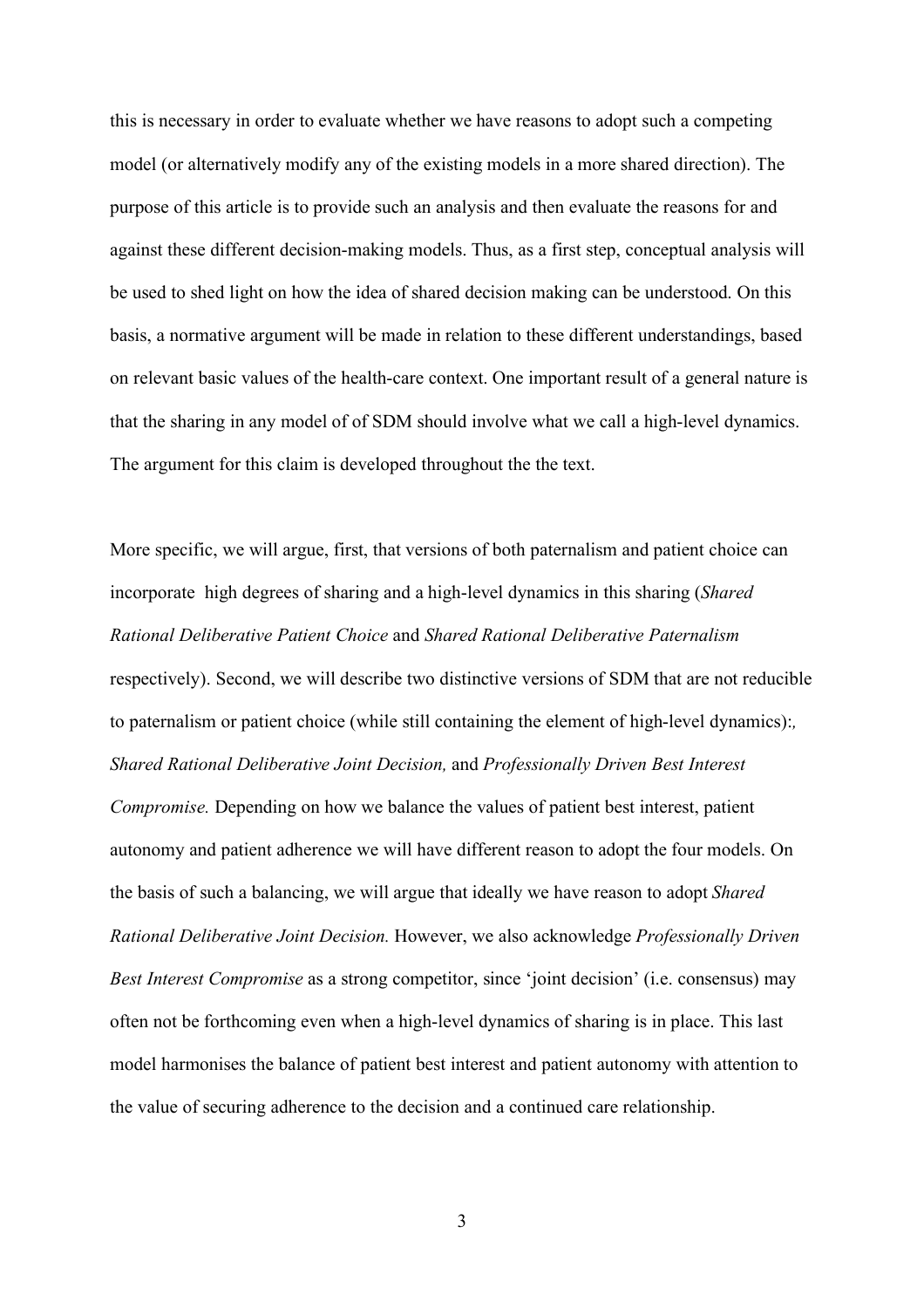Wirtz, Cribb and Barber (2006) have criticised the characterisation of SDM made by Charles et al for not being sufficiently specified with regard to two different aspects: '(1) the framing problem – the construction of the option-set which both frames decision-making and is, in part, a product of decision-making, (2) the nature of reasoning problem – the nature of the reasoning-communication represented in any process of joint decision-ma (Wirtz et al. 2006, p. 117). In particular, they criticize the reference to 'negotiation', claiming that it obscures more than clarifies the idea of the sort of reasoning supposed to be going on in SDM. Wirtz et al. focus more on the framing problem and only explore the nature of reasoning problem to some extent. However, it seems obvious, that the nature of reasoning problem is the more fundamental one for coming to grips with SDM. In this context, the issue is about what idea about *sharing* that should be operating in SDM in the first place. The framing problem seems to be actualised only to the extent that certain ways of framing may undermine the sort of sharing one strives for, but in order to inquire about that one will need a clear idea of what this sharing is supposed to amount to, and how that specific sort of sharing may be undermined by framing effects.

Nevertheless, both problems highlight a general lack of clarity as to how exactly the patient and/or professional can take part in and share in medical decision-making. The model of SDM could be interpreted in different ways regarding the aspect of sharing and these will amplify or tone down differences in relation to other models, as well as have different implications for how, in more concrete terms, the decision-making process should be performed and what it should result in. Thus, there is a basic uncertainty as to how SDM actually differs from other decision-making models when these are used in a clinical setting.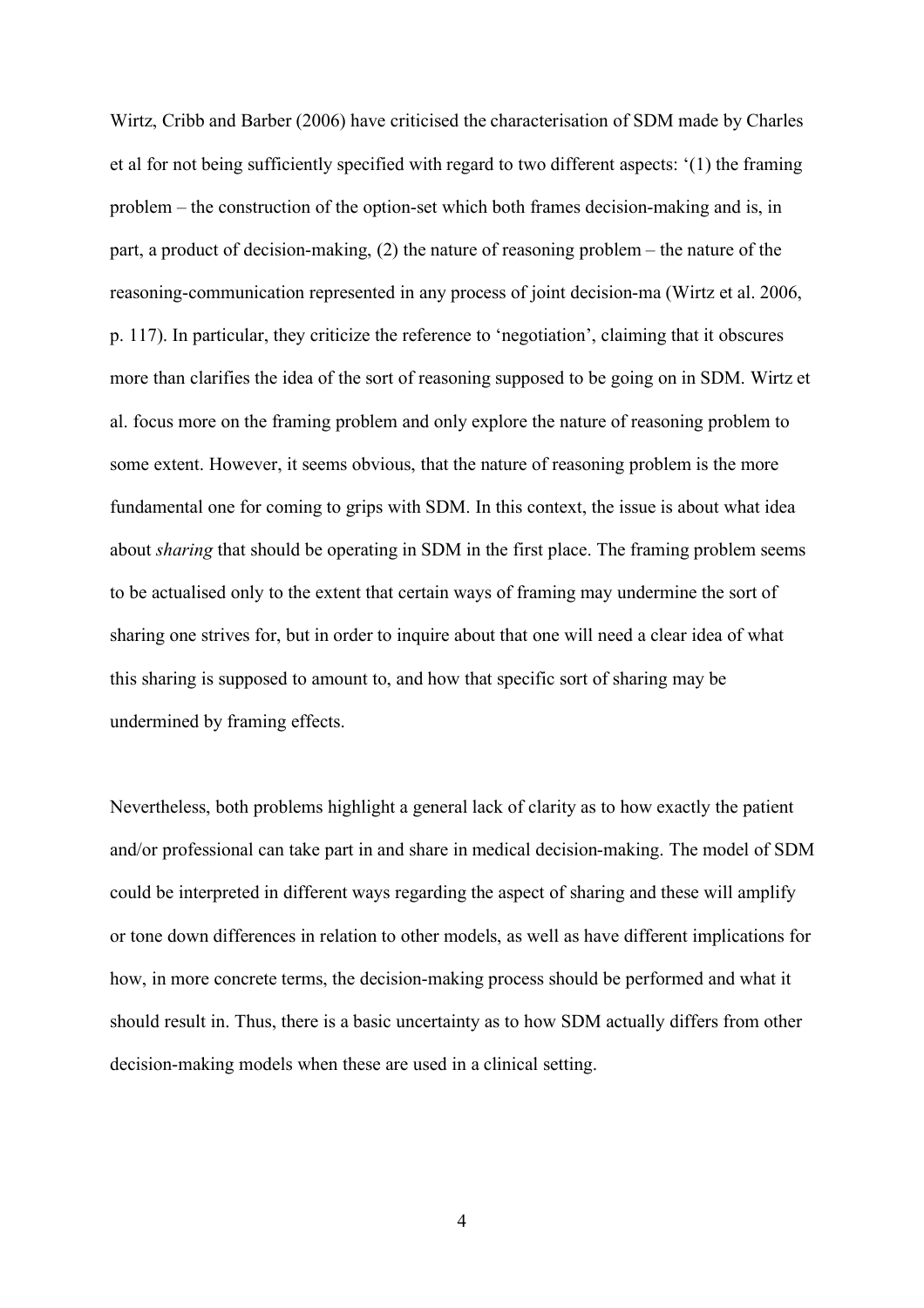Since PCC supporters advocate SDM as the decision-model to be preferred, it is essential to be clear over exactly what it is that should be preferred and if it can be supported by stronger reasons than contrasting alternatives. If the competing models can be modified in ways that would incorporate the alleged advantages of SDM and still retain other advantages, it is less clear why there should be a *shift to* SDM *from* other decision making models.

Our starting point will be the characterisation of SDM found in articles by Charles et al. (1997 & 1999). A review of different concepts of SDM used in the scientific literature showed this characterisation to be the most common, used in about 20 % of the cases where a specific definition was referred to (Makoul & Clayman 2006). Based on this, two well-established competing ideas as to who should be making or determining the actual decision (the paternalistic and the patient choice model, respectively) will be explored as to what their distinguish features are and how they may incorporate the sharing aspect of SDM. Doing this, different interpretations of SDM will be brought in to check if any of these makes a difference. The critical issue in this context is if there is any version of SDM that cannot be so incorporated and, if so, why it should or should not be preferred. As indicated above, the reason for focusing on the paternalistic and the patient choice models is that most decision making models could be seen as version of them, since they either result in the patient or the professional making or determining the final decision. Moreover they connect strongly to different ethical ideals about the goals of health care and clinical decision making that may be used for assessing the pros and cons of SDM, i.e. patient best interest and patient autonomy.

In order to contrast SDM against the allegedly competing models of decision-making we will start by presenting characterisations of SDM, paternalism and patient choice. Paternalism and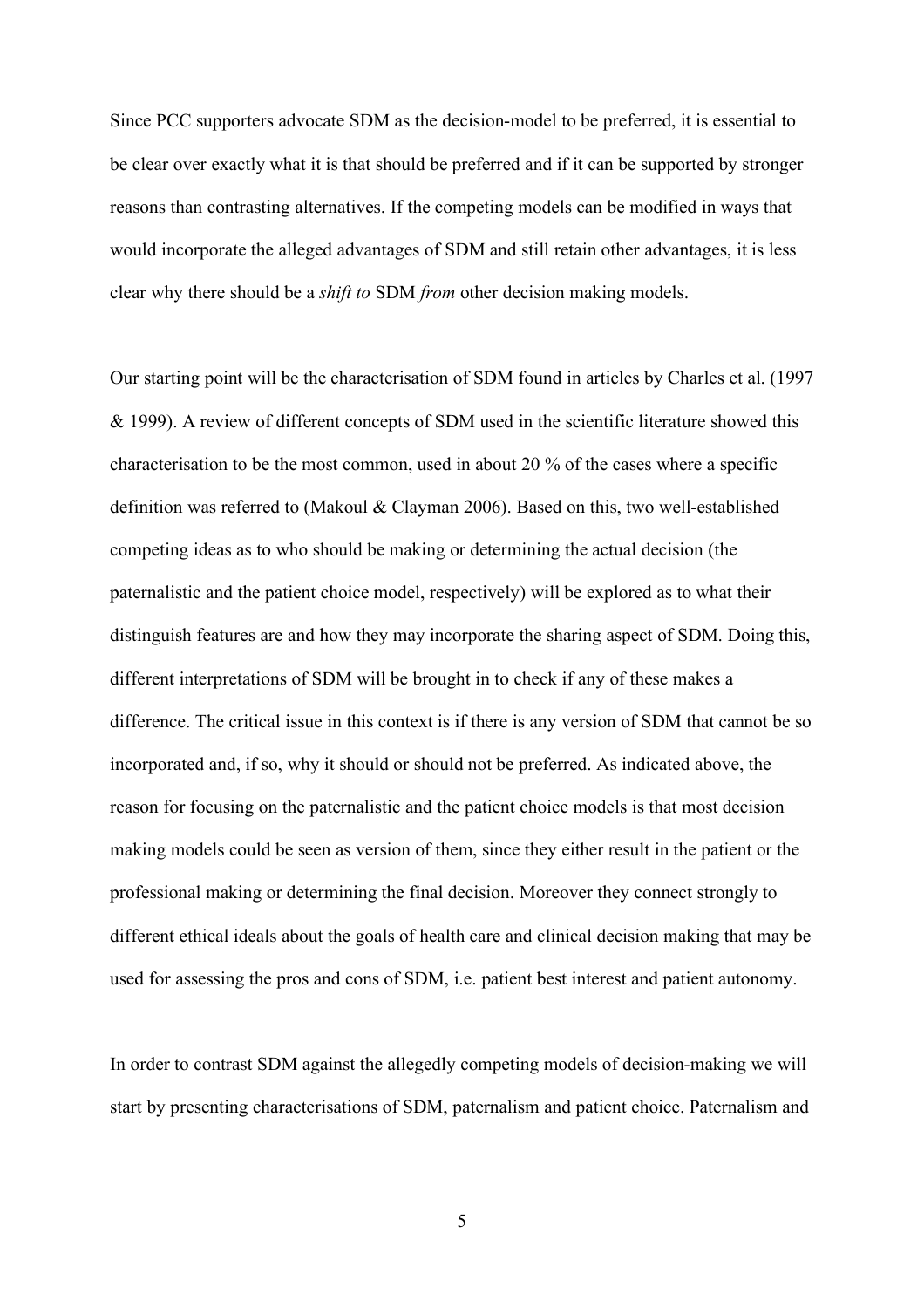patient choice will here be somewhat developed to make them into more worthy competitors of SDM.

#### **Characterisation of SDM**

As SDM has been portrayed by Charles et al. (1997, 1999), the focus is explicitly on two main aspects: First, *sharing*: the decision making is being shared, or involves sharing. Second, *consensus*: the final decision is mutually agreed upon. In Charles et al. (1999) this is described as a process over time in the following way:

1. At a minimum, both the physician and patient are involved in the treatment decisionmaking process.

2. Both the physician and patient share information with each other.

3. Both the physician and the patient take steps to participate in the decision-making process by expressing treatment preferences.

4. A treatment decision is made and both the physician and patient agree on the treatment to implement. ' (p. 652)

As Wirtz et al. (2006) note, nothing is said about the framing of the situation and very little is said about the nature of reasoning in the decision-making process. In fact, the description seems to allow that no reasoning at all takes place! In Charles et al. (1999) there is a step between 3 and 4 involving joint deliberation, or if 'wider apart in their views' (Ibid. p. 656) a negotiation. If a step is inserted between 3 and 4 where the parties reason with each other on the basis of shared information and preferences, the process becomes less negotiation-like and can be made to approach something more resembling, e.g., an intellectual discussion. Variations in this respect, as well as in other aspects, will be considered further on. For instance, one interesting issue is whether consensus is (or should be) a necessary component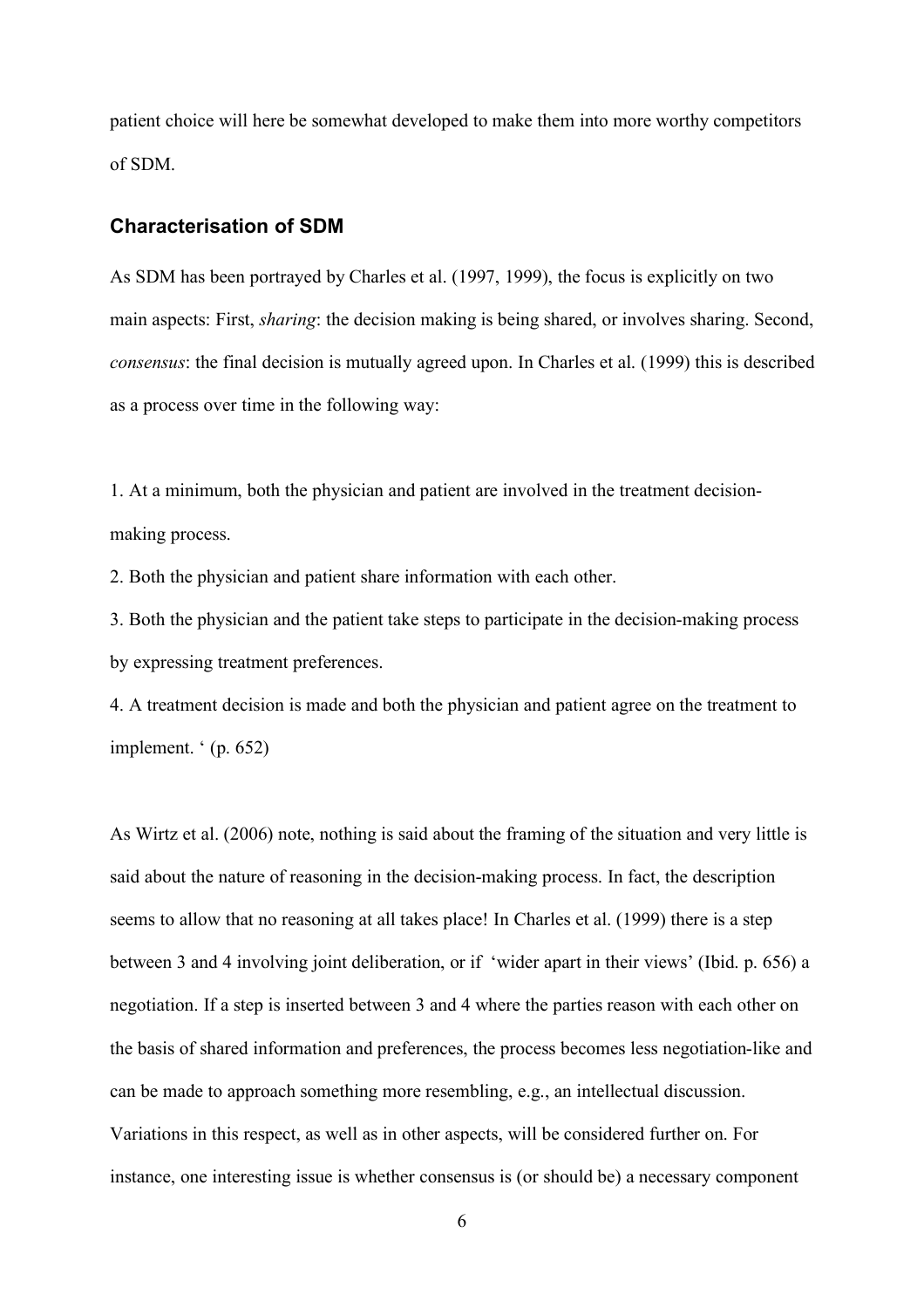of SDM, or merely considered to be an expected positive side-effect (or 'bonus') of sharing in many cases. Other characterisations of SDM have not explicitly demanded mutual agreement on the decision (Makoul & Clayman 2006).

### **Paternalism and Patient Choice**

In this section, the models of paternalist decision-making and patient choice will be described and discussed in some detail, straightening out some ambiguities under way. Embedded in this, we will also demonstrate how these models connect to underlying ethical ideals of different (and potentially conflicting) sorts.

#### *Paternalism*

Generally, the idea of medical or health care decision making as paternalistic has its roots in the Hippocratic ideal of the physician (and, today, the nurse or other staff) as the caretaker of the patient's interest. Accordingly, medical decision may very well fail to involve the patient in the process, and may also go against her wants, or ignore the perspective of the patient in other ways, as long as the patient is benefited. It is this last aspect that makes the decisionmaking *paternalistic* rather than something else. This since it to some extent ignores to see or treat the patient as autonomous and/or rational. Rather, the patient is handled in analogy to how a parent typically handles a (small) child; seeing to the child's best interest but making the decisions independently of the child.

As a starting point for developing a more exact definition of paternalism, the following suggestion by VanDeVeer (1992) may be considered:

'A's doing or omitting some act X to, or toward, S is paternalistic behaviour iff:

1. A deliberately does (or omits) X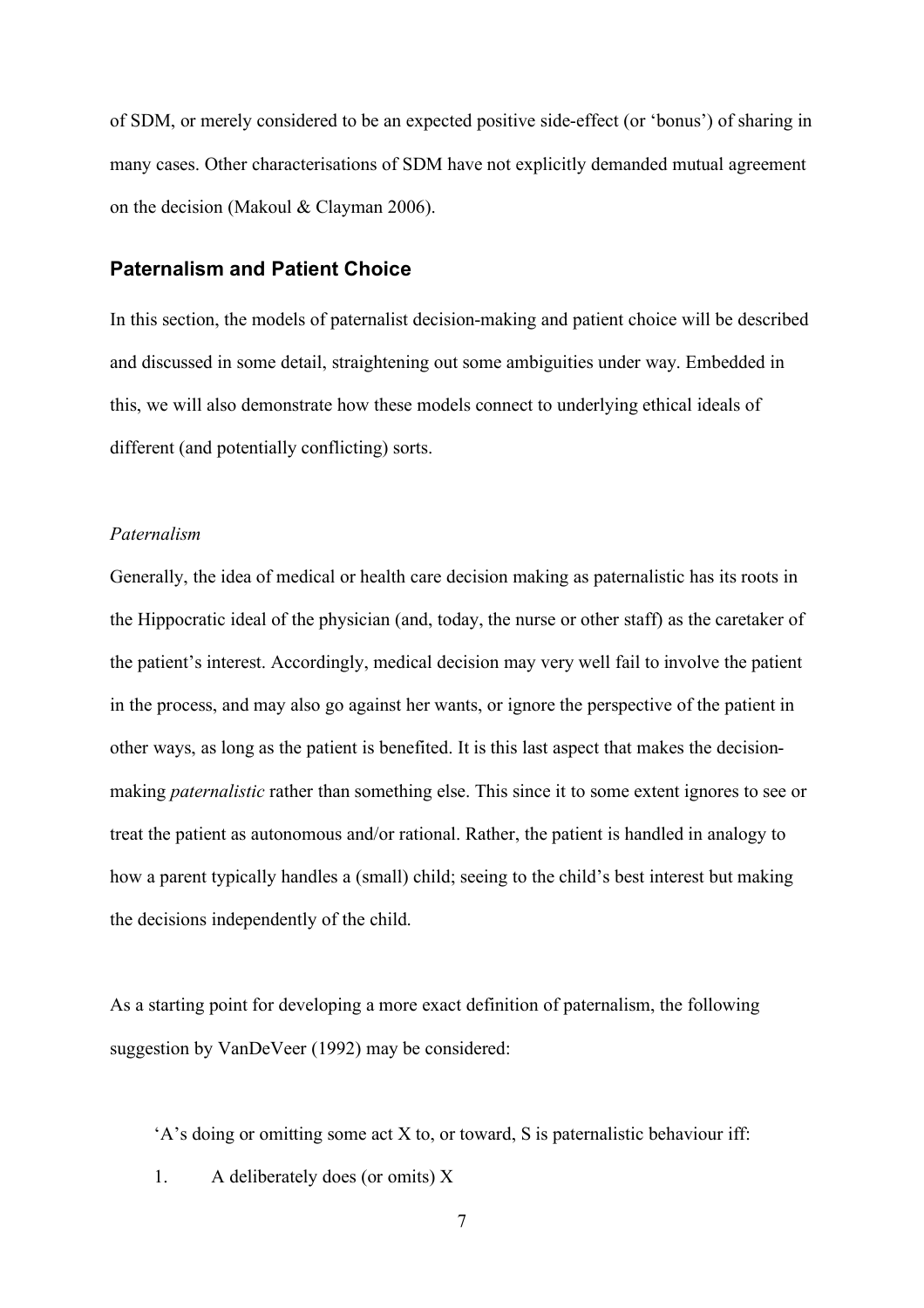2. A believes that his (her) doing (or omitting) X is contrary to S's operative preference, intention, or disposition at the time A does (or omits) X [or when X affects S – or would have affected S if X had been done (or omitted)]

3. A does (or omits) X with the primary or sole aim of promoting a benefit for S [a benefit which, A believes, would not accrue to S in the absence of A's doing (or omitting) X] or preventing a harm to S [a harm which, A believes, would accrue to S in the absence of A's doing (or omitting)  $X$ ]' (p. 22)

Central to this suggestion is clause 2, i.e. the idea that paternalism has to involve *knowingly and willingly going against the wants* of the patient (for the patient's sake). In view of the general characterisation of paternalism above, however, this seems too strong in several ways. First, consider the following situation.

Leila, an oncologist, decides on mastectomy for Sara, who has been diagnosed with breastcancer – without consulting Sara as to her preferences in the situation. Leila's decision on mastectomy *happens* to be in line with the preferences of Sara.

It seems clear that Leila acts paternalistic, since she treats her patient as someone whose point of view or opinion she does not need to consult. In effect, a decision may be paternalistic in a relevant sense even if it does not go against (or is believed to go against) the wants of the patient. If the decision is made in a way that actively ignores to take into account the perspective of the patient, it still fails to treat the patient as an autonomous and/or rational being. Now, consider the following situation: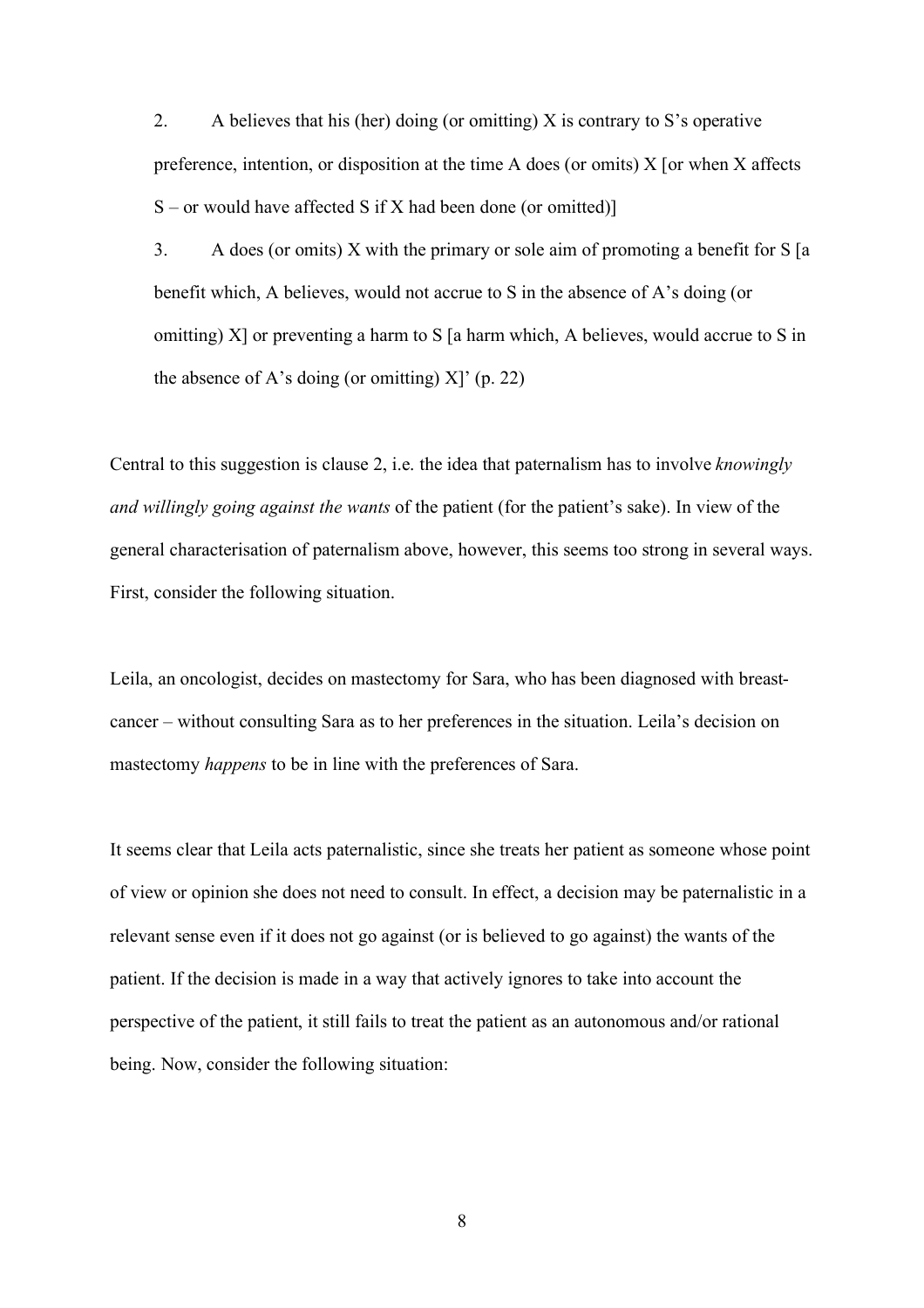Leila, after having asked Sara about her preferences, decide on a mastectomy – which is in line with Sara's preferences. Sara is however not given the opportunity to further influence this decision and has not authorised Leila to make the decision.

Here, the patient is indeed consulted and her point of view seems to be taken into account; at least, the decision conforms to her wishes. Nevertheless, also this case seems to be a case of paternalism in the relevant sense. Leila still supremely controls the reasoning process and is the one who makes the decision. Sara has not explicitly authorised Leila to exercise such control, and neither has she delegated decision-making authority to Leila. More generally, if a person, knowing someone's preferences, acts to fulfil his preferences, without him either participating in the reasoning process leading up to the decision and partaking in the decision or having authorised the other person to make the decision on her own, she would act paternalistic. Hence, if my mother decides to sell my car, which is what I want, without my permission (to save me the bother) – she would be acting paternalistically.

It may be objected here that the paternalistic feature can be counteracted if I would consent to my mother's act after the fact. At least, such a restrospective approval may be suggested to remove any ethical ground for complaint (Van DeVeer 1992). This idea seems to form the core of the model of *the professional as perfect agent* (Evans 1984); the idea that medical professionals should strive to approximate as closely as possible the decision that would have been made by the patient, had she been as medically informed as the professional. For what would be the point of this idea if not to secure an after-the-fact content patient? Had the point been simply to achieve a well-informed choice based on the patient's perspective, it would be more straightforward to apply some model of patient choice (to be explained below) – i.e. handing over decisional authority to the patient.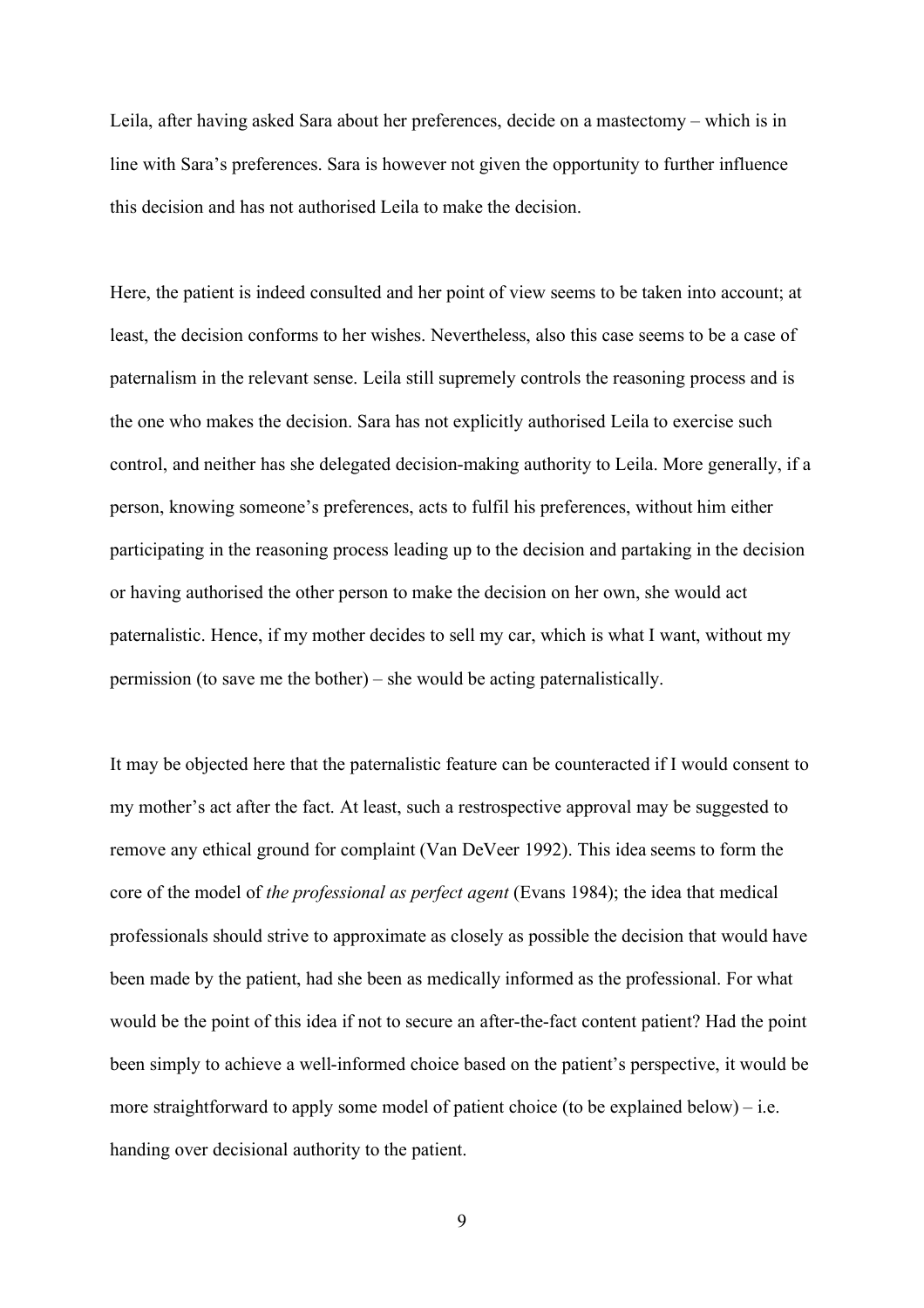However, in the practical context of clinical decision-making, whether or not retrospective authorisation would be forthcoming, or if attempts at approximation of a well-informed patient choice would be successful, is very difficult to predict. Playing it safe against acting paternalistic, therefore, would require that authorisation is a part of the actual decision making process, at least as long as the patient can give it. These points highlight a central feature of the concept of autonomy: For others to care for my autonomy, it does not suffice that they act so that my goals are achieved. It is a crucial part of the notion of 'self rule' that it is *me* that achieve my goals (Juth 2005, ch. 2, sect. 2). In effect, autonomy requires others to act so that I am helped to take such steps that promote whatever it is I care about. For this reason, lack of control over the decision making process reduces my autonomy, and if it does so to my benefit, we have a case of paternalism. In light of this, Van de Veer's idea of retrospective authorisation as a factor that may counteract the paternalistic nature of a decision thus seems to require an appeal to some other value than autonomy. What happens later can never be a part of me controlling what happened at an earlier point.

The upshot of all this is that clause 2 above needs to be qualified. Our suggestion for a new definition is that A's decision, D, with regard to S is paternalistic if, and only if, (a) D benefits S, (b) S is not involved as a reasoning party and partaker in making D, and (c) A is not authorised by S to make D by herself. Here it is important to point out that it is somewhat open to what extent and in what sense a person needs to partake in a decision not to make it paternalistic. This will be explored in the following discussion.

The suggestion is made in relation to the context at hand, and is not claimed to suit any imaginable circumstances. For instance, if my wife buys me the suit I've been (what I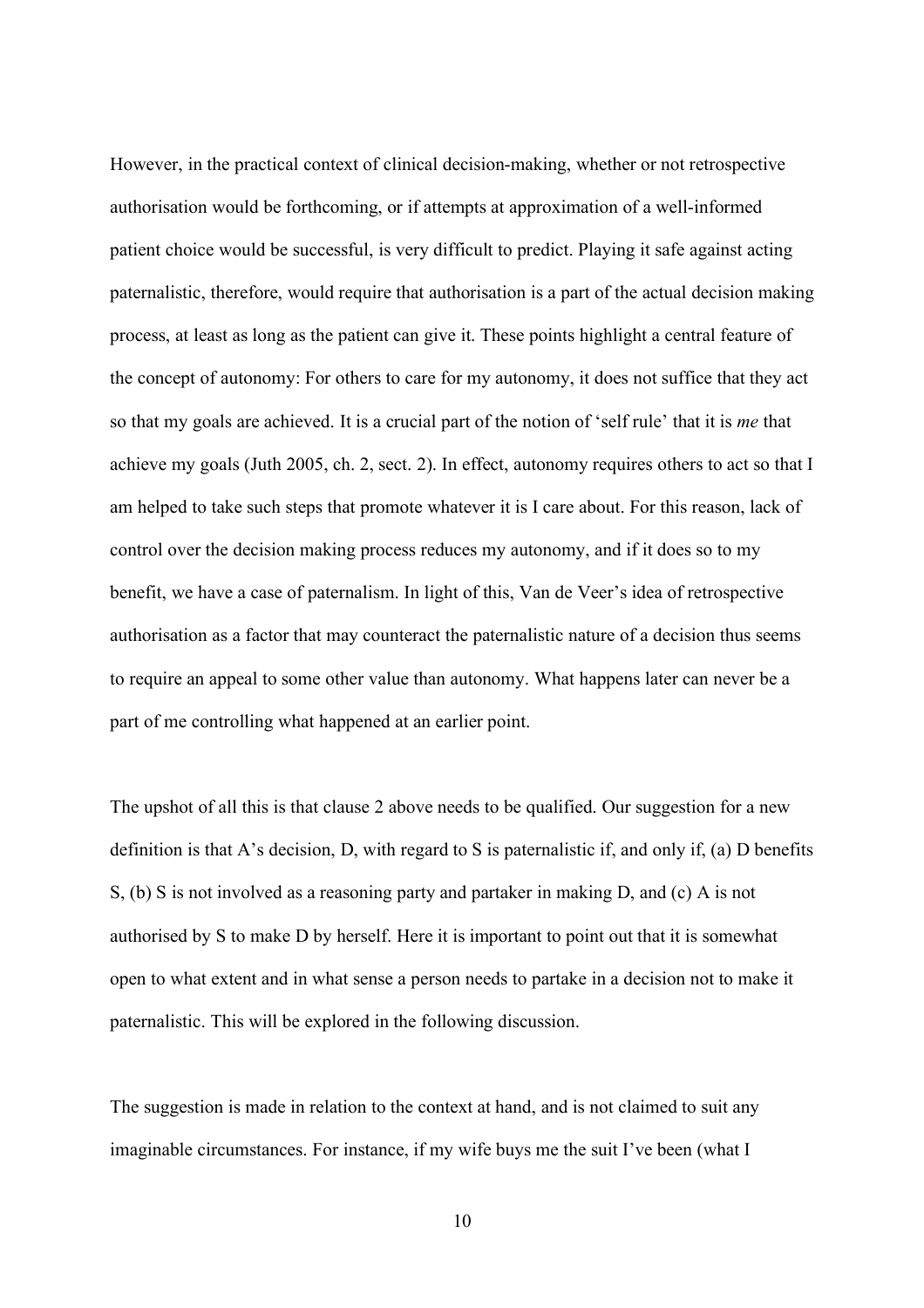thought) secretly longing for to my birthday – without me having authorised her to do so, she is clearly not acting paternalistic in any relevant sense. The question of paternalism only arises within certain fields of conduct, i.e. in relation to fields where I have legitimate authority (VanDeVeer 1992). Many share the intuition that we have legitimate authority over our own body, our own life and our own possessions – but we do not have legitimate authority over what someone should buy for our birthday etc. Luckily, such considerations need not trouble us in the context of health care and our further discussions of SDM.

We might need to say a few words about two other points, though. First, the notion of *authorisation* may be understood in different ways. However, in the context where the paternalist model is contrasted against respecting autonomy it seems obvious that in order for the authorisation to be 'valid', it should at least be voluntary, non-coerced and well-informed – all of which are features of standard ethical guidelines for health care and medical research (CIOMS 2002, Beauchamp & Childress 2001, Faden & Beauchamp 1986, World Medical Association 2004). Simply handing over the decisional authority on a whim or as an impulsive way of reducing anguish cannot suffice as authorisation. Moreover, S should have a choice as to whether S should authorise A to perform the decision or act, and the choice should not be a result of illegitimate threats. Hence in a situation in which A is in formal control over the decisional situation, as in a medical consultation, the alternative of allowing S to reason around the decision and then make the decision must be a real option – if the decisional situation should not be inherently paternalistic. This implies that S should have the possibility to withdraw his authorisation without negative consequences due to actions taken by health care staff. Moreover, S needs to make the authorisation before the decision is made (or the process initiated) and this authorisation should be explicit.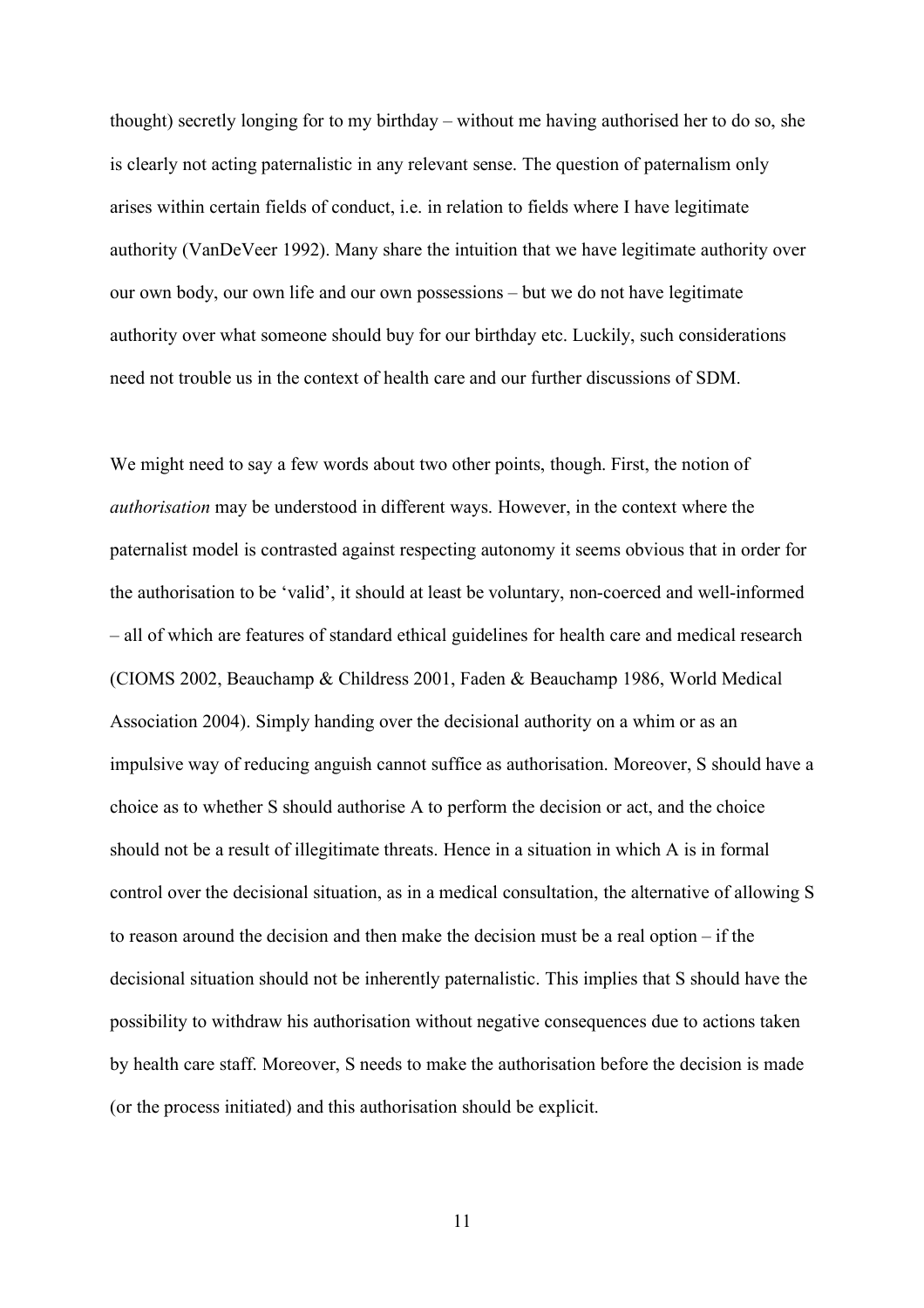Second, the relevant notion of paternalism obviously presupposes that the patient actually has a capacity for autonomous and rational decision making in the sense that we regularly take normal adults to have. In effect, it does not apply when the patient is incapable to make her own decision in an autonomous or rational way. Chief cases here are small children, unconscious adults, psychotic, severely mentally retarded or gravely intoxicated people, etc. It is quite possible to act in such people's best interest without their authorisation without therefore acting paternalistic. The reason is simply that, in these cases, there is no valid authorisation or lack of authorisation to be had, so talking about paternalism would be a misnomer. The point of mentioning this is that, presumably, everyone agrees that SDM is not a model for decision making regarding patients in this category. Thus, SDM may be close to or incorporated into the paternalistic model without being open to the accusation of laying claim to an obviously illegitimate area of application. However, it may also remove itself far from this model and similarly escape such criticism.

#### *Patient choice*

The idea about patient choice is sometimes called the informed choice or the consumer model of medical decision-making (Eddy 1990). However, since these labels are often used in a more limited, vulgar or even pejorative sense, we will talk broadly about patient choice, and take this to cover a variable collection of decision-making models. Despite the variation within this collection, all of these models differ from the paternalistic model in the following way: patient choice implies that the patient somehow remains in authority over the decision as to what should be done. Hence, in the end, regardless of how the actual process leading up to the decision looks like, the patient makes the final choice among existing alternatives.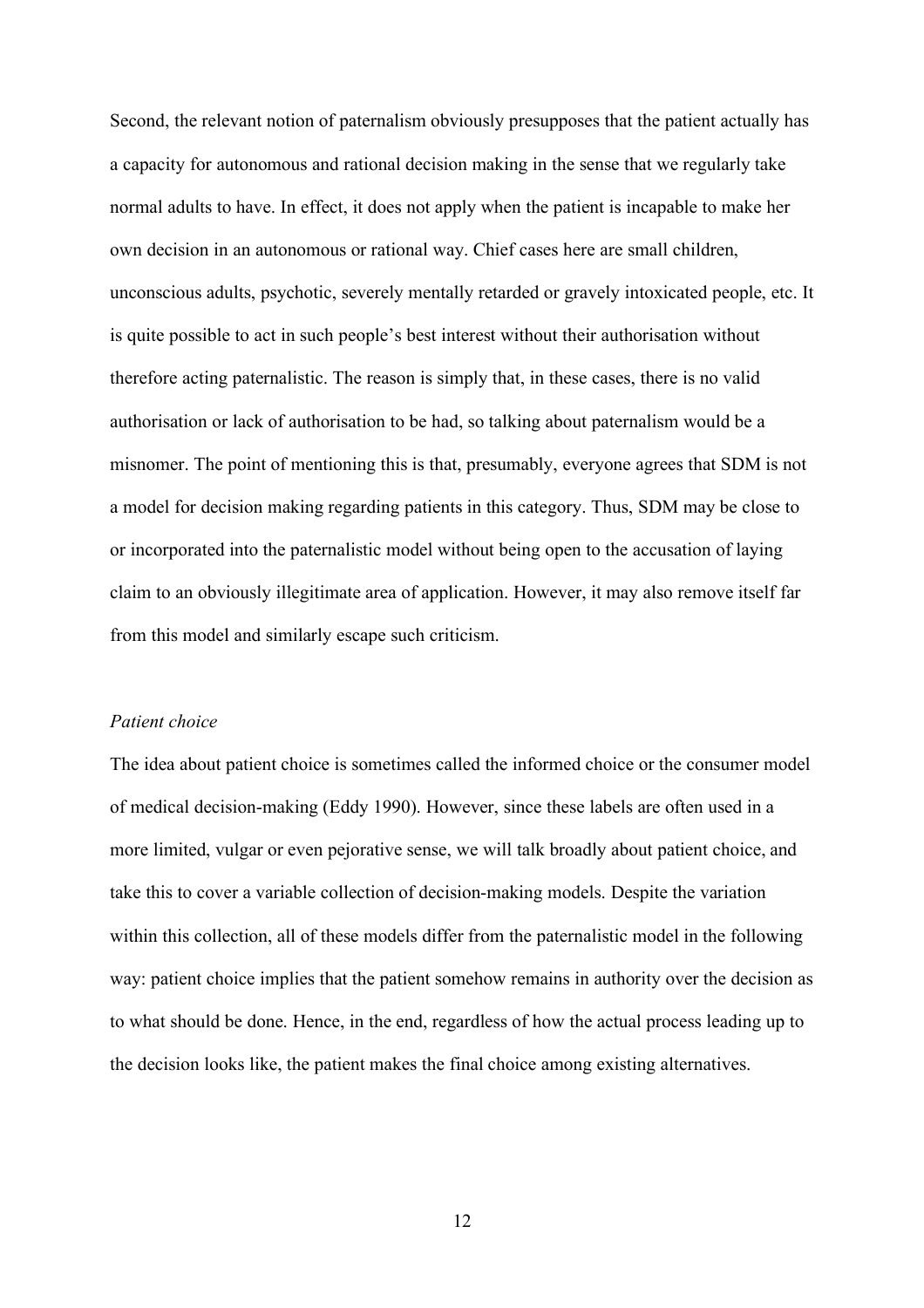This idea about medical decision making connect strongly to ideas within health care ethics about the moral valence of autonomy, that have been assigned increasing importance in post World War 2 debates (Beauchamp & Childress 2001). Central to these ideas is the notion of a right of patients to make their own choice of whether to accept or decline offers of health care, and the accompanying right to be well-informed about these offers as a preparation for making such a choice. That is, in contrast to paternalism, this model allows for patients not only to make choices, but to choose options against their own best interest – as long as they are well-informed.

Still, as will transpire below, patient choice can be implemented in a number of different ways, based on different ideas about what should be taken into account in such choices, the responsibilities of health care staff to assist, and resulting ideas about how the decision process should look like. Moreover, since the professional is in formal control over the care and treatment that is to be decided on, the idea of patient choice calls for a certain framing of the decisional situation. This framing normally includes the professional (or the institution which she represents) having decided on the range of alternatives that the patient can choose between. This is an important part of patient choice in order to contrast it to a 'pure market model' of buyer and supplier. By controlling the framing of the decisional situation, health care professionals can accept the decision of the patient without having to sacrifice ethical and professional standards of 'best practice'. Choosing the framing so that no option would go against such a standard, patient choices that would be unacceptable from the perspective of professional health care ethics can be safeguarded against. Obviously there is an area of variation here, and SDM raises questions about whether the patient could influence where the lines are drawn. We will return to this below, as we will to variations regarding ideal decision processes within patient choice.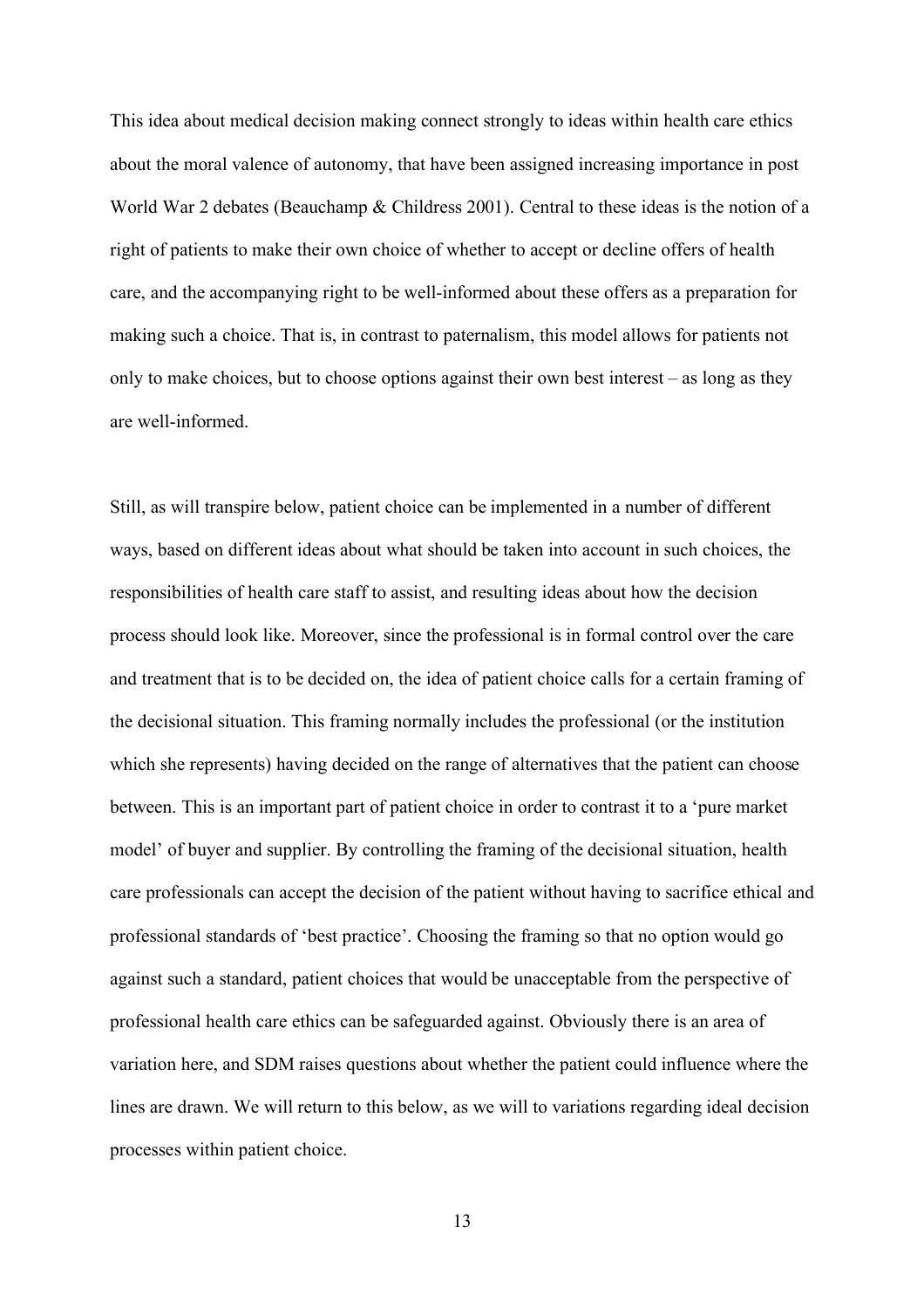As with paternalism, an obvious condition of patient choice is that the patient is capable of making an autonomous and/or rational decision. If not, a simple 'best interest model' applies, just as it does from the point of view of paternalism. As said, however, in relation to the task of making SDM more clear, this does not have to worry us any more than pointing it out.

## *The Room for Sharing in Paternalism and Patient Choice*

After having established how SDM and it main competitors paternalism and patient choice can be characterised we now move to analyse whether we can find versions of paternalism and patient choice that incorporate some (or even all) of the aspects of SDM. As hinted above, the primary importance of the question of where SDM is to be situated in relation to paternalism and patient choice has to do with the intimate connection between these respective decision models and basic health care ethical ideals. These ideals can be seen as partly complementing, partly competing with each other. Paternalism connect to an ideal of acting in the best interest of the patient, sometimes spelt out in terms of beneficence and nonmaleficence (Beauchamp & Childress 2001), while patient choice connects to an ideal of respecting patients as autonomous and rational beings. Thus, making clear how the 'sharing' supposed to take place within SDM can be combined with these models will also give us information on the extent to which SDM may respect and/or promote the underlying ideals. In effect, we will be able to see how different specific variants of SDM connect to underlying ideals about the goals and limits of health care, thus informing us of connected problems with regard to the balancing of competing considerations. If, as a result of this, we find some variant of SDM that fits neither within paternalism, nor within patient choice, further inquiry is needed in order to understand what the goals and limits of such a model might be.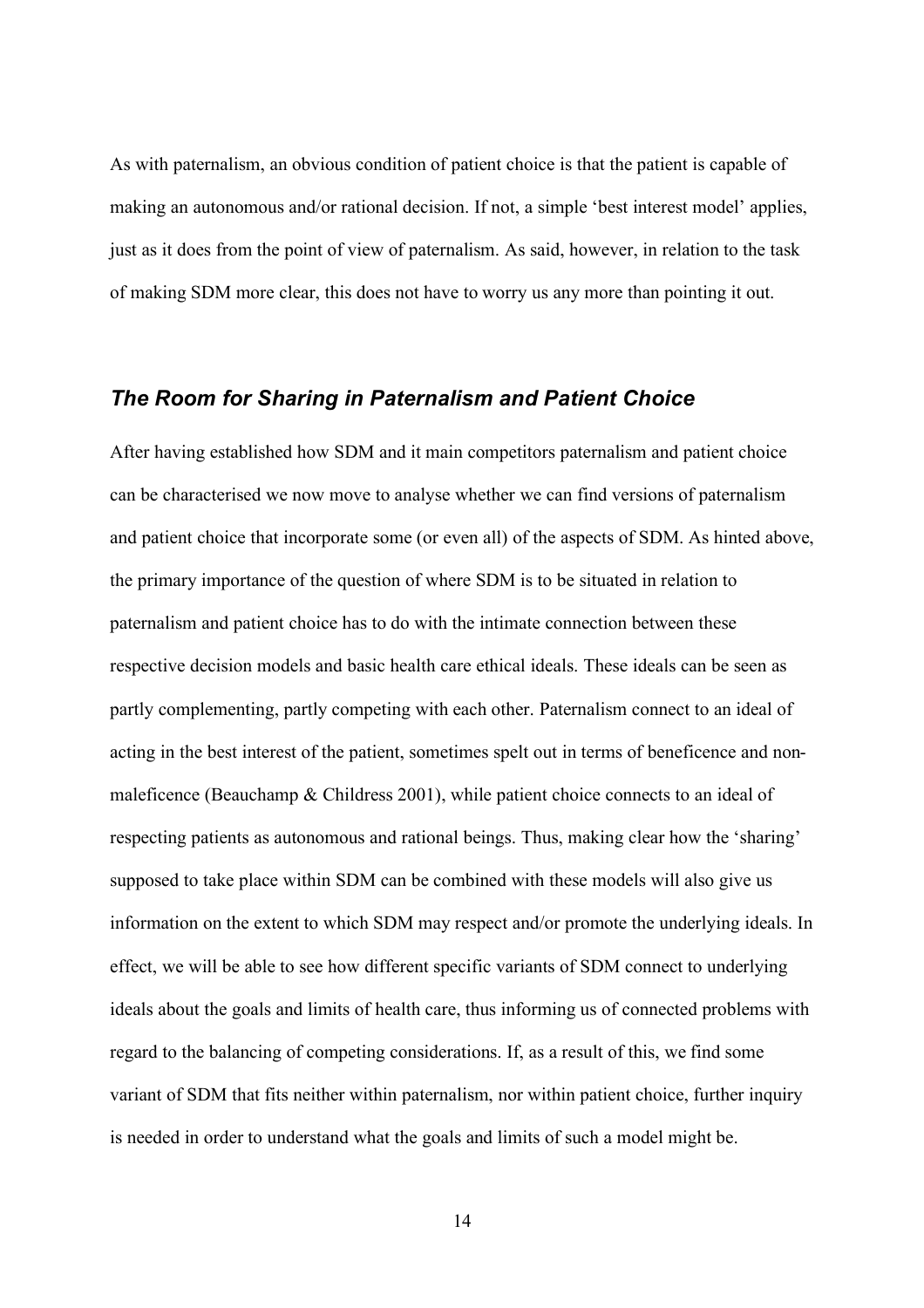## **Structural Preliminaries**

In health care ethics, the potential conflict between the ethical ideals underlying paternalism and patient choice are often stressed. Obviously, acting in the patient's best interest may itself require disregarding the patient's wants, ignoring the patient's subjective perspective and/or denying the patient access to the decisional process. Similarly, respecting the patient's wants, promoting her ability to make a well-informed rational decision and handing over the authority to make the final choice to the patient may require accepting a result that is not in the patient's best interest (from the professional perspective). However, seen from a broader perspective, these conflicts should not be overemphasised. In the concrete clinical setting, ways of setting up the decisional process that make use of the patient's perspective and promote the authority and participation of the patient may many times also promote her best interest by, for instance, being instrumental for adequate diagnosis and choice of treatment and long-term adherence as well as satisfaction with the end-result. That is, aspects of paternalism and patient choice might be mixed in various ways in clinical practice.

On the basis of this, then, SDM may initially be seen as a vehicle for achieving such mixes in the clinical setting, and the interesting question becomes how different interpretations of 'sharing' affects what sort of mix is achieved.

In the following, we will investigate this matter by sliding bit by bit along a scale, the endpoints of which are extreme versions of paternalism and patient choice respectively. None of these extreme versions are seen as compatible with SDM, while the variations in between them may be so compatible.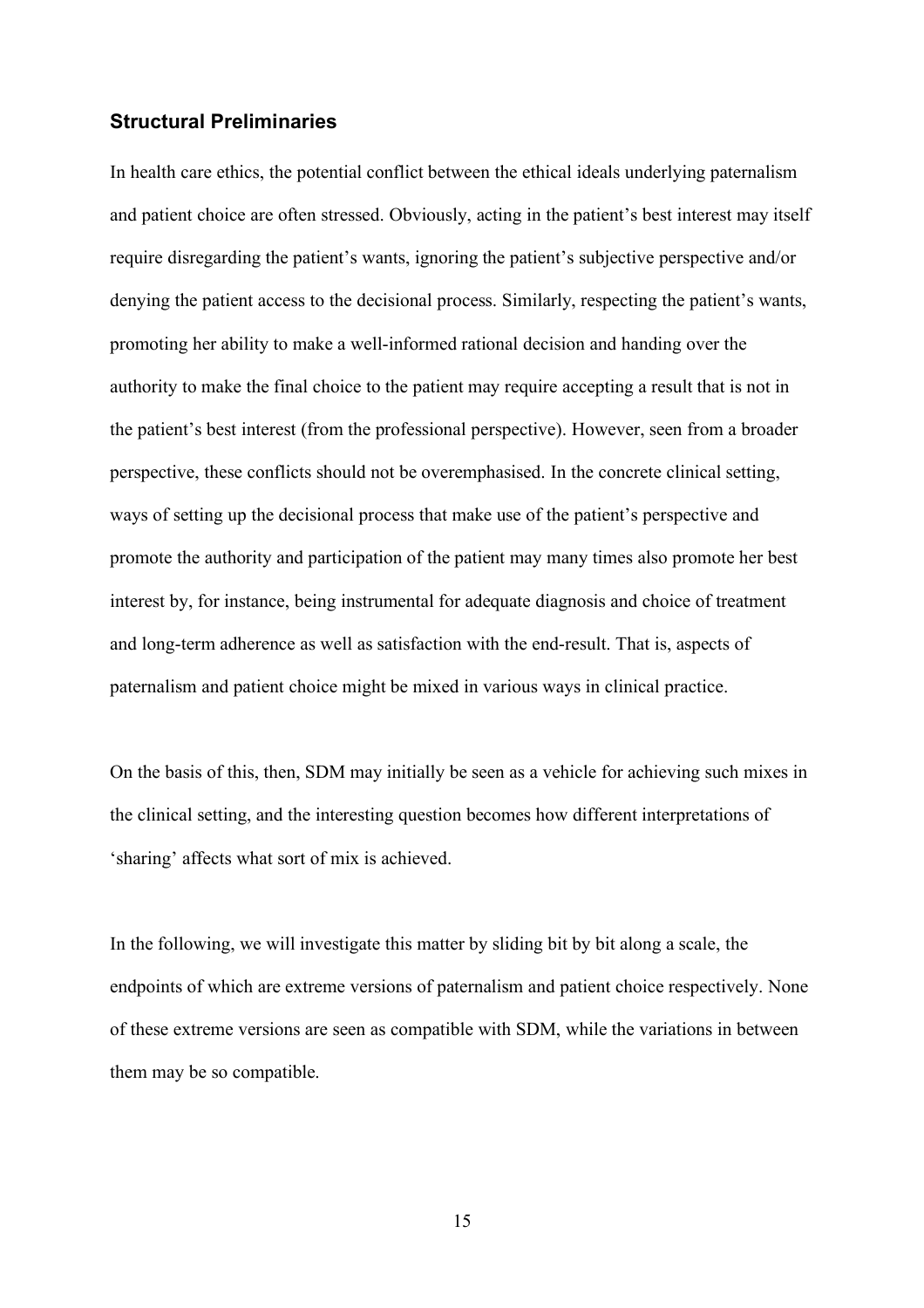The extreme versions are united by taking the cognitive, communicative and evaluative shape of a monologue. In the paternalist case, the health care professional applies predefined standards of what is of relevance to find out, what is the goal of treatment, what information needs to be sought on the basis of that, and how the result of the findings is to be evaluated in terms of a clinical decision, that is then to be communicated to the patient. For instance, in order to set a diagnosis and find an appropriate treatment according to state-of-the-art, a number of biomedical tests are carried out, and on the basis of the result of these, a decision is made as to what treatment to use. In the case of patient choice, the roles are reversed in that the patient has a predefined idea of what is of relevance to find out, how that is to be achieved, what is the goal of treatment and what decision regarding treatment that is to be made on the basis of that. In this case, we have a 'demand driven' or 'pure consumer' model of health care. Our initial assumption, then, is that neither the professional monologue, nor the pure consumer model, are compatible with SDM in any form.

However, we also assume that the next step on the scale (from either end) is incompatible with 'sharing' in any interesting sense taking place. In this case, the professional (in the patient choice case) and the patient (in the paternalist case) are both authorised to 'veto' the decision made by the other party. In other words, just having a right of patients to decline offers of health care, and a right of professionals to insist on some minimal professional standard does not make for any SDM. In the following, therefore, we will assume these features to be in place, and investigate how elements of 'sharing' may be introduced as amendments to that. We will do this, starting from the paternalist end of the scale (where we thus assume, that the patient has a right to reject any treatment proposal made by the professional). The interesting question is whether such additions will force the clinical set up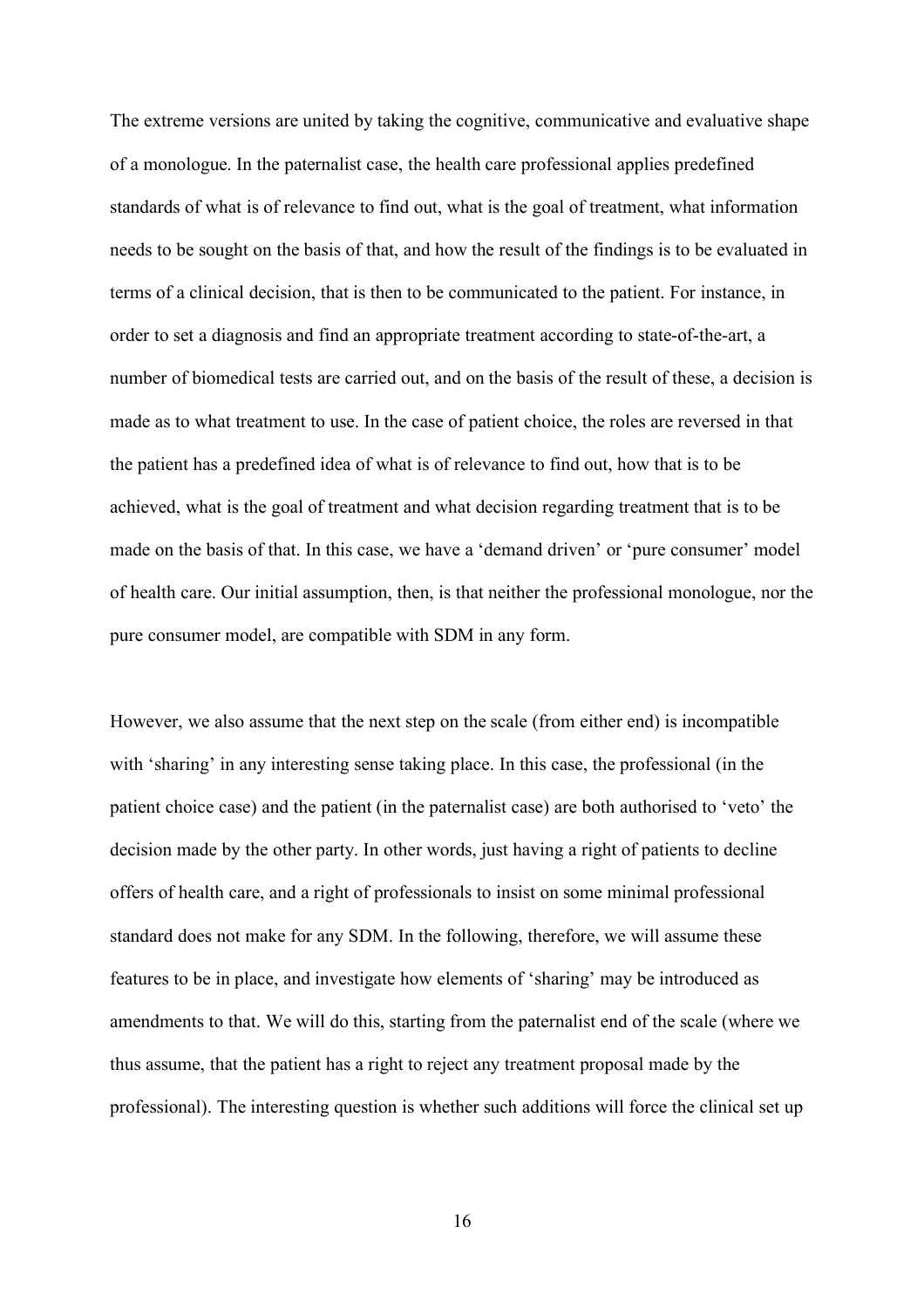out of the paternalist model and into the patient choice camp. After that, we will approach the matter similarly, but from the patient choice end of our imagined scale.

#### **Sharing as a Part of Paternalist Health Care**

According to Emanuel  $&$  Emanuel (1992), an essential quality of the relationship between professional and patient, is the quality of caring for the immediate and/or salient needs of the patient in the very moment of interaction – something which is evidently missing in a strictly monological paternalist decisional approach *just because* it is a monologue. Now, the patient can be allowed to share in different ways: ranging from simply venting his concerns, over having these concerns affirmed, to having his concerns cared for in the sense of being provided support and comfort in relation to these concerns. Consider therefore:

#### i. *Sharing as venting*

The professional talks with the patient about his situation and listens to his thoughts and concerns about what is going to happen and how this is going to affect his life.

#### ii. *Sharing as affirmation*

The professional talks with the patient about his situation and listens to his thoughts and concerns about what is going to happen and how this is going to affect his life. The professional does her best to affirm and endorse the patient's thoughts and concerns.

#### iii. *Sharing as caring*

The professional talks with the patient about his situation and listens to his thoughts and concerns about what is going to happen and how this is going to affect his life. The professional does her best to affirm and endorse the patient's thoughts and concerns and, at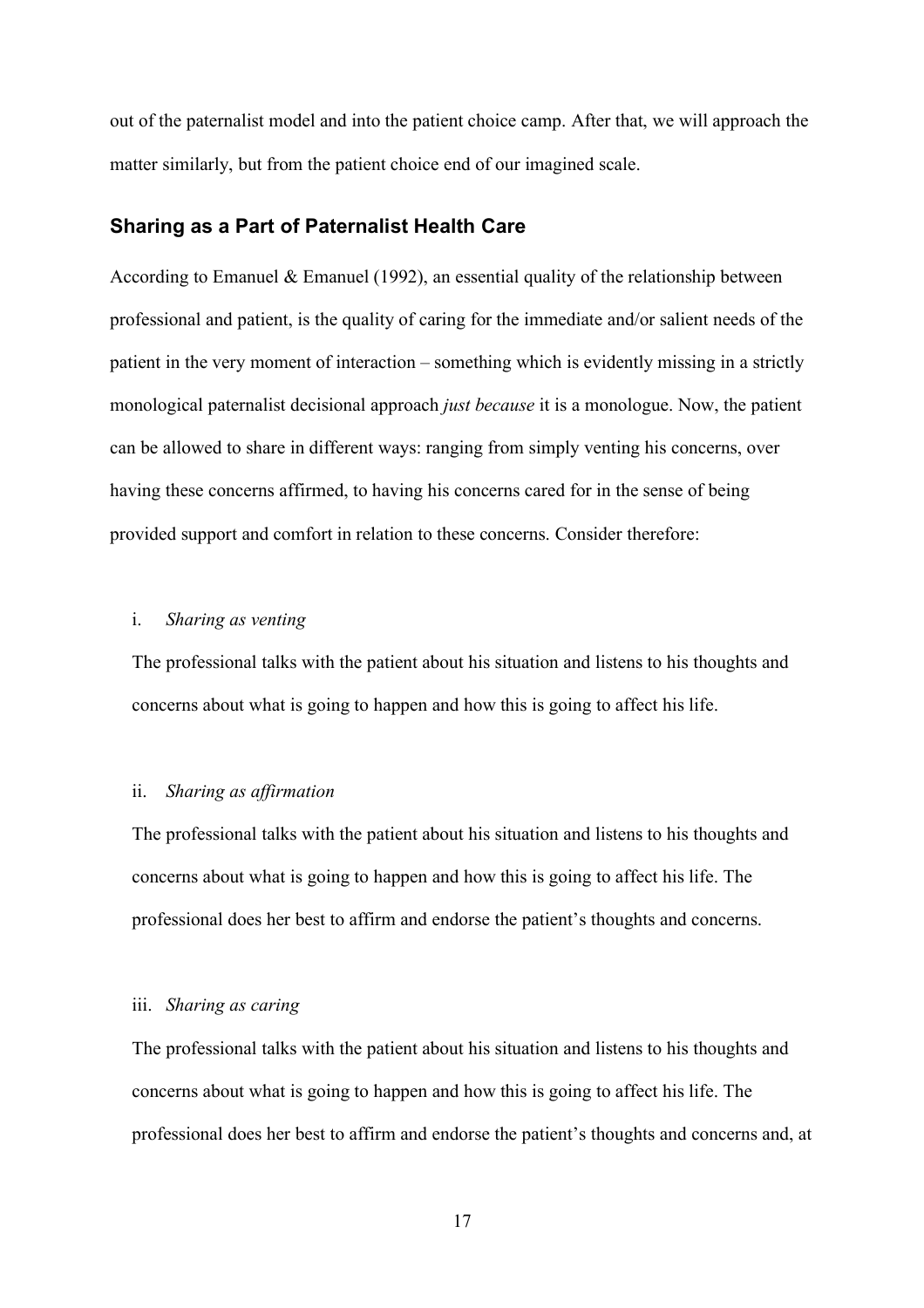the same time, tries to comfort and reassure him, in a way as realistically as possible given the prognosis.

These different sharing models connect to the value (beneficence) underlying paternalism, since the professional acts as she does for therapeutic reasons with regard to the patient's immediate (and possibly also long-term) well-being. However, these types of therapeutically driven sharing models can actually be added whatever decisional process is applied and whatever decision is made with regard to diagnosis, treatment, etc. They are hence compatible with both paternalism and patient choice.<sup>3</sup> In any case, if paternalism is combined with these therapeutic sharing models, especially in the form of sharing as caring (and the latter thus not influences the decision process or decision), this seems to be the cliché of the paternalistic, but caring and good hearted physician of the 'good' old days.

 $3$  Since Emanuel and Emanuel (1992) criticises the patient choice model (which they call the informative model) for its lack of caring ingredients, it appears that they believe the venting, affirmation and caring models of sharing to be better suited to paternalism. Possibly, this may be due to a confusion of the (true) fact that all of these models of sharing connect to beneficence (which may conflict with autonomy) with the (false) assumption that beneficence can never be combined with a concern for autonomy. There is, as they note, a possibility of the professional to some extent influencing the decision of the patient by showing an interest and/or attending to his emotional needs. However, this in itself does not make for any paternalism – as long as the professional does not exploit these needs of the patient in order to covertly assume control over the decision making process.

 $\overline{a}$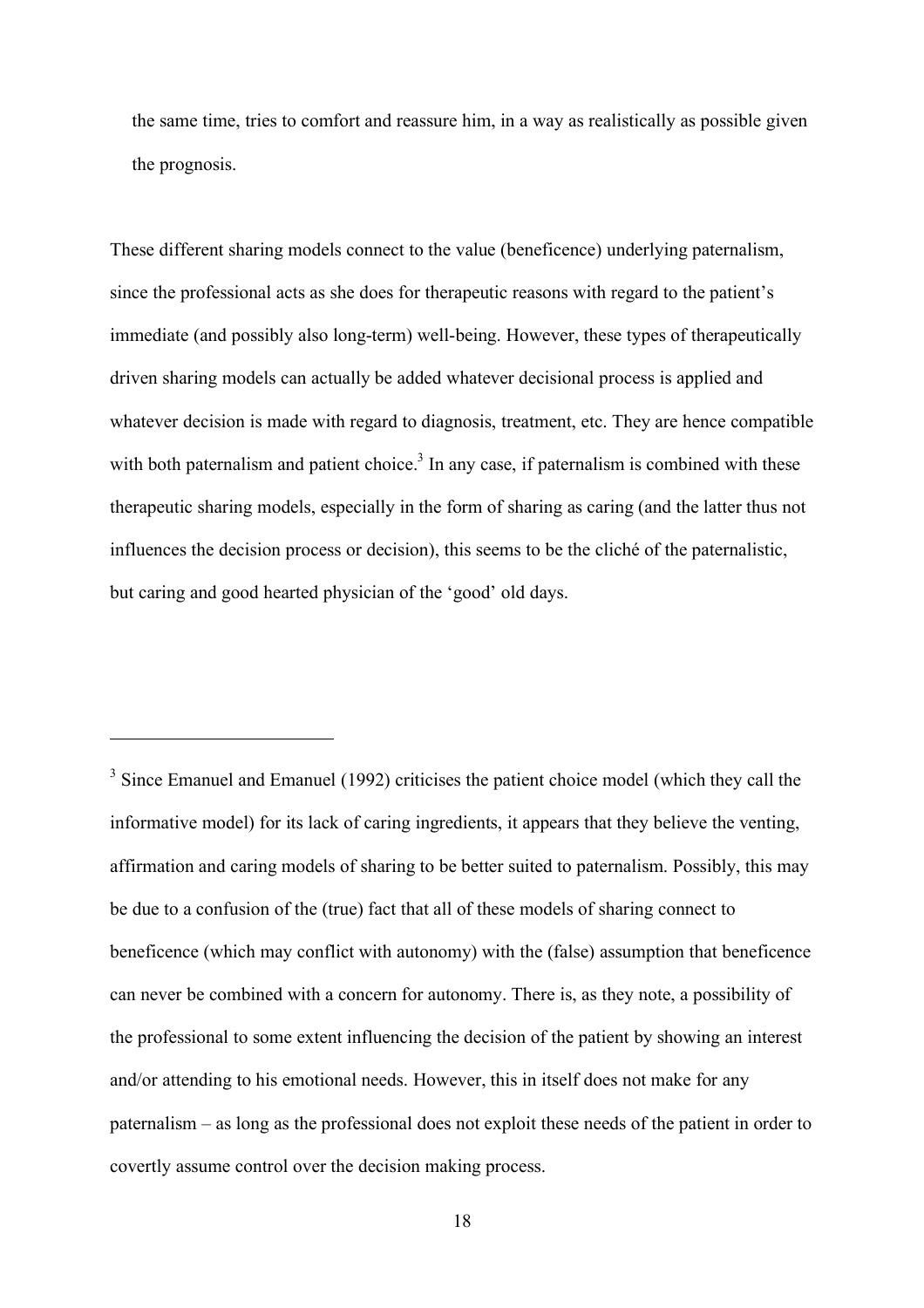The 'sharing' going on in these cases of sharing is about the professional listening to messages from the patient and responding to these, as well as attending to perceived immediate emotional needs thus communicated. But other variants of 'sharing' may directly be a part of or affect the decision process. Consider:

#### *Patient Adapted Paternalism*

The patient tells the professional about how he leads his life in different areas, what is generally important to him and his former experiences around health-problems. The professional incorporates this information into the decisional process and adapts the decision about treatment to what she has been told, in order to arrive at a result that suits this particular person's circumstances.

In this case, the professional still acts paternalistic, since she is the one who interprets the information from the patient, reason from this to a decision and then makes the decision – all done without the patient explicitly authorising her to do so. The patient is then informed about the decision and he could also be informed about why the decision was made. The way in which a decision is assessed to suit the patient's circumstances is furthermore assessed from the professional's concern for acting in the best interest of the patient, taking into consideration factors revealed by the patient of relevance for getting the diagnosis right, avoiding inefficient treatment options and securing compliance and retrospective satisfaction. Essentially, the 'sharing' in patient adapted paternalism thus brings information communicated by the patient into the decision process by treating it as an instrument for arriving at an optimal decision on the basis of the professional's own standards.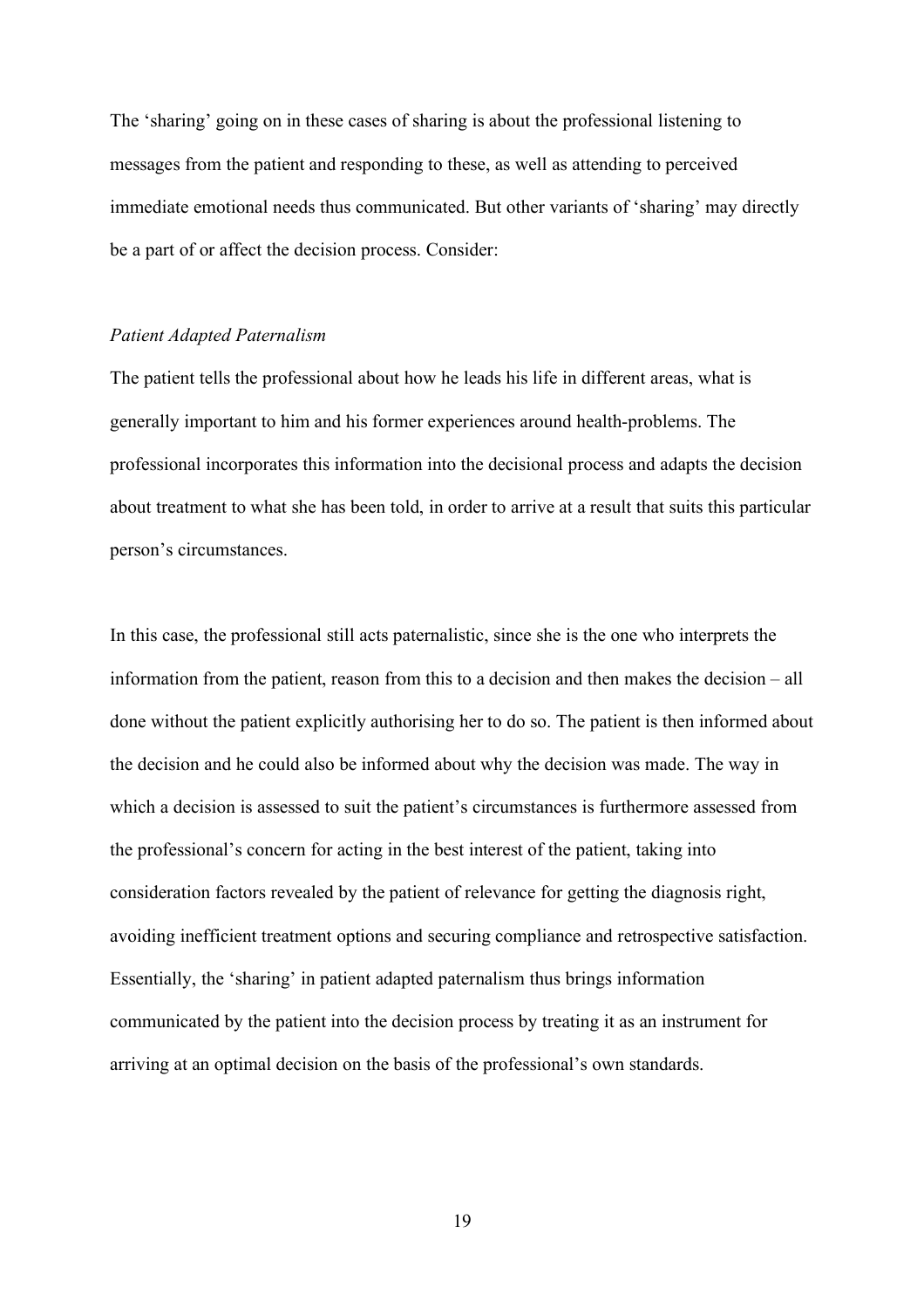Going one step further would require the professional to incorporate the patient's preferences into her decision-making not only as a factor to consider instrumentally, but as an actual part of the basis from which options are evaluated and selected. Consider:

#### 1. *Patient Preference-satisfaction Paternalism*

 $\overline{a}$ 

The professional explores the preferences of the patient by listening to his opinions and motives, and then reason from these preferences and other relevant information in order to arrive at a decision that best satisfies the preference-set of the patient.

It might sometimes be an overstatement to assume this sort of process to involve exploration or elicitation of a pre-existing preference-set of the patient. It could as well, as described by Emanuel  $&$  Emanuel (1992), be that the professional by listening to the patient, helps him to work out these preferences and their mutual priority – what they call the interpretative model. $4$ Then, eventually, this set is incorporated into the reasoning and results in a decision made by the professional.

The versions 1 and 2 can be combined in various ways. In some particular instances there may be a conflict between them – namely when the patient's preferences go against the view of the professional as to the goals of treatment (the patient may, for example, be willing to accept a worse prognosis). Still, even in those cases when they can be and are combined (for instance, so that the professional adapts the set of options to the situation of the particular patient), the

 $4$  Emanuel & Emanuel (1992) sees this as strength of the interpretative model over patient choice. As will transpire, however, this aspect may perfectly well be incorporated in the patient choice model.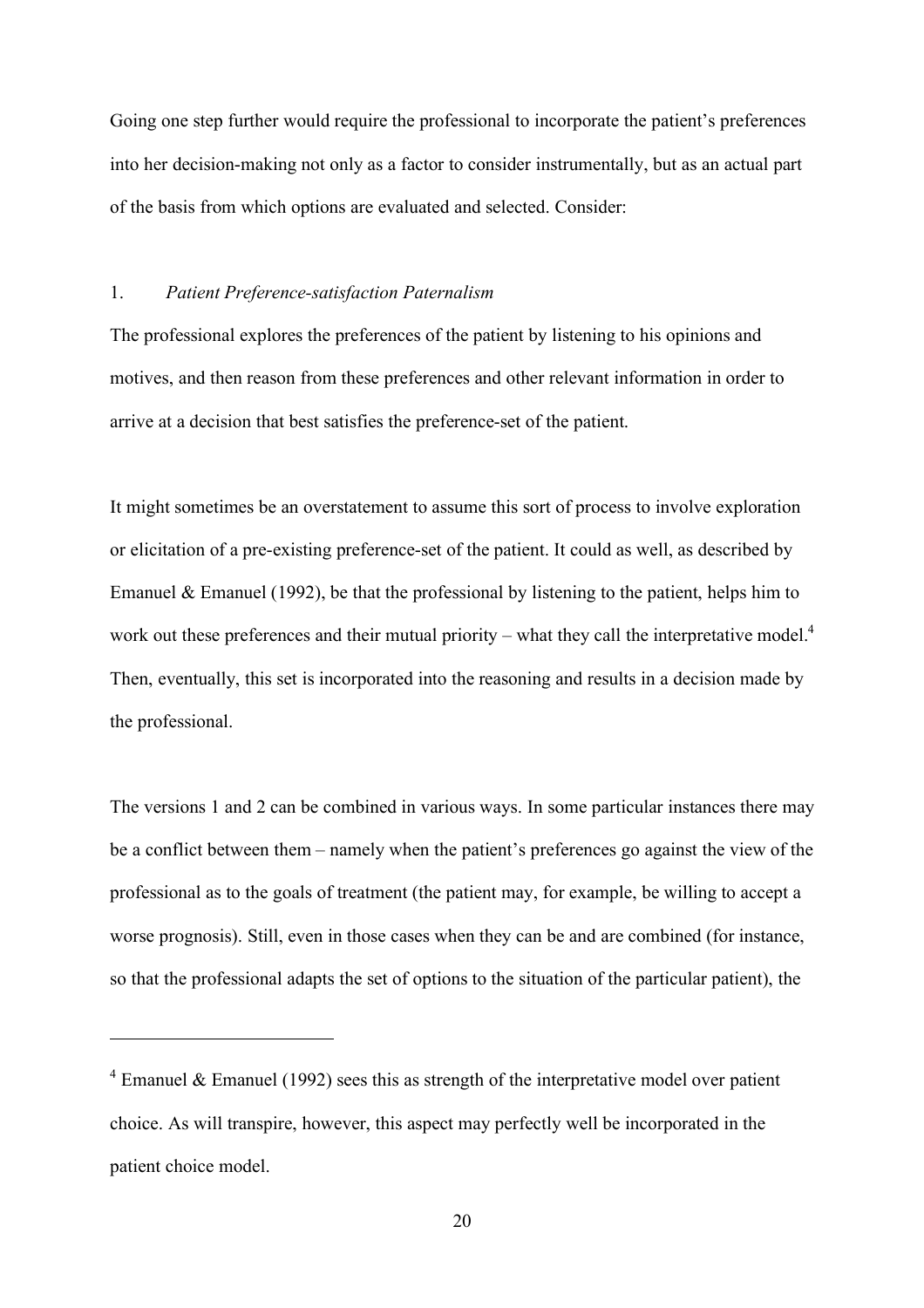professional remains in authority over the decision and the decision process. In line with what was said earlier, therefore, even a combination of 1 and 2 would be paternalistic. That is, as long as the 'sharing' involved in SDM does not imply handing over decisional authority to the patient, SDM is quite compatible with paternalist health care. The only problem involved in this seems to be that, in practice, different aspects of 'sharing' may in some cases pull in opposite directions, since patients may prefer treatment options that are not optimal from the professional's point of view (e.g. since they will risk compliance and therefore and more essential, the outcome of treatment).

The potential for irresolvable conflict between 1 and 2 has its roots in a 'static' feature of the process, where one party (the patient) serves purely as a provider of information, while the other (the professional) handles the actual decision making and thus exclusively serve as evaluator of the provided information. This actualises the idea of introducing a dynamic element by having the professional and patient engaging in systematic discussion in order to have the chance to trade information back and forth as well as accommodate their respective ideals and preferences. Either part of this element may result in the conflict being resolved, but it may also serve other purposes mentioned earlier, such as securing compliance and forming clear preferences. Consider, therefore:

#### 2. *Shared Rational Deliberative Paternalism*

The professional and patient both engage in a rational discussion or deliberation, trying to get all the relevant preferences, facts and reasons relating these aspects together on the table. In the end the professional decides on what option to choose.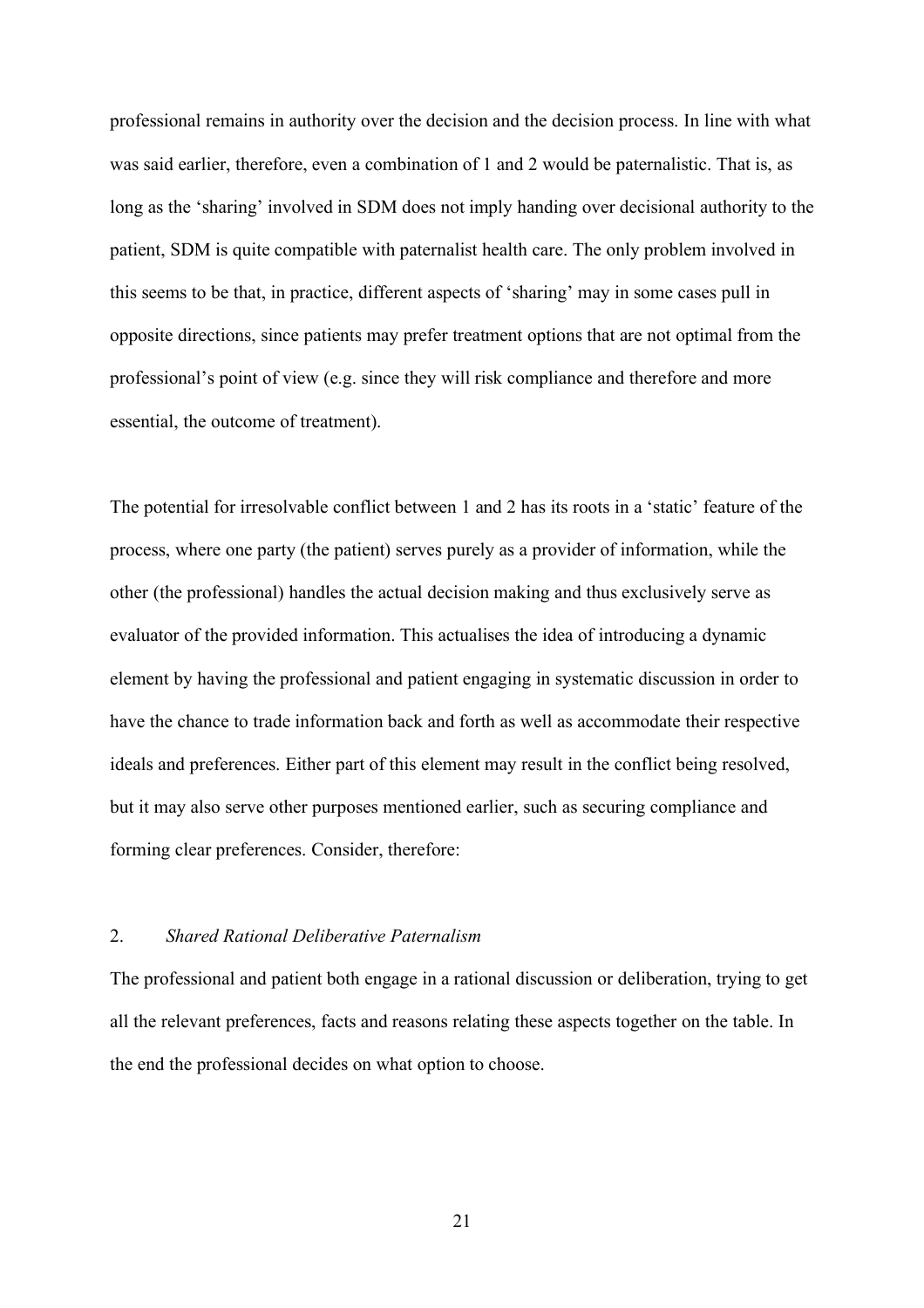#### **Sharing as a Part of Patient Choice**

A standard opinion on the patient choice model is that it is not to be recommended unless it involves health care professionals sharing some information with patients (beyond the mere naming and explanation of available options) that the latter may use for deciding on what to do (Faden & Beauchamp 1986, Beauchamp & Childress 2001). Thus, consider:

#### 3. *Informed Patient Choice*

After having laid out the available options for the patient, the professional also explains relevant facts about these options (e.g. regarding risks and benefits). The patient then decides on what option to choose.

This version of SDM assumes the patient to have clear preferences on which he can base his decision with the help of the information shared by the professional. However, as mentioned in the former subsection, the patient may sometimes need to work out his preferences in tandem with receiving information about the options. Going one step further as regard the 'sharing' involved, therefore, we may consider (Emanuel & Emanuel 1992):

#### 4. *Interpretative Patient Choice*

With the help of presented information and the patient's opinions with regard to the options on the basis of that, the professional describes different ways of interpreting what the patient says in terms of lines of argument, expressing different preference-sets. The patient then decides on which of these to take into account in what way, and makes his decision on the basis of that.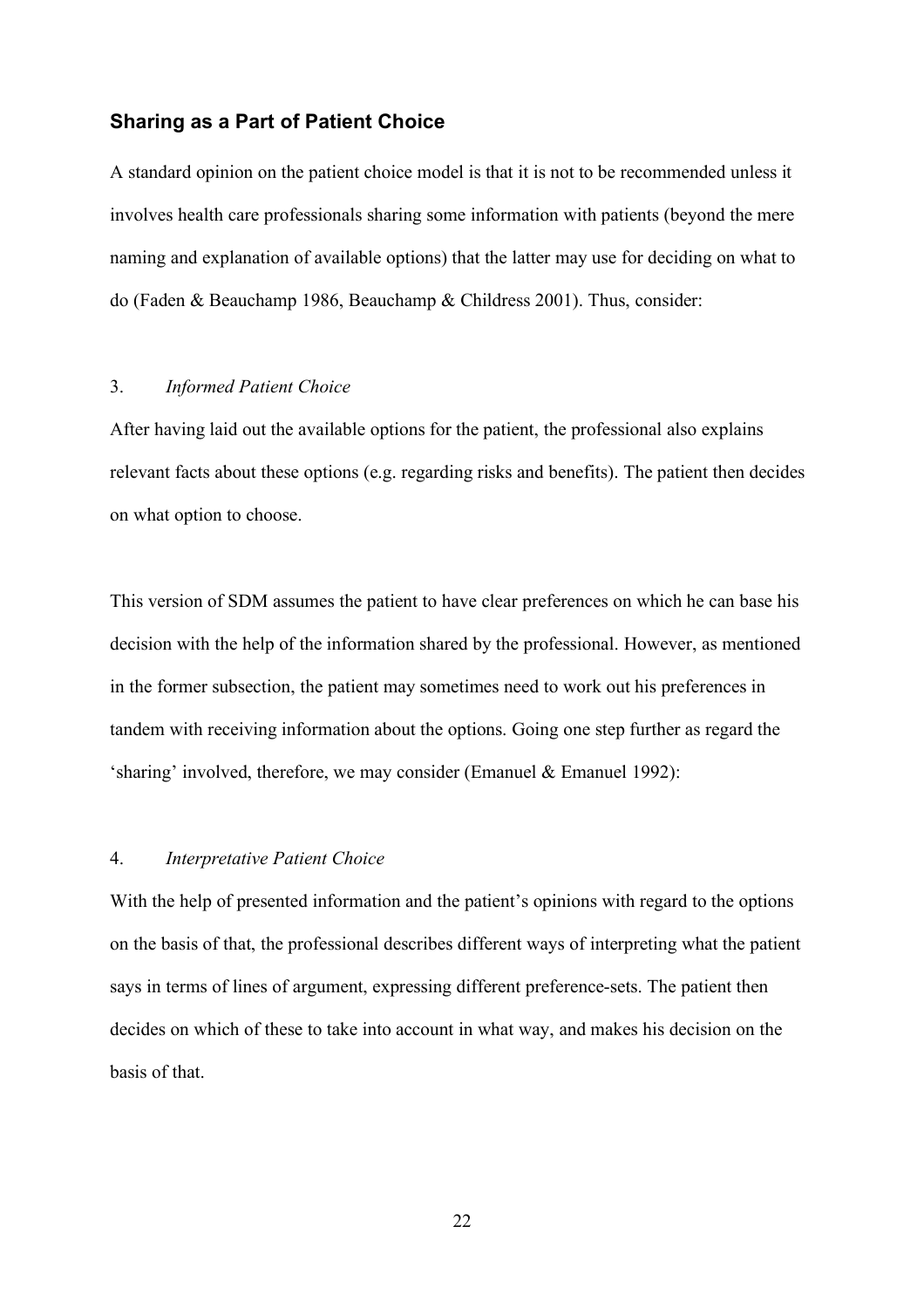Just as, in the case of paternalism, the professional can take into consideration the preferences of the patient, within patient choice, the patient may do the same with regard to the professional. Thus, in the spirit of the classic notion of a counsellor or advisor, the professional may inform the patient of his opinions, reasons and preferences as regard the options without transforming the model into paternalism. Hence, we also can consider:

#### 5. *Advised Patient Choice*

On top of what has been mentioned earlier, the professional also voices his opinion on what option she prefers, and why that is so. The patient then makes his decision on the basis of all that has been said.

All of these variants of SDM within patient choice have the sort of 'static' feature mentioned at the end of the former subsection, only with reversed roles (the professional is the information provider, while the patient handles the decision making). Just as in the case of paternalism, this gives rise to a potential for irresolvable conflict arising out of differences in the respective ideals and preferences of the patient and the professional. However, also here, the process may be made more dynamic by having the parties enter into a joint rational discussion (Savulescu 1997) or deliberation (Emanuel & Emanuel 1992). Brock & Wartman (1990) describes a process in this vein and actually dubs it shared decision-making. Thus, consider:

#### 6. *Shared Rational Deliberative Patient Choice*

The professional and patient both engage in a rational discussion or deliberation, trying to get all the relevant preferences, facts and reasons relating these aspects together on the table. In the end the patient decides on what option to choose.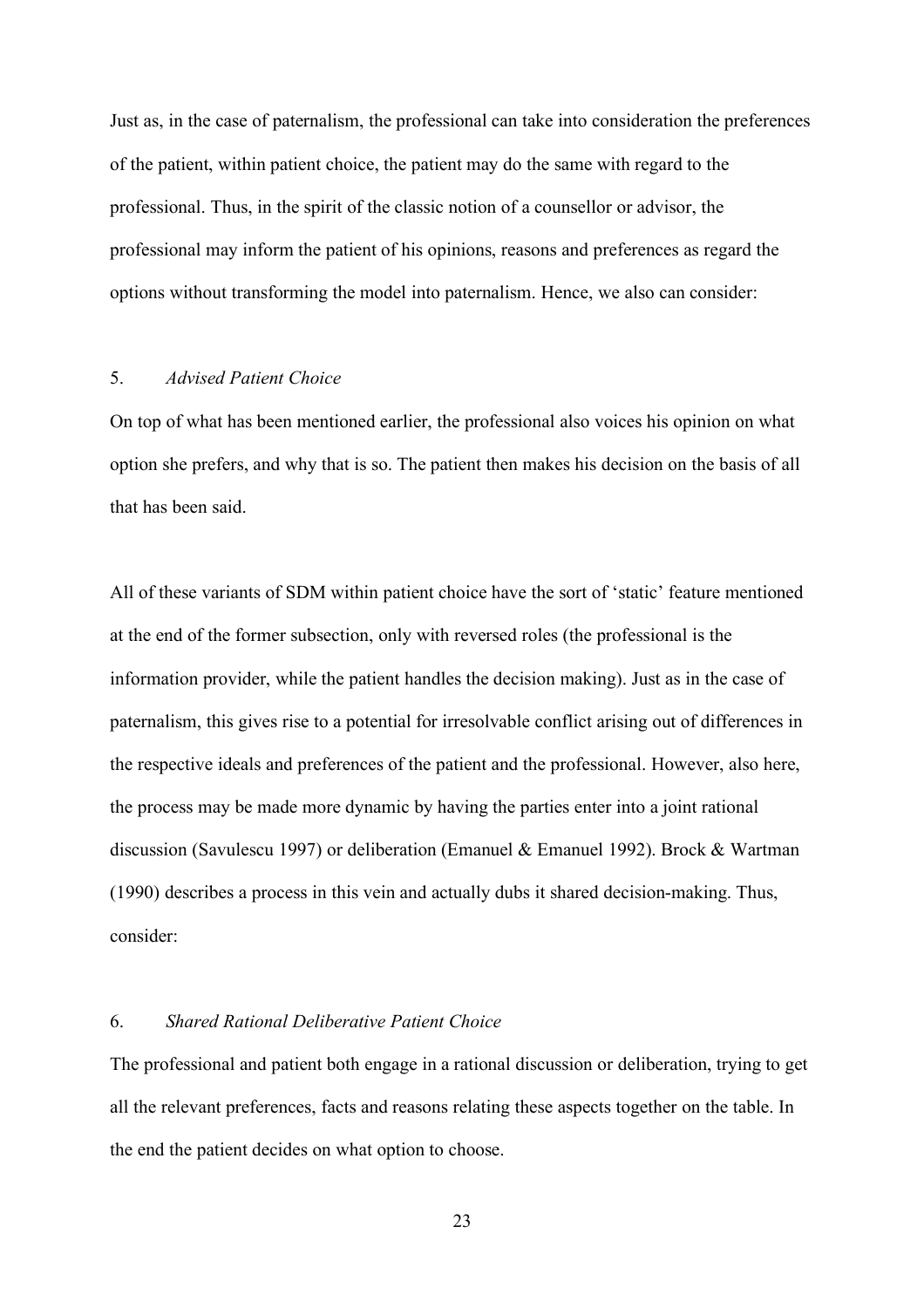#### **Taking 'Sharing' All the Way: The Case for High-level Dynamics in SDM**

It can be concluded that there is considerable room for different variants of 'sharing' – and thus SDM – within both paternalism and patient choice. As demonstrated, for most of these variants, the sharing is limited to the provision of information of different kinds in one or the other direction (on top of that, all other variants may be complemented by the therapeutic forms of sharing mentioned at the outset of the former section). Two variants (3 and 7 respectively), however, stand out by extending the sharing to a *high-level dynamics* in the process. The other variants introduce some dynamic elements, since the information provided might in various ways affect the decision-making party. However, there is a static element in that no party has any necessary incentive to reconsider his or her evaluative basis (ideals, preferences, values, etc.). Variants 3 and 7 introduce such an incentive by having the parties engage in a discussion where arguments and reasons have to be presented, compared and evaluated, thus making for a high-level dynamics where their evaluative basis may be revised and accommodated in the light of this. Unless we make the implausible assumption that the patient or the professional necessarily gets it right from the start, such a reasoning process will have obvious benefits.

There are reasons to claim that these two variants of SDM (3 and 7) are both the most interesting from a theoretical perspective and urgent from a practical point of view to consider in greater depth. First, the presence of high-level dynamics provides an instrument for conflict resolution that may be of value for many different aims (ethical, intellectual and practical). Ethical, since it provides a better ground for a continued care relationship where the professional can continue to care for the best interest of the patient. Intellectual, since this implies that the decision made is as rational as possible given the preferences and situation.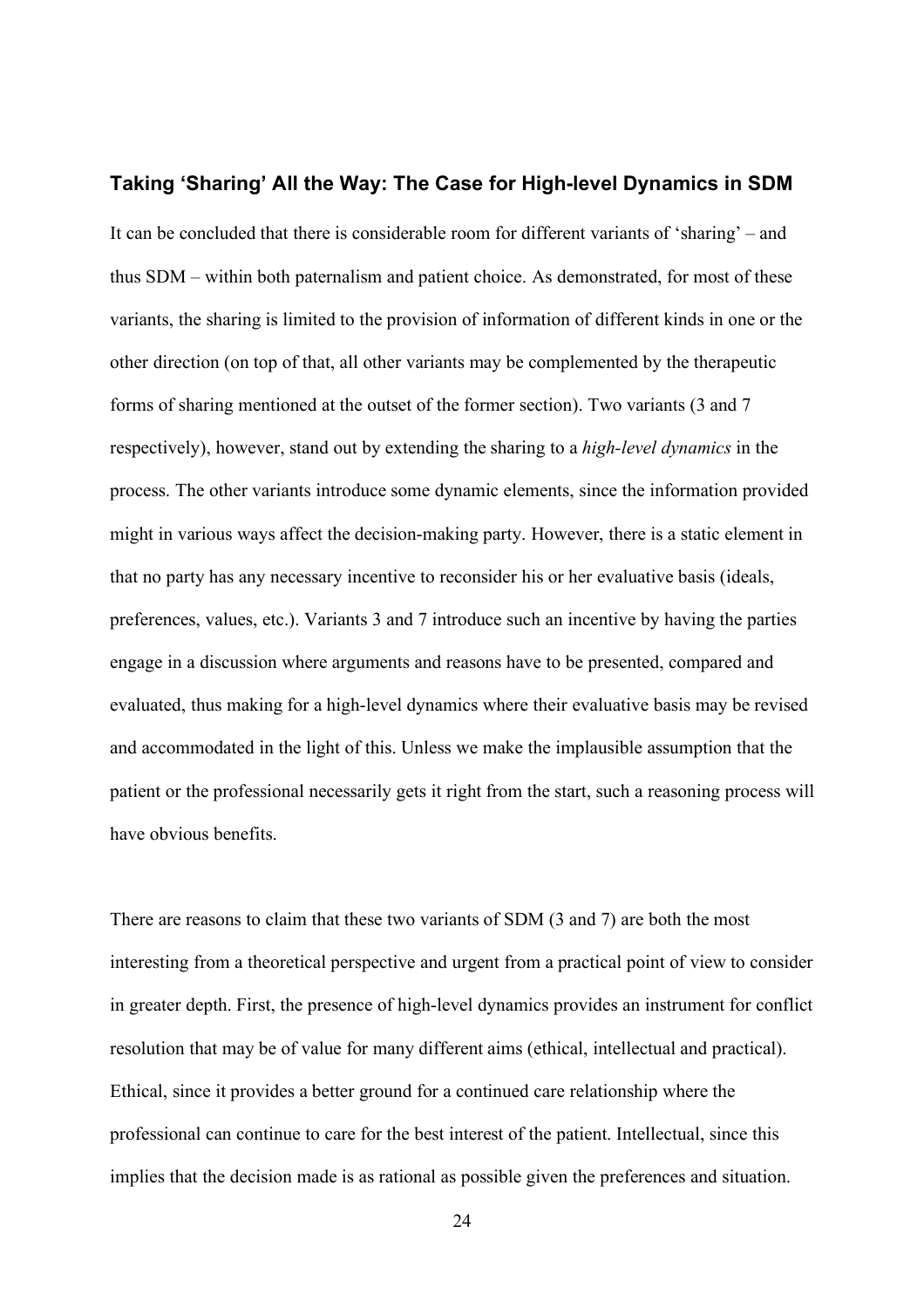Practical, since a continued conflict can cause difficulties in the continued administration of treatment. Second, both variants take sharing a long way, even if remaining within the models of paternalism and patient choice, respectively. From the perspective of an emphasis on patient best interest (paternalism) this implies giving the patient more room to influence the final decision by bringing in preferences and reasons to support that the understanding and wants of the patient should be taken into account into the reasoning process. From the perspective of an emphasis on patient autonomy (patient choice) it gives room for the professional to reason around what is really in the patient's best interest, giving the patient an opportunity to critically assess his preferences and the reasons around different sets of preferences and how they can be satisfied in the situation. This holds even if, in the end, the patient's autonomy will be respected and he will make the decision. Since both patient best interest and patient autonomy are values that should be taken into account, both these models are better suited to do so than the paternalistic and patient choice alternatives. And it will depend on how we prioritise between these values in case of conflict whether the *Shared Rational Deliberative Paternalism* or *Patient Choice* model will receive strongest support. Third, both these features (high-level dynamics and taking sharing a long way) have the upshot of reducing the practical and theoretical 'distance' between paternalism and patient choice, thus opening up for a version of SDM that transcends the framework of every model of clinical decision making having to be categorised in terms of two incompatible and mutually exclusive medical ideologies.

In order to explore this possibility, as well as the idea of SDM, further, we will in the next section compare alternative ways of 'modelling' the idea of a 'shared' or 'joint' *decision* (and not only a reasoning process) where sharing is taken 'all the way'.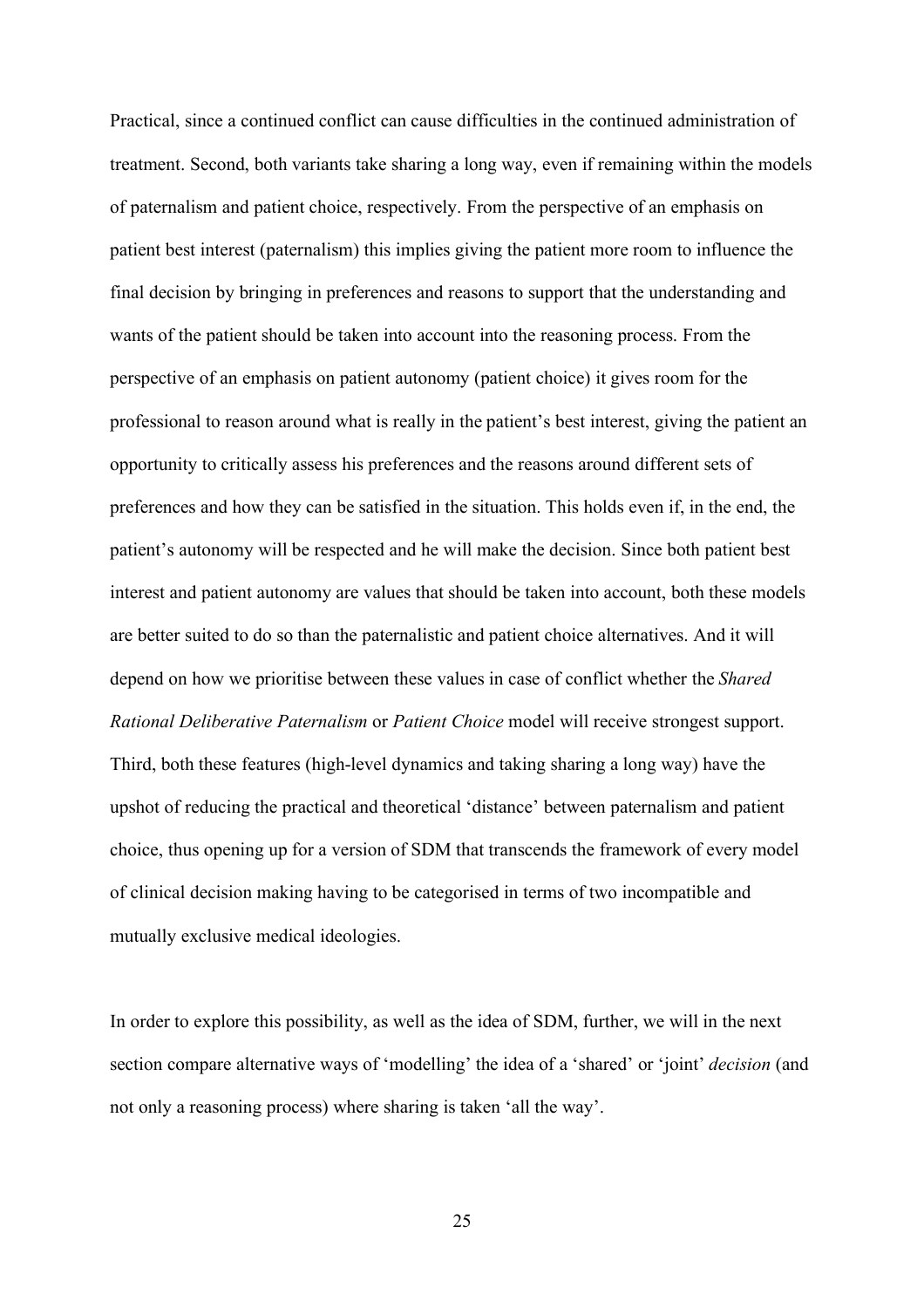# *Negotiation, Deliberation and Joint Decision Making*

There are two different reasons for engaging in 'sharing' in the form of joint decision-making. The first is to arrive at a well-founded decision – in which case we call the process *deliberation*. The second is to resolve conflicts of interest – where the process is often referred to as *negotiation* (Charles et al. 1997 & 1999, Makoul & Clayman 2006). In both cases, the ideal is to reach a consensus, however, the implications of failing to reach this aim are rather different.

In the deliberation case, the upshot of failure will be intellectual disagreement as to what decision would in fact be best (perhaps because there is disagreement on what evaluative basis should be applied to facts at hand). In the negotiation case, the upshot will be loss of the practical opportunity of (an optimal) joint venture. It is of some importance to note that, while the failure to agree on what decision would be well founded *may* also bring loss of a practical opportunity, it *need* not do so. This since, although a person does not agree that a certain decision is the best one, she may still find it to be in her interest to comply with it. This also works in the reverse way: even if she does not find compliance to a decision to be in her interest, she may still recognise it as the best one. In other words, there is no necessary connection between consensus and failure to reach a consensus in the deliberation and negotiation models respectively.

In the following, after some further conceptual preliminaries, we will first comment on the negotiation model of joint decision making (for a further exploration see Sandman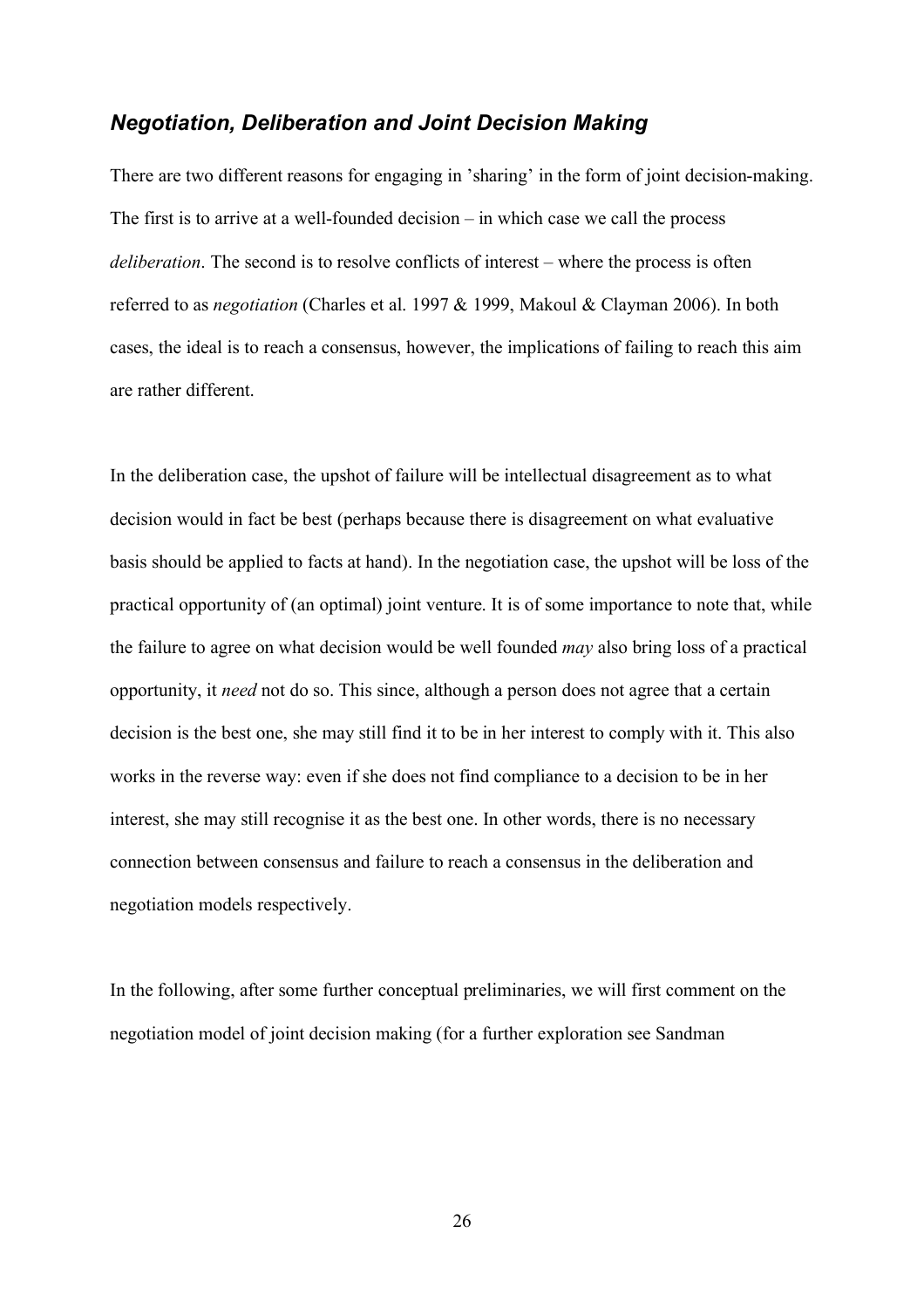forthcoming<sup>5</sup>), noting a number of weaknesses, and concluding that it is not very well suited to the idea of SDM. After that we will move on to the deliberative model, noting some strengths in relation to the negotiation model, but also a number of problems.

#### **Joint Decision Making as Negotiation**

 $\overline{a}$ 

As noted at the outset, it is rather common to describe what is taking place between the professional and the patient in SDM in terms of a negotiation (Charles et.al 1997, Makoul & Clayman 2006). However, in many instances the use of this notion seems to be mainly metaphorical, indicating rather something closer to what has been termed deliberation above. In academic usage, this is a rather common way of using the term 'negotiation' as a loose label for all sorts of social processes where people gradually adjust and accommodate their beliefs, preferences, behaviour, etc. to each other. Thus, linguists and sociologists may talk about people 'negotiating concepts', for instance. In this loose sense, the notion of negotiation may perfectly well be applied to social patterns of coordination of which the participants are completely unaware. Presumably, many of the descriptions of SDM in terms of negotiation apply this sort of usage. However, as has already been indicated, and as will be further supported below, a sharpened understanding of SDM needs more precise conceptual tools. For one thing, coordinating processes of which the participants are completely unaware seem to be outside the scope of interesting interpretations of what the idea of SDM is about. After all, the idea of SDM is the idea of an elaborate strategy that is consciously applied in the clinical situation. Perhaps a side-effect of such application will be some behavioural

<sup>5</sup> Sandman L. The Concept of Negotiation in Shared Decision Making, *Health Care Analysis,*  30: 3. DOI: 10.1007/s10728-008-0103-y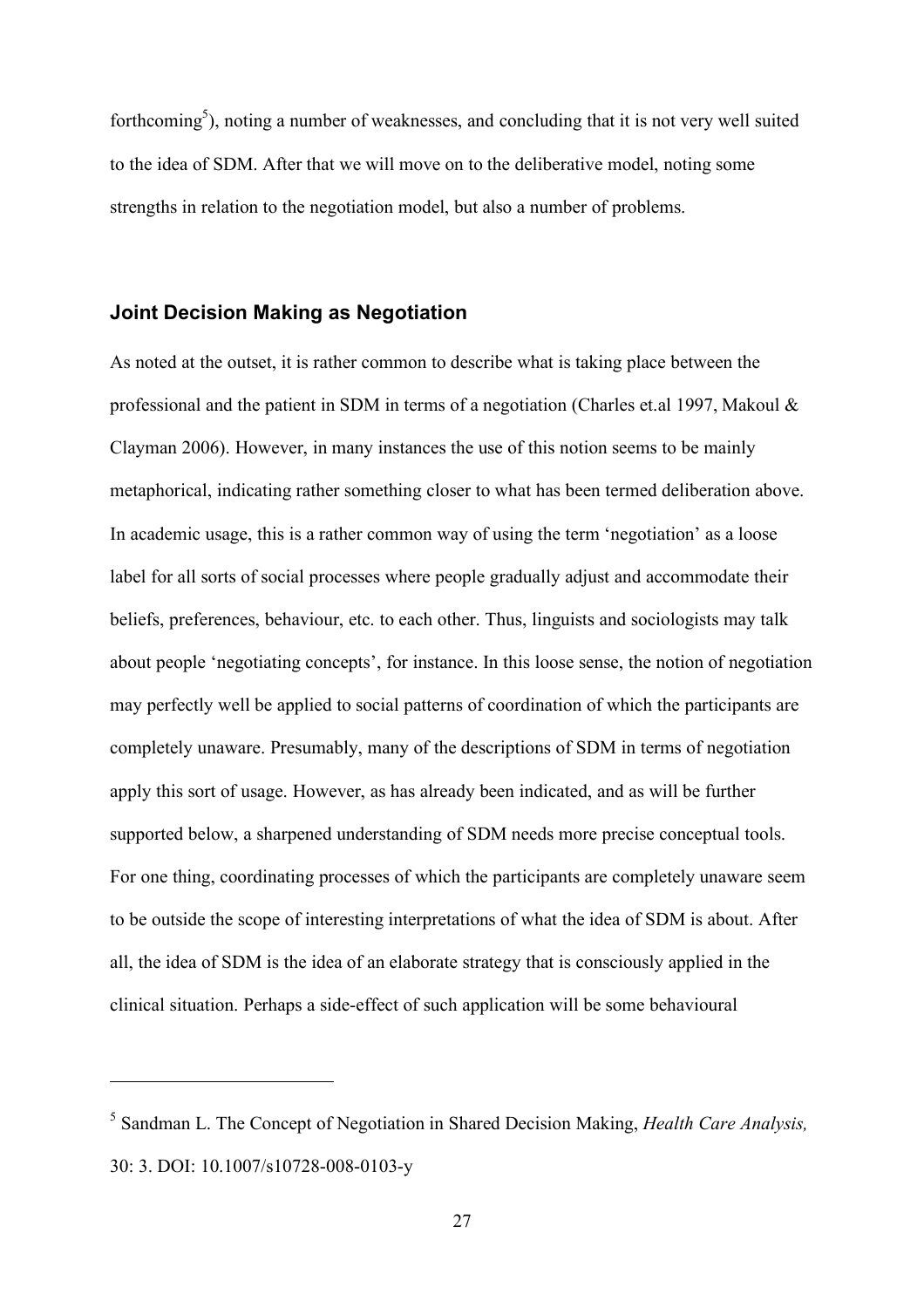coordination of which the parties are unaware, but this is exactly that: a side-effect of SDM rather than a part of what SDM *is*.

The terminology introduced above delimits the meaning of the notion of negotiation even more narrowly, however. This since there is a need to separate coordination processes that aim for different things (consensus regarding intellectual well foundedness vs. mutually rewarding practical joint ventures), and 'negotiation' seems to be better suited for denoting processes having the latter aim. This is often described as a 'mutual gains bargaining' (Provis 2004) – the typical case being a straightforward business negotiation.

In a mutual gains bargaining, the parties come to the negotiation with different stakes and different negotiation or bargaining positions. That is, both parties want something from the other party and also have something to offer the other party. But the position of the parties are different as to how much it is worth compromising with their interests before the prospect of a joint venture looses its attractiveness, and how high costs in terms of time and effort it is worth to chisel out an agreement (what is called reservation price (Sycara 1990)). Bargaining with a car dealer may be a case in point.

Initially, the *oddness* of describing the dealings between a health care professional and a patient in a medical consultation in this way may be pointed out. It is clear, of course, that the patient has a self-related interest in the situation – in terms of having his suffering relieved, his quality of life promoted or life prolonged, etc. However, as is argued in Sandman (forthcoming), it is difficult to see what the self-related interests of *the professional* have to do with proper provision of health care and medical consultation or decision-making, let alone the idea of SDM. This given that the consultation takes place within the context of a health-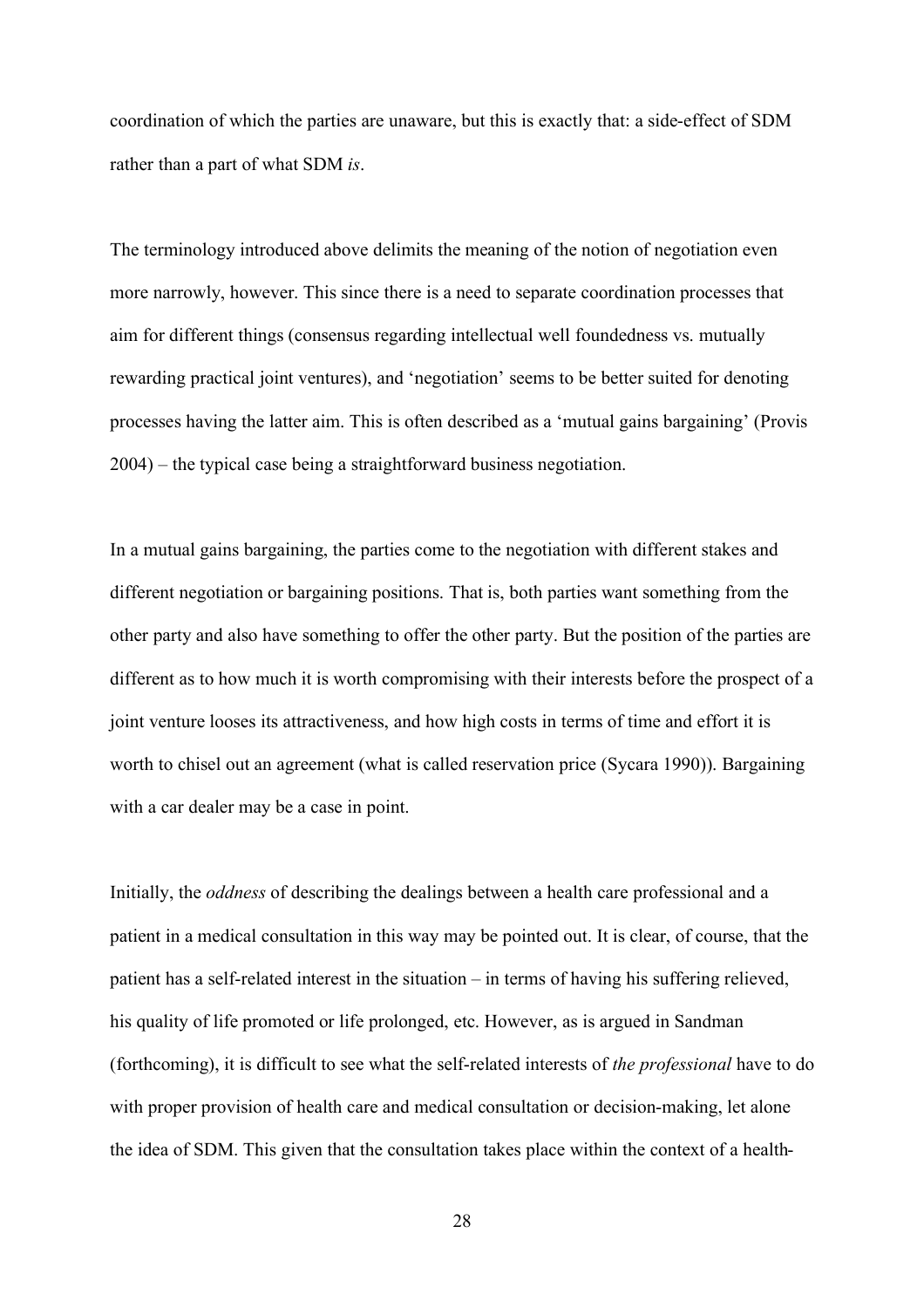care system, where the patient does not simply pay the professional for providing whatever service he may desire.

A minimally plausible version of the negotiation model of joint decision-making thus needs to be constrained with regard to what sort of interests and stakes are permitted to enter the process. The most plausible suggestion is that the interests and/or stakes entered by the professional need to enjoy *institutional sanction*. That is, the professional cannot transcend the limits of what is considered important considerations set by the internal goals of the institution of health care, its ethical constraints, formal placing in the larger societal apparatus, etc. There are two basic ways of incorporating this sort of constraint into the model: (a) the professional is assumed to have a self-interest in advancing such stakes, or (b) the professional is viewed as a representative of the institution of health care. Of these, the latter seems to be the more realistic route, allowing that, in real life, a professional may sometimes stray from her professional role.

Now, is this idea of a negotiation a fitting model for the sort of joint decision-making supposed to take place within a version of SDM that takes sharing 'all the way'? There are several reasons to deny this. First, even constrained in the way just described, the idea of negotiation still embodies the phenomenon of *bargain*. This means that even if the stakes of the professional are worthwhile stakes from the point of view of health care, the model involves the possibility of selling these out in exchange for a price paid by the patient. In other words, the negotiation model seems to be incompatible in an essential way with the idea of a set framework of values, such as professional or ethical standards regarding the riskbenefit profile of acceptable treatments. As mentioned early on, it is a presupposition of the general ideal of SDM that such standards remain untouched by SDM.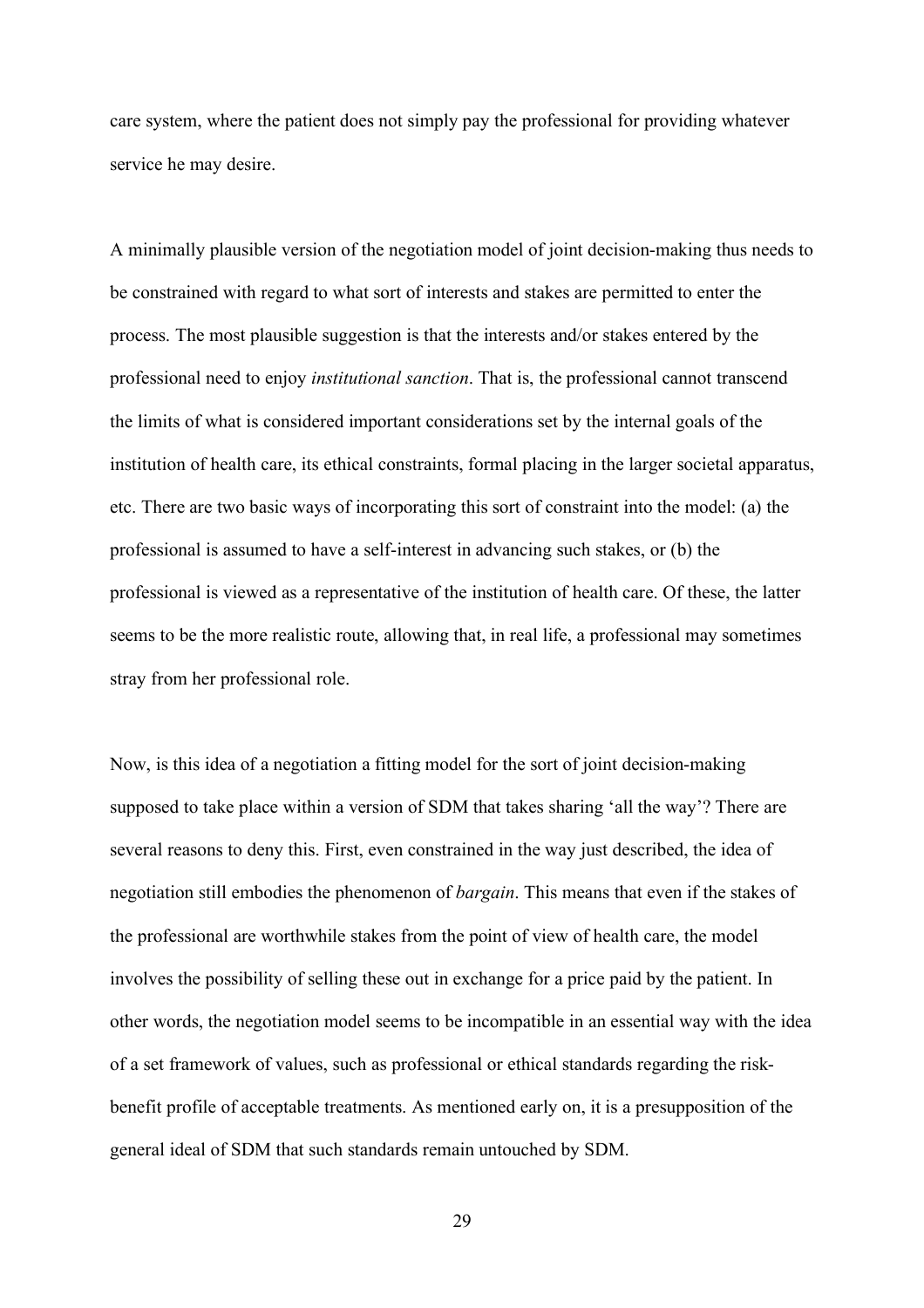Second, the negotiation model will systematically put the patient in an extremely weak position of bargain. The professional obviously has a very strong bargaining position – having access to and the instruments to interpret relevant information, having the power to effectuate the decision, not being in any way dependent on the individual patient, being in charge of what the patient wants and needs (i.e. medical treatment and care), etc. As an upshot, there does not seem much left of 'sharing' of the actual decision-making. In practice, the patient is left with accepting what the professional offers, or going home. The idea of 'taking sharing all the way' thus shrivels into a formal opportunity of the patient to voice his opinion that in many cases will seem completely pointless.

Third, the negotiation model seems to fail achieving the property of high-level dynamics noted to be of such importance above. The process of bargaining back and forth provides no salient incentive for any of the parties to reconsider and accommodate their respective basis of evaluation (i.e. their basic preferences). All that is introduced is the psychological logic of one or the other party realising that she may have to go for second or third best in order to get anything at all. The fact that she accepts this outcome in no way implies any 'sharing' in the decision making process, other than having to accommodate to the fact that she receives this or nothing. In light of all this we conclude that the concept of 'negotiation' is not suitable to characterise SDM and hence move to consider the concept of 'deliberation'.

#### **Joint Decision Making as Deliberation**

Savulescu (1995) and Savulescu & Momeyer (1997) have argued for the claim that health care professionals, in the process of seeking informed consent, have reason to enter a rational discussion with patients. The thrust of the argument is that the professional have reason to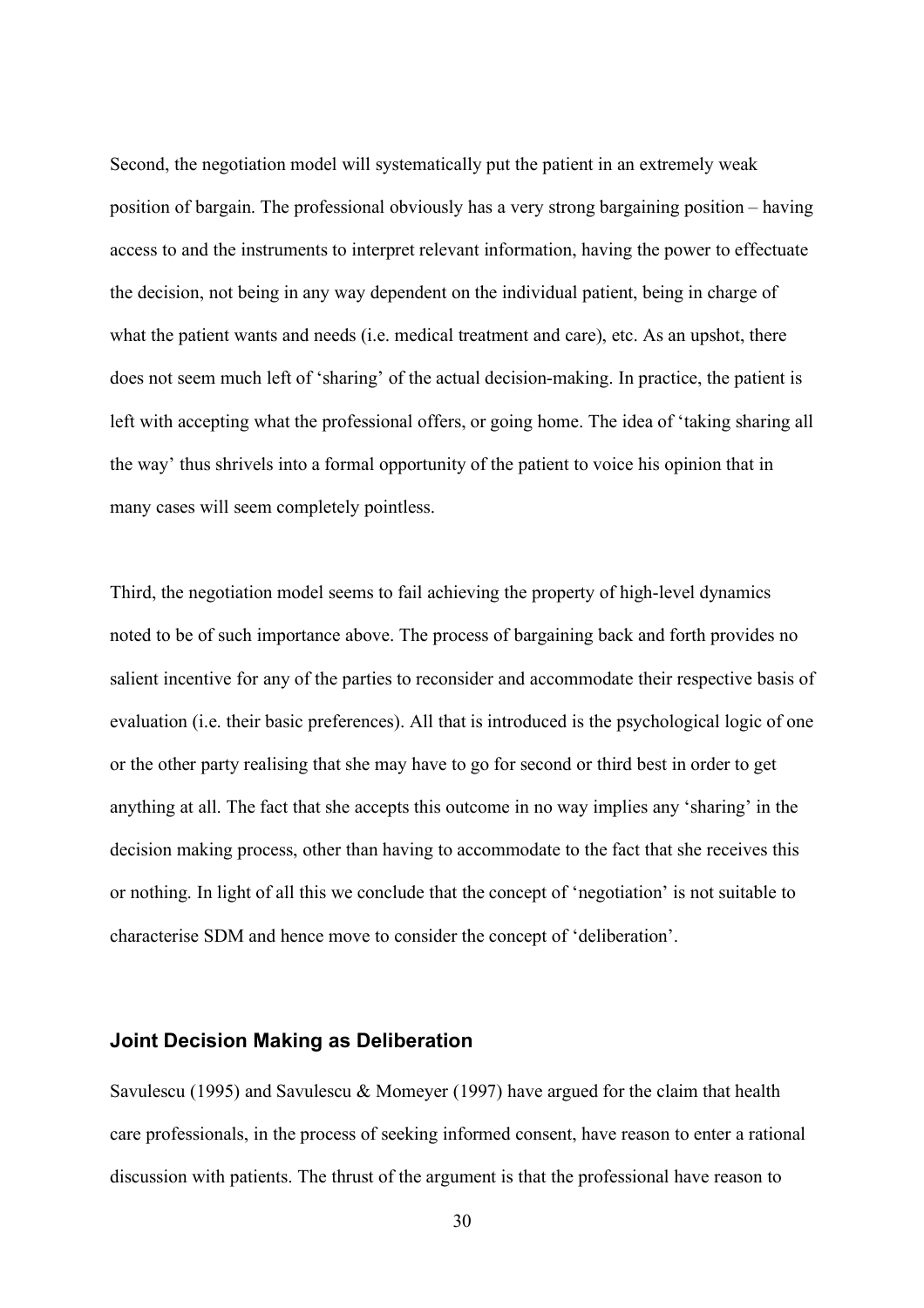secure as far as possible that decisions made by the patient rest on rational beliefs (and, presumably, valid patterns of reasoning). The starting point for this argument is a patient choice perspective (from where the idea of informed consent originates). Hence, the professional should not accept what at face value seems like an irrational or unfounded standpoint of the patient. Instead the professional should argue for what, according to the professional and the values the professional represent, is most rational to do, given the situation. Still, having done so, the professional should accept the decision of the patient. That is, they seem to argue for what above was called *Shared Rational Deliberative Patient Choice*.

Now, since the right of the patient to opt out is presumed in our discussion, the aspect that makes this suggestion appear as one of patient choice rather than paternalism may be ignored in the present context. However, the rest of Savulescu's and Momeyer's idea may be retained. Their basic thought is that the decision of the patient should be as rational as possible, in order for the patient to be as autonomous as possible (the connection between autonomy and rationality is explored in the context of medical ethics, e.g., in Juth 2005, ch. 3, and Munthe 1999, ch. 6). At the same time, however, they seem to claim that the professional should represent the values of medicine (whatever they are) and argue for the most rational option based on these values. This, of course, makes for the possibility of internal conflicts in the evaluative basis of the professional (in case where a patient strive for something not conforming perfectly with the values of medicine). To resolve this conflict, the professional would seem to be forced into reconsidering this basis and enter into a process of argument, where those considerations valued highly by the patient are compared to the considerations of relevance from the values of medicine. Moreover, as was observed in connection to variant no. 1 of SDM (*patient adapted paternalism*), in order to be rational, the professional may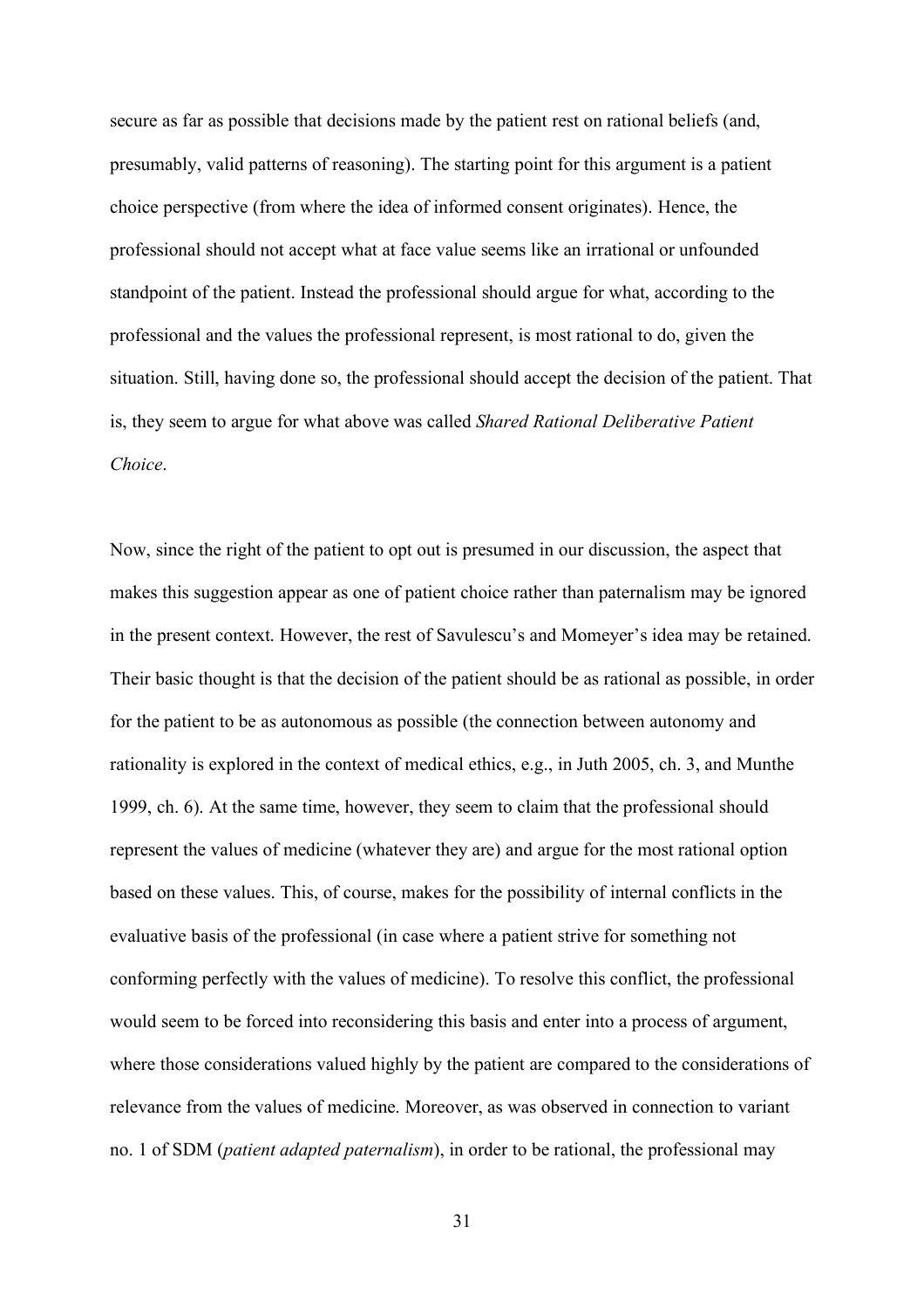need to consider information and arguments provided by the patient. In some cases, the patient may even be better placed to assess the quality of an argument from medical premises. Moreover, both will need assistance of the other to clarify relevant concepts, descriptions, etc. So, in the end, it would seem that both parties are in need of each other's assistance to safeguard against mistakes in matters of fact, logic or values.

#### **Beyond Paternalism and Patient Choice?**

The situation thus described reminds very much of the standard ideal picture of scientific discourse. All participants – the professional and the patient – bring beliefs, conceptual tools, preferences and values to the decisional situation, but the process thus initiated is not about bargaining in the search of an equilibrium of price and merchandise. It is about working together in order to find a consensus on what is the most rational or well-founded decision. This implies, for example, a strong need for sharing as much of the information brought into the process, making effort to explain it, getting rid of conceptual misunderstandings, etc. So far, the process described is compatible both with variants 3 and 7 of SDM. It could also involve 'taking sharing all the way' – where the patient and professional really has to work together, continuously communicating, to reach a joint decision – and a high-level dynamics; real incentives to reconsider the evaluative basis from which a decision is to be reached. As described, even if the professional has strength in her professional skill and knowledge, the patient need not be in the sort of weak and completely dependent position as in the case of the negotiation model. Let us call this model: 8. *Shared Rational Deliberative Joint Decision.*

This model have affinities with the idea of practical discourse within the discourse ethical paradigm (Habermas 1979, Kettner 1993) which exemplifies what Habermas calls communicative action. Communicative action aims at consensus between the parties - not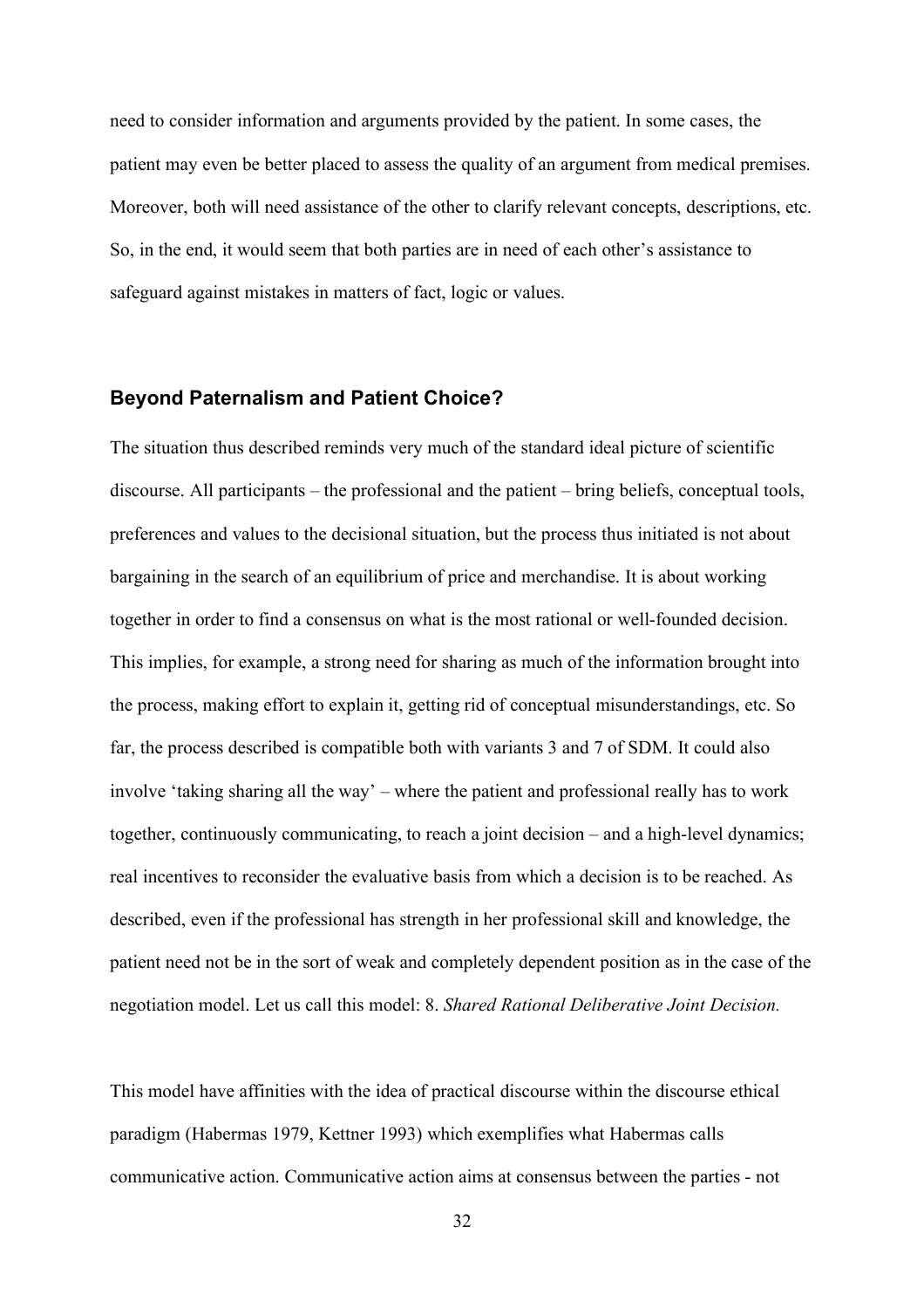necessarily in line with the predetermined goals or interests of any of the parties. In order to achieve this the discourse should be surrounded with a number of constraints (which to a large extent are applicable on the *Shared Rational Deliberative Joint Decision Model*): 1) All parties concerned by the decision should be given the opportunity to take part (generality constraint); 2) All the parties should be able to express whatever they find as relevant needs, interests, suggestions, reasons etc. (autonomous evaluation constraint); 3) All parties should be open to seriously consider the interest of the other party and allow their own interests to be radically questioned (role-taking constraint); 4) No goal or interest should be given more weight due to the position of the party (power neutrality constraint); 5) All interests, goals and reasons should be openly displayed (i.e. there should not be a hidden agenda) (transparency constraint).

In practice, of course, this rosy picture is dependent on the presupposition that the professional does not exploit her initial authority as medical expert in order to manipulate the patient into compliance. In reality, this may happen a lot. But SDM is not thought to be a description of reality, but an ideal that should be applied. Nevertheless, it should be observed that practical application of SDM as Shared Rational Deliberative Joint Decision-Making may never be perfect due to factors as this one.

Another obvious drawback of this model is that it seems to be expensive. It takes time and effort to perform the sort of task described, and professionals would have to be duly educated to set up the consultation situation in a way fitting efficient implementation of this idea of SDM.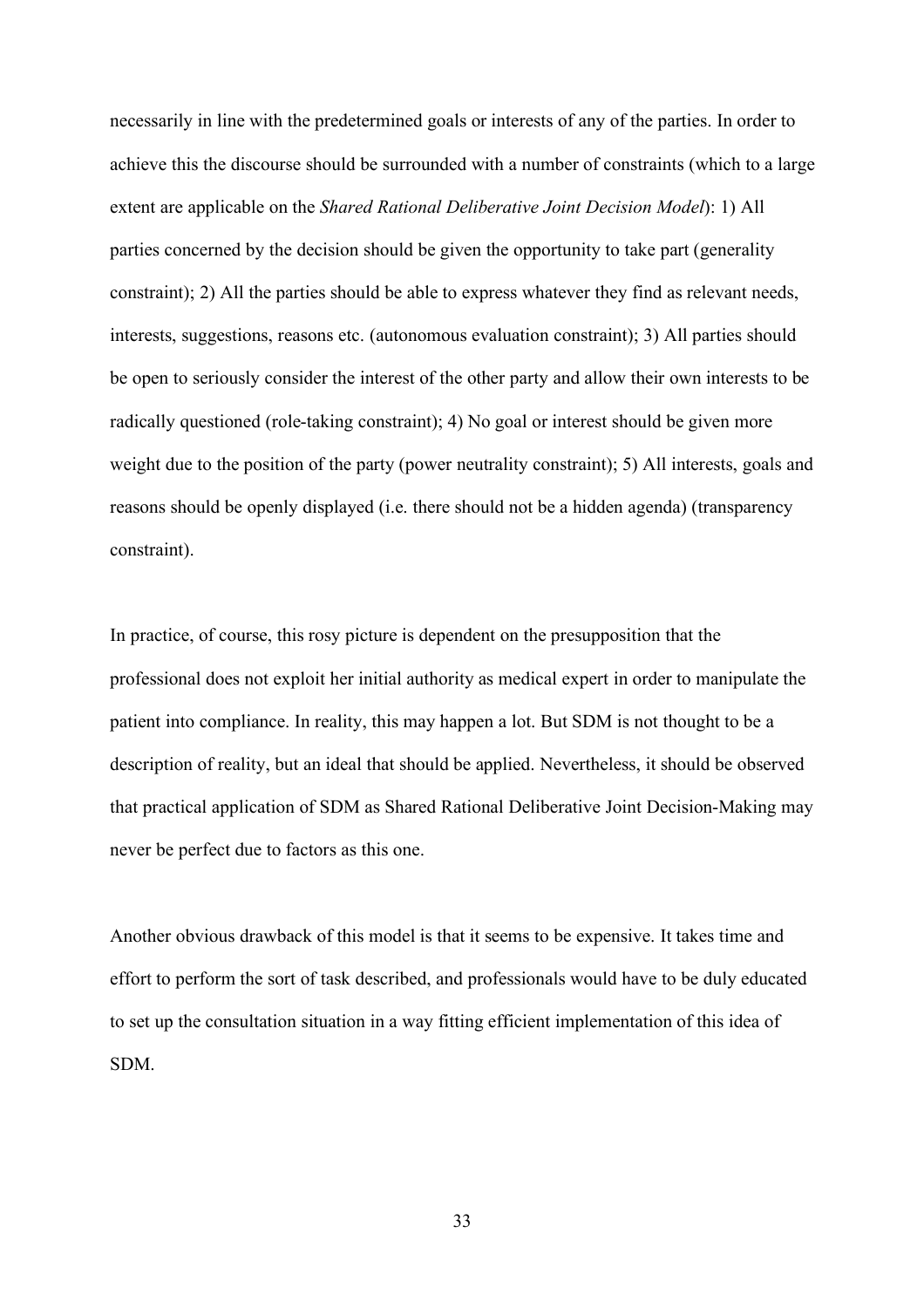Last, the model so far described is undecided on how, more exactly, a decision is to be reached. Sometimes, of course, consensus may be reached swiftly. If the consensus is a result of the kind of rational deliberation described, this will imply that the parties agree upon the best possible decision given the situation. If so, the paternalistic and patient choice models converge, and would seem to allow us to benefit from the values of both models, not having to choose at the expense of some values.

But in other cases, such consensus might not be reached, resulting in a persistent conflict, even after having straightened out misunderstanding and presented reasons to convince each other. As has been presented above, in such a case, we might resort to either the paternalistic or patient choice model, depending on how we balance between the values of patient best interest and patient autonomy. Given the value of patient best interest we should also take into consideration the potential for reaching an effective decision (i.e. a decision the patient would adhere to), which will be a reason against adopting the paternalistic version. What if we want to continue to pursue the shared decision making model further? In Charles et al. (1997 & 1999) we saw that in case of conflict, they advocated a model of negotiation, resulting in consensus on a compromise. In the following we will describe how this should be understood.

Above we came to the conclusion that negotiation in terms of mutual gains bargaining was not a suitable model to describe the situation and obviously the rational deliberation has here come to an end. What makes this situation look like a mutual gains bargaining are a couple of factors. First, both the professional and the patient have a reservation price (Sycara 1990), meaning that they have limits for what kind of compromise they could accept. Second, in order to arrive at a decision, the parties are willing to accept a sub-optimal decision from their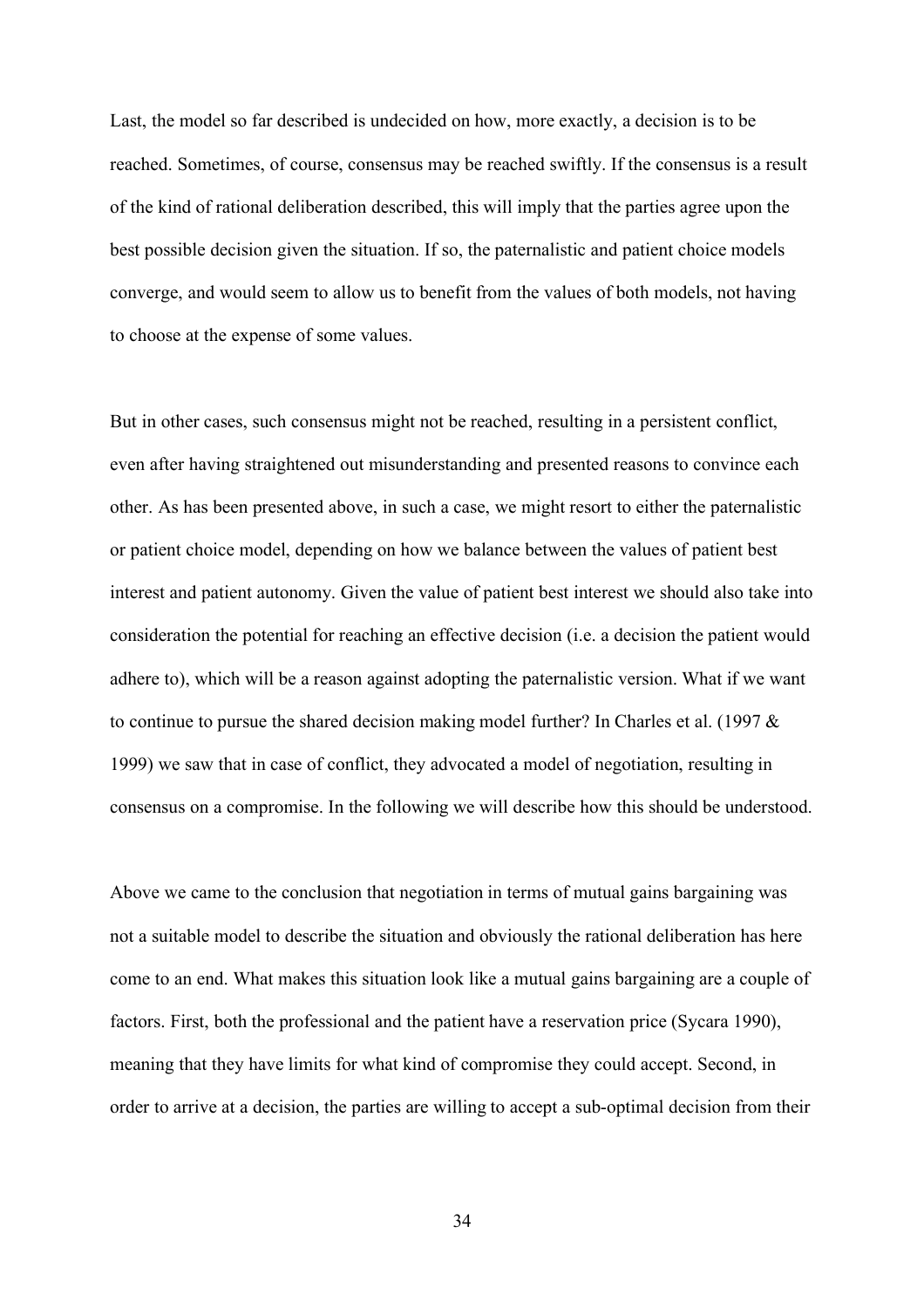perspective. Third, they both have stakes in the situation, even if they cannot be viewed as the kind of self-interested stakes needed in a mutual gains bargaining (Sandman, forthcoming).

Since the negotiation model is unsuitable, we propose that this situation should be viewed as a case of strategic decision making, mainly on behalf of the professional. A background assumption is that the professional is in control over what the decision is about and hence must be committed to allow the patient to take part in decision making to different extents. Another assumption in the SDM model of Charles et al. (1997 & 1999) is that the professional legitimately bring preferences around what is in the best interest of the patient to the decision-making situation. Based on this, the professional will both have an institutionally sanctioned idea about a lowest acceptable limit for what could be offered to the patient, but also an idea around what would ideally benefit the patient *the most*. Realising that the patient is not willing to accept what is ideally viewed as in the patient's *best* interest, and still aiming at consensus, the professional is motivated to accept a compromise within these limits.

The reason why the professional is motivated thus is partly due to the motive of finding a decision that, as far as possible, sees to the best interest of the patient, and the interest in securing adherence connected to that. But it is also based on professional ideals of caring for the autonomy of the patient. Given this, the professional may act strategically, using persuasive means (such as riding on the authority of the white coat) to get the patient to accept a decision that as far as possible adapts to the professional ideal. If the professional is genuinely interested in the patient's best interest, she will not push it further than what the patient could be expected to adhere to. However, the concern for patient autonomy could make her stop even before reaching that point. The extent to which the professional tries to strategically get the patient to accept a decision will be due both to what will be an efficient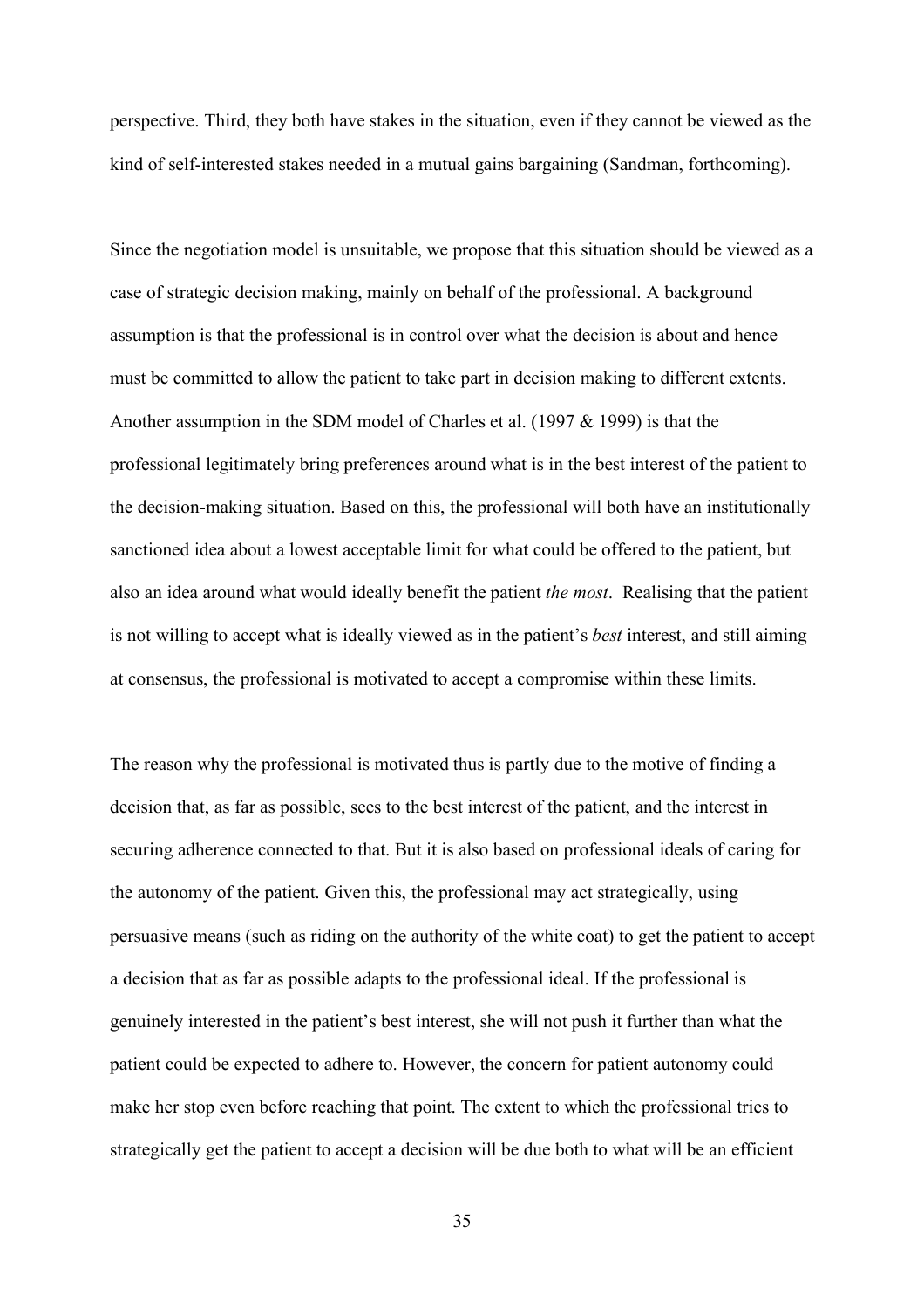decision, but also due to how patient autonomy is balanced against the patient's best interest. Here, considerations not primarily related to the individual patient could also be taken into account, for example, regarding institutional legitimacy, general patient trust, public health, etc. The patient might also try to act strategically to get the professional to accept what the patient wants. However, given the position of the professional, the professional's strategic measure is likely to be more successful than the strategic measures used by the patient. In distinction to the *Shared Rational Deliberative Joint Decision Model* where the best interest and autonomy of the patient harmonise, here we find these values to be potentially in conflict with each other. Also depending on a conflict between different perspectives on what is in the best interest of the patient.

This version of SDM should still achieve consensus between the patient and professional, since the parties should find a compromise both parties can agree on. Hence it is not purely paternalistic as to the making of the decision (since the patient partakes in decision making and the decision needs to be authorised by him) and neither a pure case of patient choice (since the professional applies some pressure and persuasion). However, it can be viewed as driven by a central feature of paternalism, i.e. the professional perspective on the patient's best interest. In line with this we call this model: 9. The *Professionally Driven Best Interest Compromise Model.*

Using Habermasian terms again we can claim that in moving from the *Shared Rational Deliberative Joint Decision Model* to the *Professionally Driven Best Interest Compromise Model*, we move from communicative action to strategic action (Habermas 1979). Strategic action aims to reproduce meaning (in the sense of a certain way to understand things) or to achieve a predetermined goal or interest of a person or system / structure. The strategic action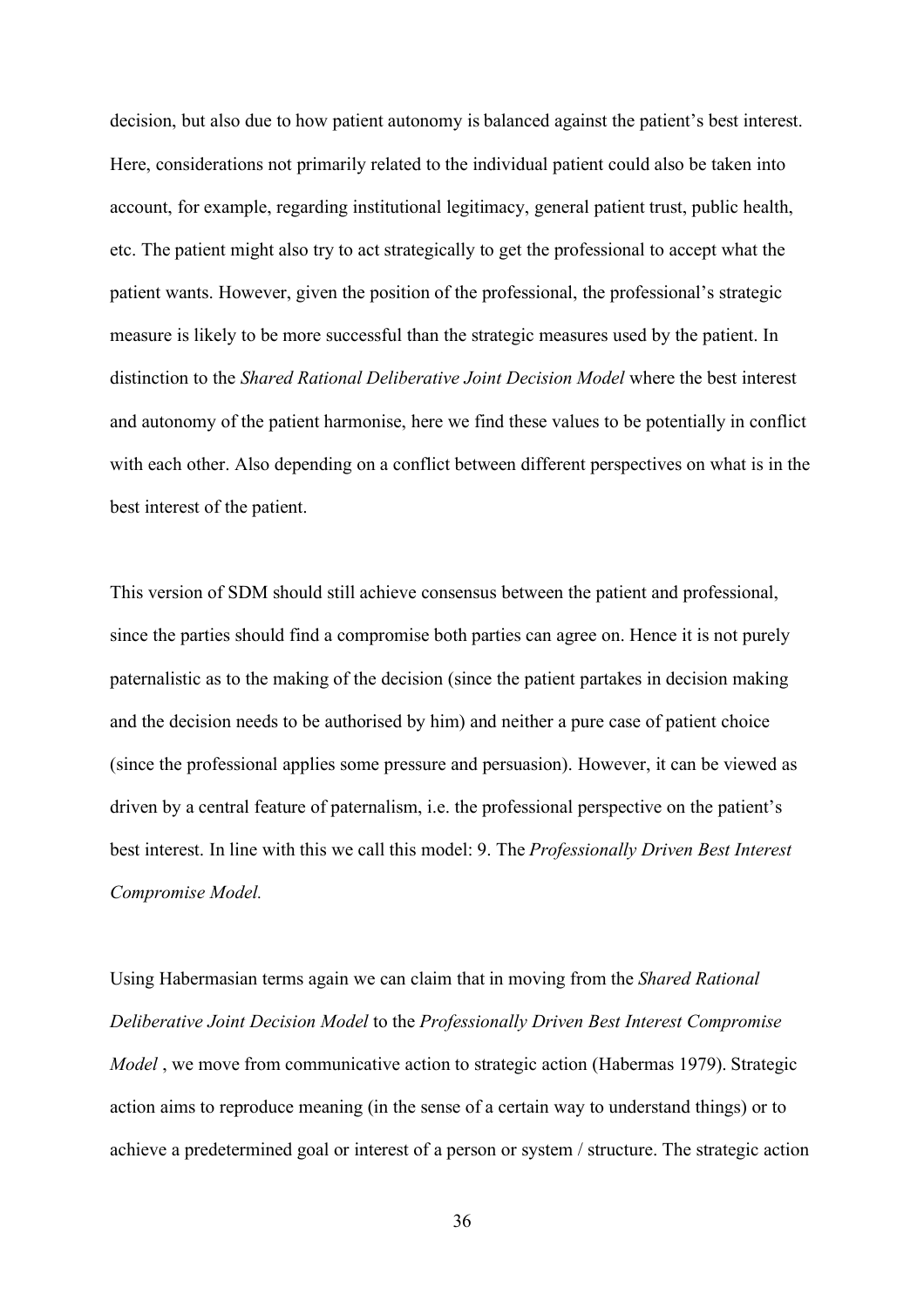can be open or latent. The open strategic action openly displays its agenda as to what it wants to achieve, whilst the latent strategic action have 'goals and interests whose effectiveness require their not being shared' (Kettner 1993). The latent strategic action either works through one of the parties manipulating the other, or through self-deceit by what is called systematically distorted communication. In positioning the strategic action involved in the *Professionally Driven Best Interest Compromise Model* as openly strategic action in distinction to latently strategic action, we emphasise the weight assigned to patient autonomy and respect for the patient. That is, the patient should be aware of when the professional acts strategically and in what way to be able to relate to this.

We have touched somewhat on the effect of framing in the above. One of the frames of the decisional situation is the respective limitation to what the parties could accept, where we said that the professional limitation should be institutionally sanctioned. However, in the shared rational deliberation models of decision-making (3, 7 and 8) the ideal is that apart from this, there should be no framing. That is, there should be an open communicative attitude, where both parties try to arrive at a well-founded decision. A problem is that even given such an ideal, implicit and unintended framing effects (mainly from the professional) might occur (Deetz 1992, Forester 1989), something that perhaps could be minimised if the professional is made aware of this. On the other hand, in the *Professionally Driven Best Interest Compromise Model*, in being strategic, the professional is required to (openly) frame the decisional situation so as to achieve what she wants to achieve, although, at the same time, involving the patient in the decision making and 'taking sharing all the way' (thus caring for patient autonomy as far as is practically possible).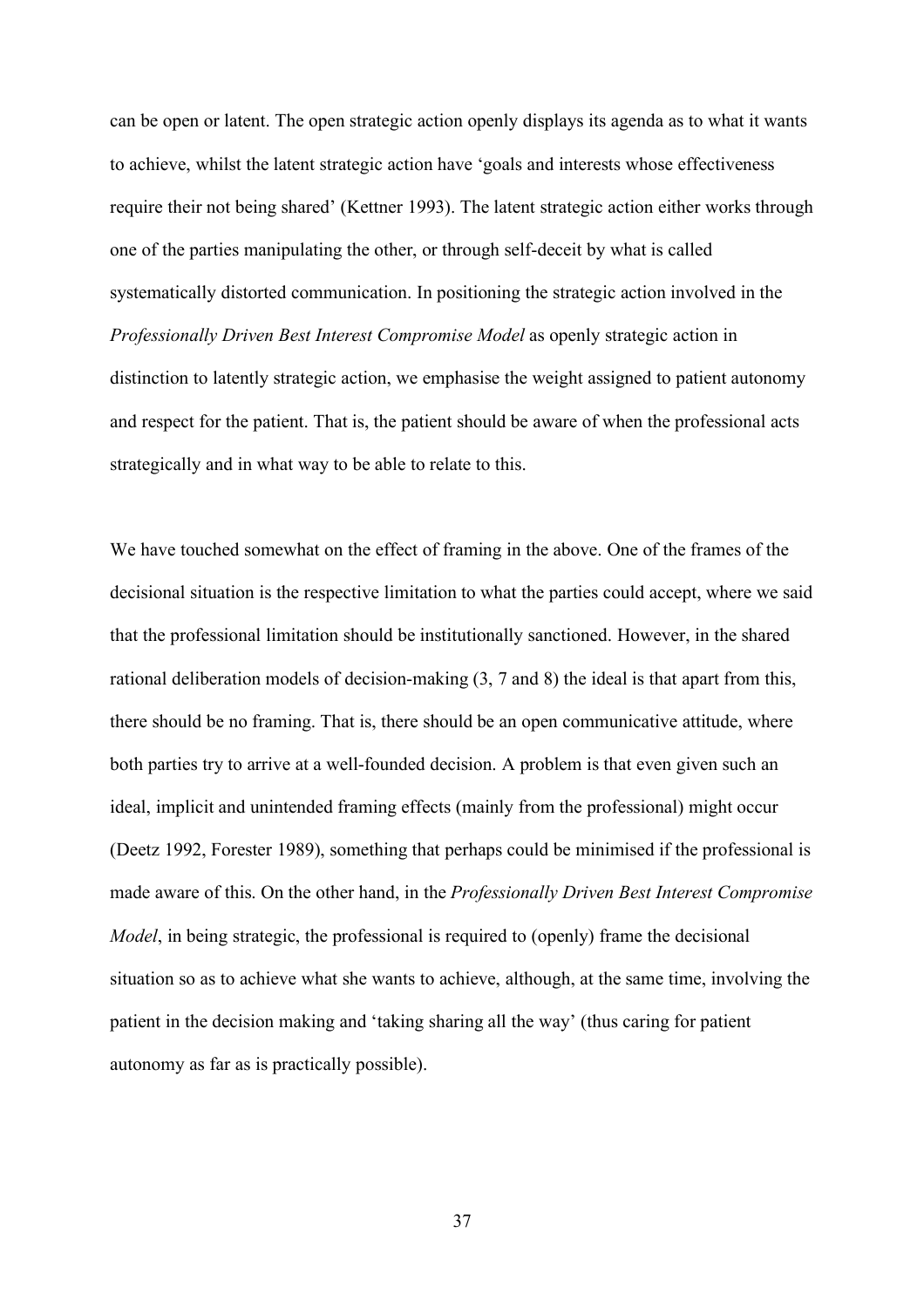Depending on the weight given to patient best interest and patient autonomy, respectively, we may have more or less strong reasons to pursue this last version of SDM in the case when *Shared Rational Deliberative Joint Decision* fails. If caring for patient autonomy is very demanding (excluding not only paternalism, but any sort of deliberate influence, such as persuasion) and in the end always trumps patient best interest, we should resort to *Shared Rational Deliberation Patient Choice.* If, however, patient best interest (from the professional perspective) in the end always trumps patient autonomy, it seems that we should resort to *Shared Rational Deliberative Paternalism*. However, since evidence show that paternalistic decision-making is less efficient in actually resulting in patient best interest, due to lack of compliance or adherence (Lutfey & Wishner 1999), a commitment to the patient's best interest over patient autonomy would give us reason to adopt the *Professionally Driven Best Interest Compromise* model. Here the professional is given the opportunity to achieve a compromise that as far as possible sees to the patient's efficient best interest (from the professional perspective) and at the same time is open to accommodate this to the value given to patient autonomy.

# *Conclusions*

Apart from the inaptness of modelling sharing as negotiation, SDM may be readily accommodated or amended to the paternalistic as well as the patient choice model of clinical health care decision making in several ways. Most of these possibilities, however, are not very interesting, theoretically or practically. We have argued that SDM becomes a potent and exciting clinical decision-making model only if it includes what we have called high-level dynamics. In this case, there is also a prospect for SDM to actually become an arena where the polarised relation between paternalism and patient choice is transcended. Firstly, highlevel dynamics is an incentive for 'taking sharing all the way' and reach a consensus that fully satisfies both paternalism and patient choice through mutual adaptation of beliefs, ideals and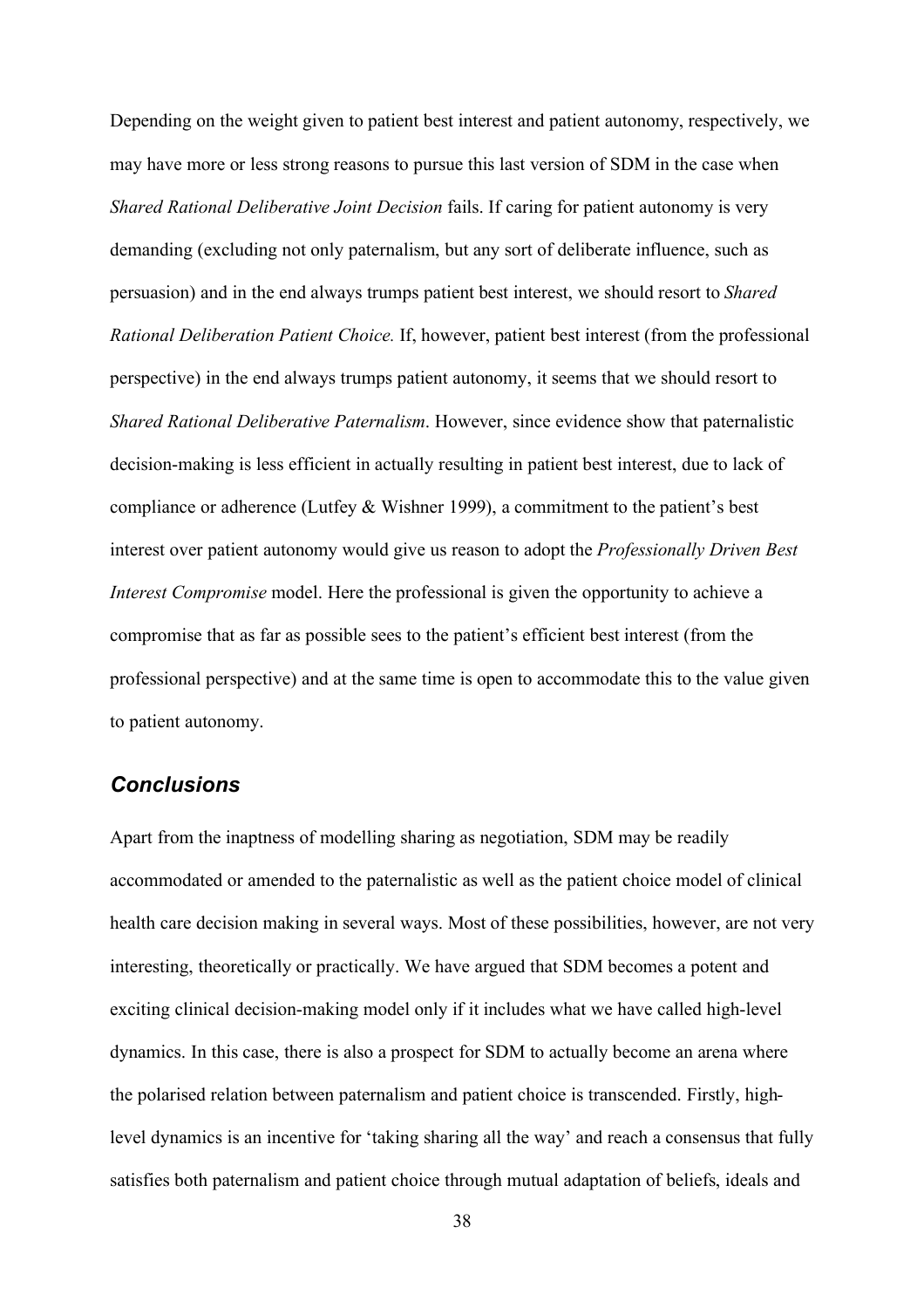values. That is, ideally we should strive to use the *Shared Rational Deliberative Joint Decision* model where both parties agree on a decision found to be optimal given the situation. However, obviously this might be an ideal, impossible to reach. If so, we are left with the three remaining high-level dynamic decision models: *Shared Rational Deliberative Paternalism, Shared Rational Deliberative Patient Choice* and *Professionally Driven Best Interest Compromise.* Above we have argued that *Professionally Driven Best Interest Compromise* is to be preferred to *Shared Rational Deliberative Paternalism*. First, the latter is likely to be less efficient in reaching a decision the patient will adhere to. Secondly, the *Professionally Driven Best Interest Compromise* model illustrates how, when consensus is not achieved spontaneously, paternalism may be avoided, while there is still room for health care professionals to persuade patients to accept an option closer to what the professional believes is in the patient's best interest than what would otherwise have been the case.

Whether the *Professionally Driven Best Interest Compromise* model also trumps *Shared Rational Deliberative Patient Choice* is a more difficult matter to establish, since it draws on the role we assign to patient autonomy in relation to patient best interest. First, it may strike someone as somewhat *disrespectful* to behave strategically vis-à-vis the patient in the way allowed by the *Professionally Driven Best Interest Compromise* model, and this may be taken as a reason for applying the sort of demanding autonomy standard that would exclude the sort of persuasion taking place in this model. Second, allowing to strategically influence the patient thus risk opening up for a more problematic influencing from the professional. Third, in the *Shared Rational Deliberative Patient Choice* model the decisional role of the patient is clear from the beginning, the decision will in the end rest with the patient. Fourth, the minimal standard accepted by the professional can be safe-guarded by framing the decisional situation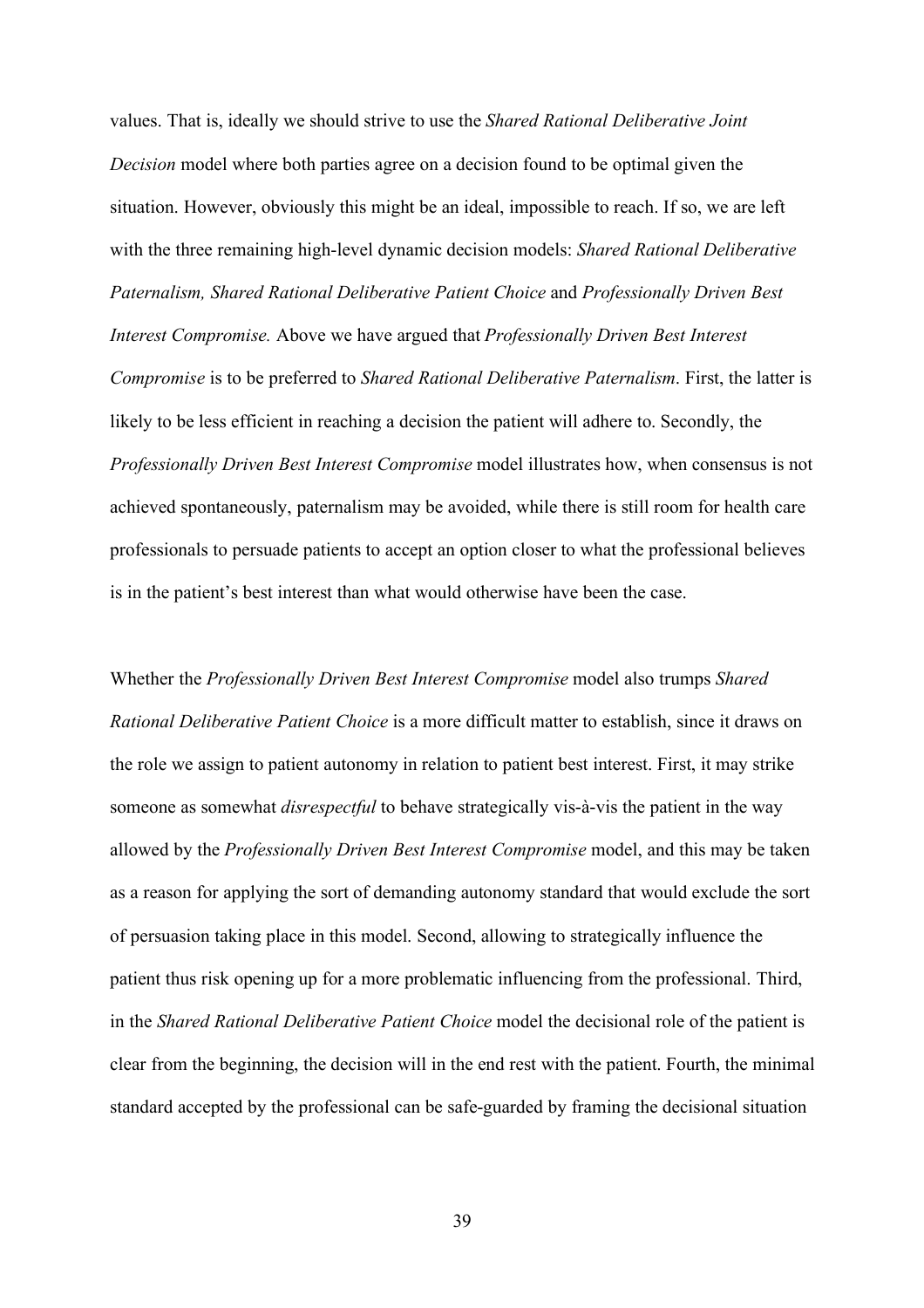in a way that sets a limit to what can be accepted. However, such framing then needs to be transparent from the outset of the decisional process.

This said, we would still like to make a case for the *Professionally Driven Best Interest Compromise* model*.* With openly displayed strategic action, the professional maintains a respectful attitude towards the patient and allows the patient to autonomously assess whether to compromise with the professional or not, given the strategic stance of the latter. She may simply tell the patient that the option they agree on is not what she would want the most, but that she is concerned about adherence and therefore understands that she has to accommodate to what the patient wants. Moreover, if the patient is adamant about his standpoint, the compromise will at worst converge with the frame for the decisional situation. This is not different from the 'worst' decision (given the professional perspective) in the *Shared Rational Deliberative Patient Choice* given its framing. Trying to find a compromise, which both parties are committed to agree on, will give a better ground for a continued care relationship, than simply allowing the patient to make the decision on his own. Furthermore, since the professional will state the concerns she has with the patient's decision, the patient will know the professional's standpoint and be able to take this into consideration in her future dealings with the professional. Finally, since the patient can always fail to adhere to the decision made, a professional commitment to patient best interest should make the professional committed to find a treatment solution the patient will accept and adhere to. That is, in the end patient autonomy should be given an important role even within the *Professionally Driven Best Interest Compromise* model.

A possible concern remains here. The *Professionally Driven Best Interest Compromise* model assumes that there is a range of options available between, on the one hand, the limit for what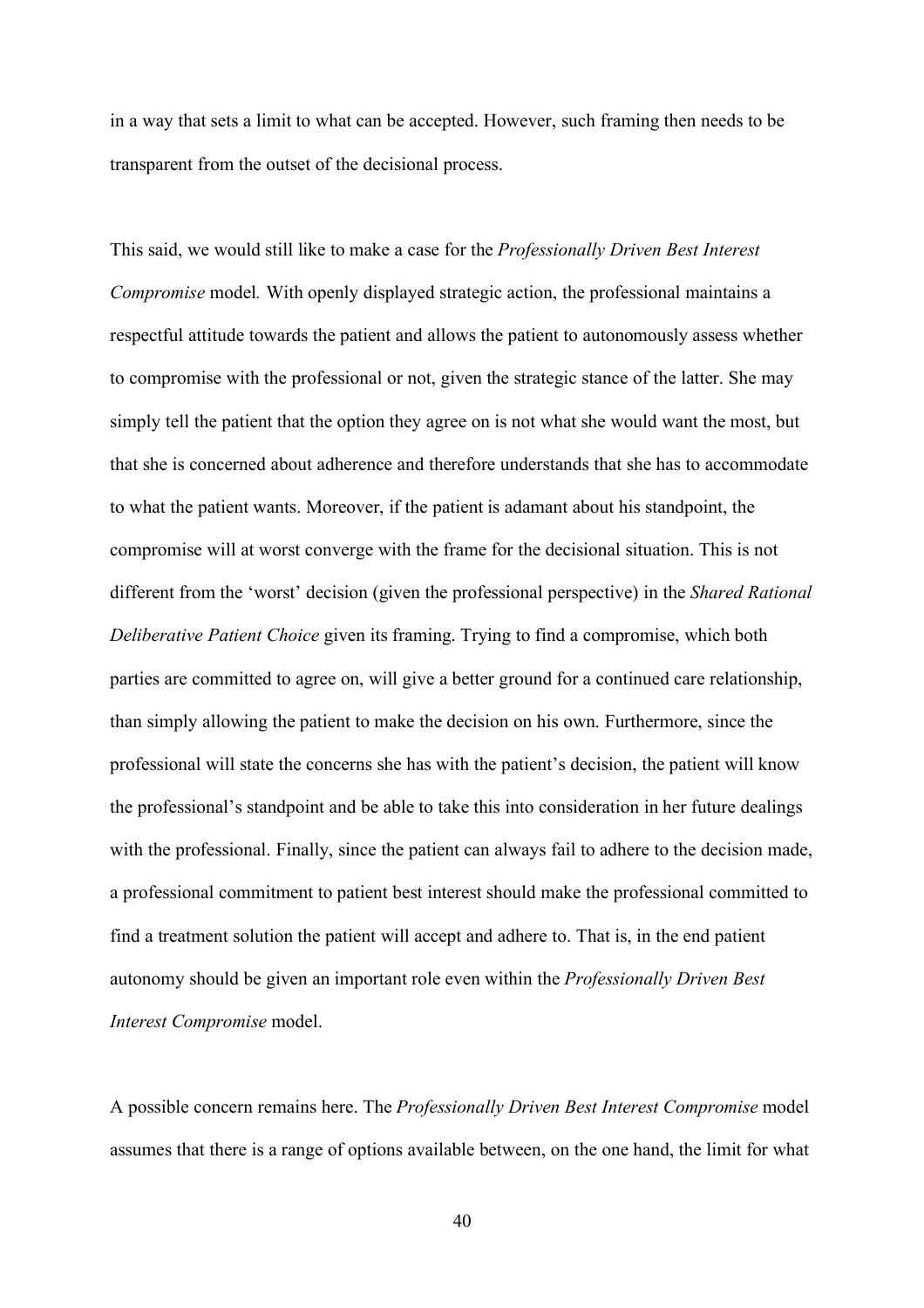the professional can accept on the ground of professional minimal standards of care, and, on the other, the action that the professional holds to be in the patient's best interest. Now, whether there in fact is such a range available would seem to depend on the relationship between the professional minimal standard and the best interest option. In particular, it may be suspected that the idea of good clinical practice means that applying anything less than the best available treatment would in fact violate the professional minimal standard. In some situations, this may indeed be the case – for instance, if a less than optimal dose of a drug would provide almost no therapeutic effect, but significant risks of side-effects. In most cases, however, we believe that there is in fact such a range available. This since the best interest concern needs to acknowledge the need for taking the prospect of adherence into account, while the determination of good clinical practice does not as a rule do so. If it *is* taken into account, what would otherwise look as the best interest option, may in fact not be in the patient's best interest to insist on (since the patient would not adhere even if he accepted the decision). In fact, as long as risks of serious side-effects are not present, it may even be a good idea to accept a very ineffective option just in order to get the patient 'into the program', with the hope that he may eventually change his mind and be prepared to adhere with decisions closer to the best interest option.

As PCC have gained ground as a leading ideology of health-care in the recent years, a large number of PCC influenced interventions have been made. See for example reviews by van Dam et al. 2003, Kiesler & Auerbach 2006, Haywood et al. 2006, Rao et al. 2007, Lewin et al. 2007. When these interventions involve shared decision-making there is little or no explicit discussion around the exact model of sharing that is implemented and evaluated. As we have argued, different models are likely to further different types of values, hence given what values are important to achieve, the relevant model of shared decision making should be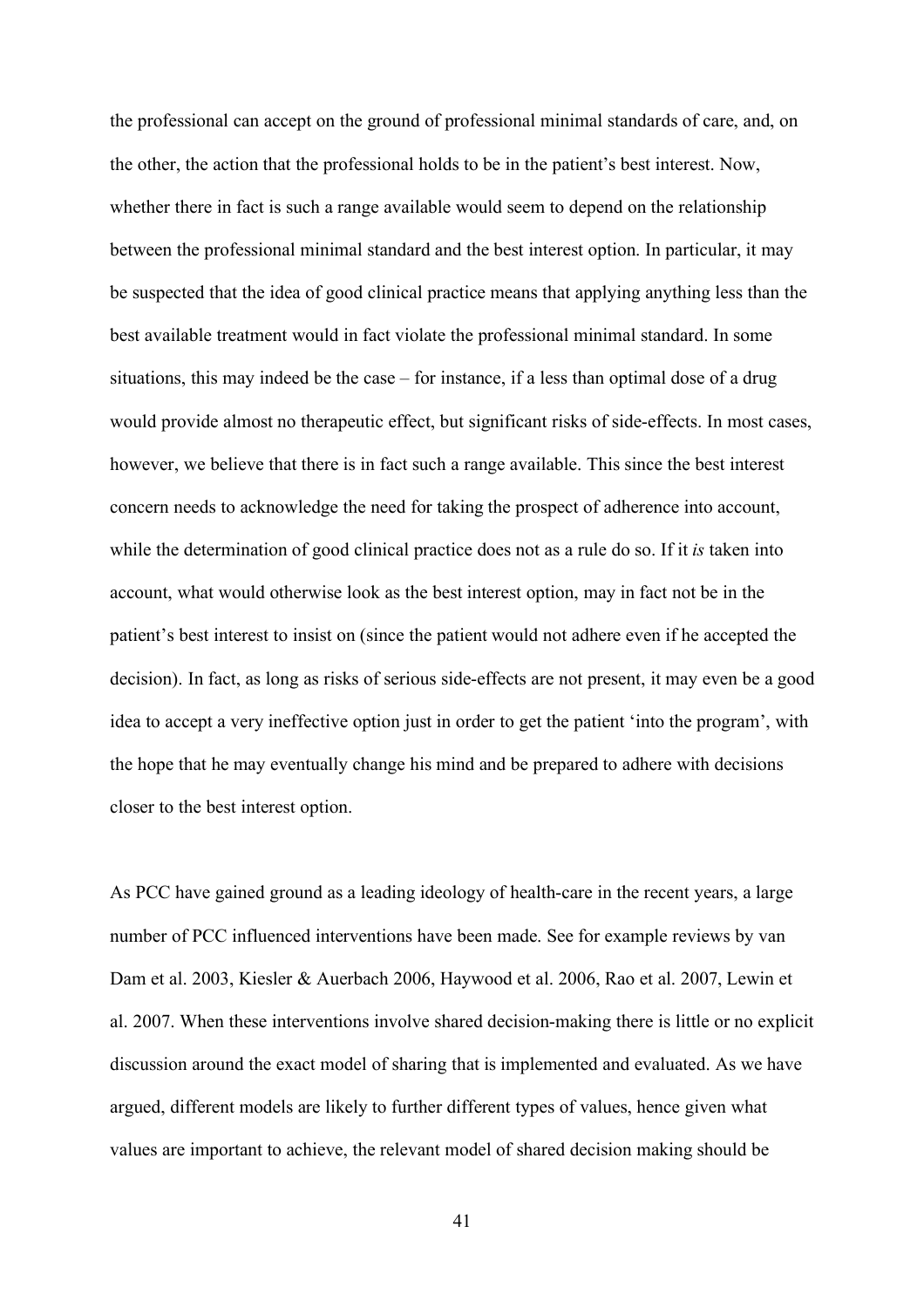chosen. Furthermore, since these models might have different empirical effects on aspects like health outcomes, satisfaction with care, experience of participation etc. suggestions for further research involve comparing and evaluating different models of shared decision making in a clinical context.

### *Acknowledgements*

The article is written within PICAP, a project to implement patient centred care for patients with chronic heart failure. The project is financed by Gothenburg University.

# *References*

Beauchamp, T L & Childress, J F. (2001) Principles of biomedical ethics. New York: Oxford University Press.

Brock, D W & Wartman, S A. (1990) When competent patients make irrational choices. New England Journal of Medicine 322(22), 1595-9.

Charles C, Gafni A & Whelan T. (1997) Shared decision-making in the medical encounter: What does it mean? (or it takes at least two to tango). Social Science and Medicine 44(5), 681-692.

Charles C, Gafni A, & Whelan T. (1999) Decision-making in the physician-patient encounter: revisiting the shared decision-making model. Social Science and Medicine 49, 651-661.

CIOMS. (2002) International Ethical Guidelines for Biomedical Research Involving Human Subjects. Geneva: CIOMS.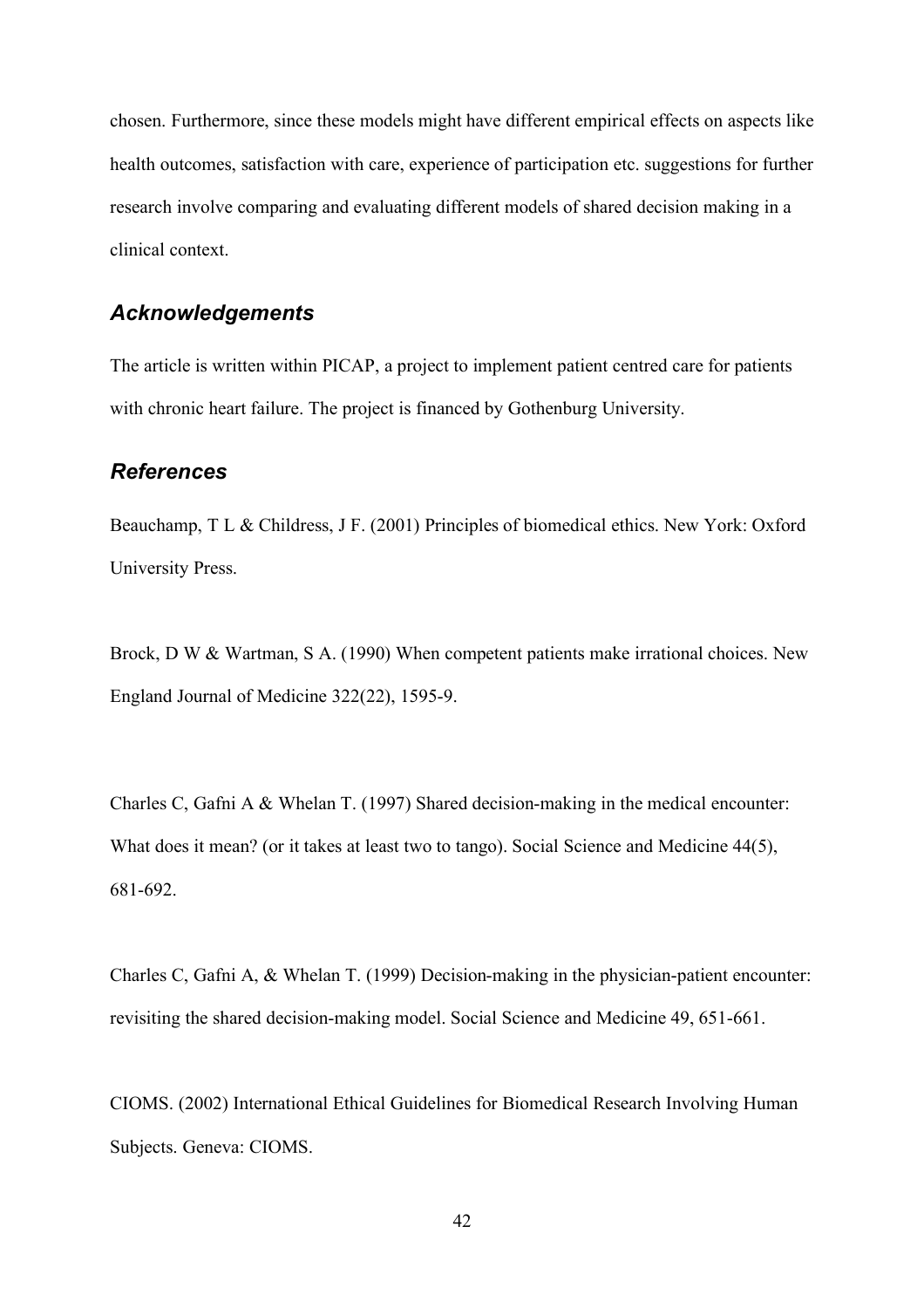van Dam H A, van der Horst F, van den Borne B, Ryckman R & Crebolder H. (2003) Provider-patient interaction in diabetes care: effects on patient self-care and outcomes. A systematic review. Patient Education and Counseling 51, 17-28.

Deetz, S A. (1992) Democracy in an age of corporate colonization : developments in communication and the politics of everyday life. Albany : State University of New York.

Emanuel, E J & Emanuel, L L. (1992) Four models of the physician-patient relationship. Journal of the American Medical Association. 267(16), 2221-6.

Eddy, D. M. (1990) Anatomy of a decision. Journal of the American Medical Association 263, 441.

Evans, R. G. (1984) Strained Mercy: The Economics of Canadian Health Care. Toronto: Butterworths.

Faden R. R. & Beauchamp T. L. (1986) A history and theory of informed consent. New York: Oxford University Press.

Forester, J. (1989) Planning in the Faces of Power. Berkeley: University of California Press.

Habermas, J. (1979) Communication and evolution of society. Boston: Beacon Press.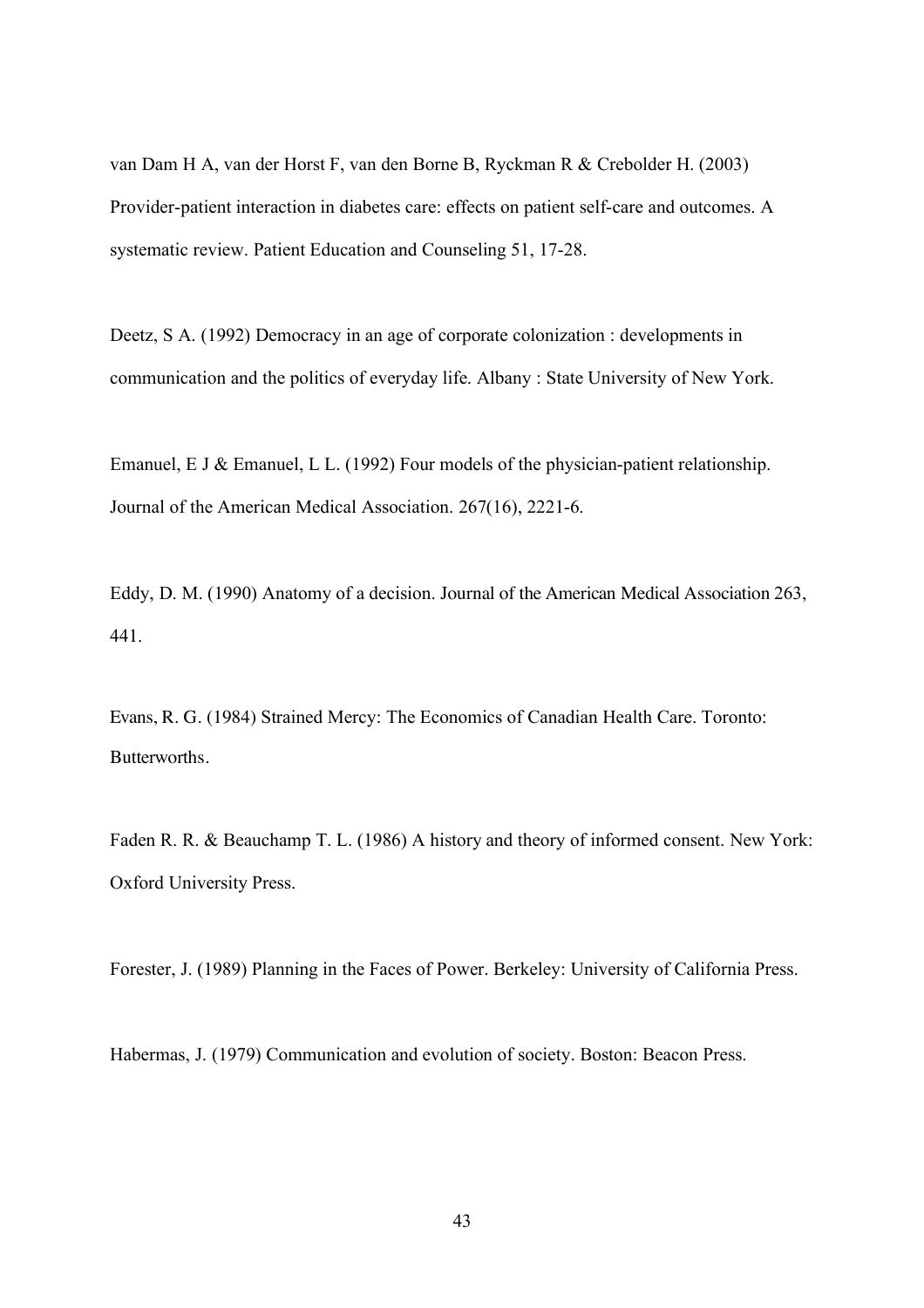Haywood K, Marschall S & Fitzpatrick R. (2006) Patient participation in the consultation process. A structured review of intervention strategies. Patient Education and Counseling 63, 12-23.

Juth, N. (2005) Genetic Information. Values and Rights. The Morality of Presymptomatic Genetic Testing*.* Göteborg: Acta Universitatis Gothoburgensis.

Kettner, M. (1993) Scientific Knowledge, Discourse Ethics, and Consensual Formation in the Public Domain. In Winkler & Cooms (Eds.) Applied Ethics: A Reader (pp. 28-46). Oxford UK & Cambridge USA: Blackwell.

Kiesler D J & Auerbach S M. (2006) Optimal matches of patient preferences for information, decision-making and intepersonal behaviour: Evidence, models and interventions. Patient Education and Counseling 61, 319-341.

Lewin SA, Skea ZC, Entwistle V, Zwarenstein M, Dick J. (2007) Interventions for providers to promote a patient-centred approach in clinical consultations (Review). The Cochrane Library 2007, Issue 3.

Lutfey K E & Wishner W J. (1999) Beyond "Compliance" Is "Adherence". Improving the prospect of diabetes care. Diabetes Care 22(4), 635-639.

Makoul G & Clayman M L. (2006) An integrative model of shared decision making in medical encounters. Patient Education and Counseling*.* 60, 301-312.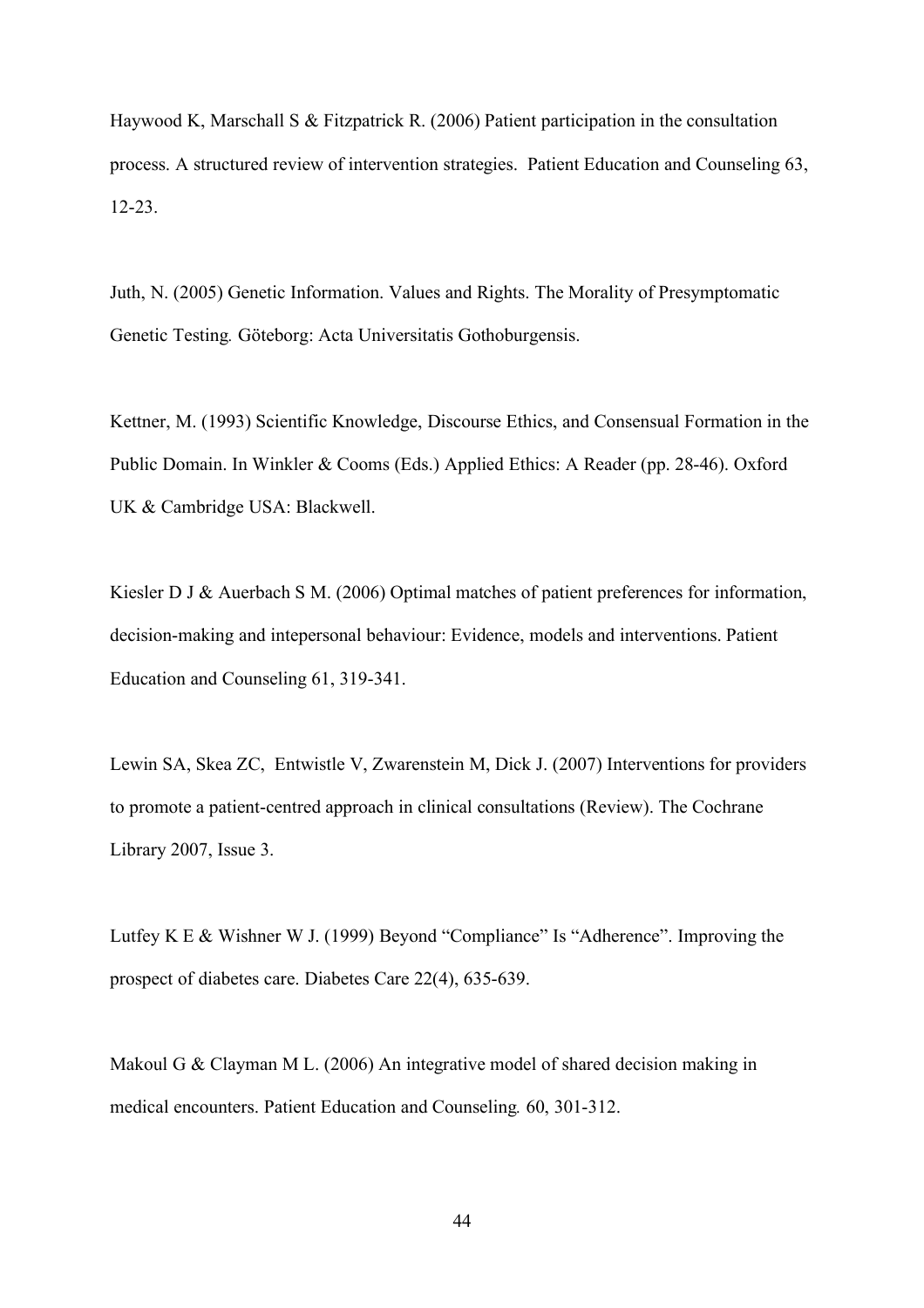Munthe, C. (1999) Pure selection : the ethics of preimplantation genetic diagnosis and choosing children without abortion. Göteborg : Acta Universitatis Gothoburgensis.

Provis, C. (2004) Negotiation, Persuasion and Argument. Argumentation 18, 95-112.

Rao J K, Anderson L A, Inui T S & Frankel R M. (2007) Communication Interventions Make A Difference in Conversations Between Physicians and Patients. Medical Care 45 (4), 340- 349.

Savulescu, J. (1995) Rational non-interventional paternalism: why doctors ought to make judgments of what is best for their patients. Journal of Medical Ethics. 21(6), 327-31.

Savulescu, J & Momeyer R W. (1997) Should informed consent be based on rational beliefs? Journal of Medical Ethics. 123(5), 282-8.

Sycara K P (1990) Persuasive argumentation in negotiation. Theory and Decision*.* 28, 203- 242.

VanDeVeer, D. (1992) Paternalistic Intervention. The Moral Bounds on Belevolence. Princeton, NJ: Princeton University Press.

Wirtz V, Cribb A, Barber N. (2006) Patient-doctor decision-making about treatment within the consultation--a critical analysis of models. Social Science and Medicine 62(1), 116-24.